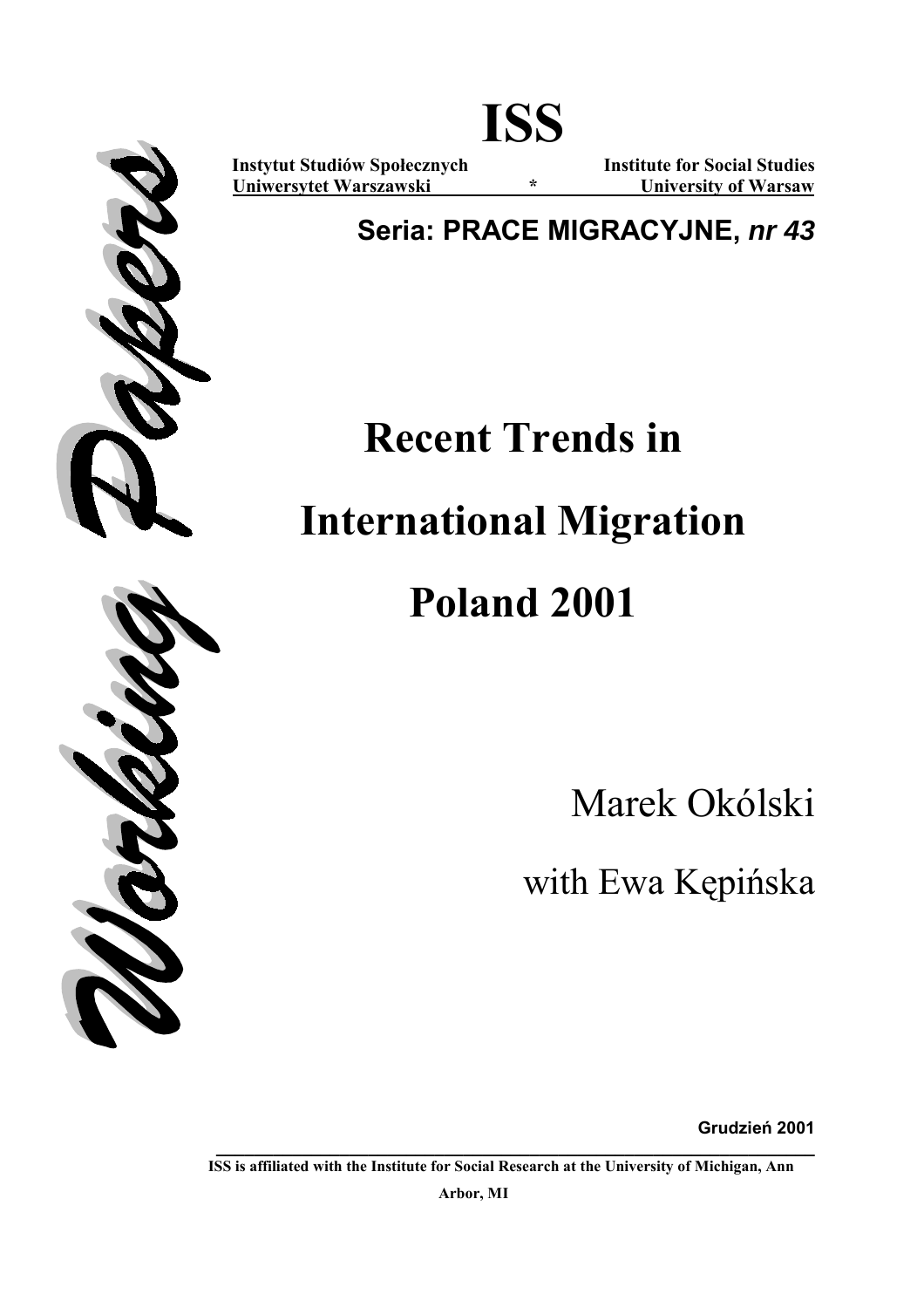Ośrodek Badań nad Migracjami Instytut Studiów Społecznych UW Stawki 5/7 00-183 Warszawa Tel.: 48+22+8315153 Fax: 48+22+8314933 Internet: WWW.ISS.UW.EDU.PL

Seria: PRACE MIGRACYJNE, nr 43

# **Recent Trends in International Migration Poland 2001**

**Marek OkÛlski** 

**with Ewa Kępińska**

© Copyright by Instytut Studiów Społecznych UW grudzień 2001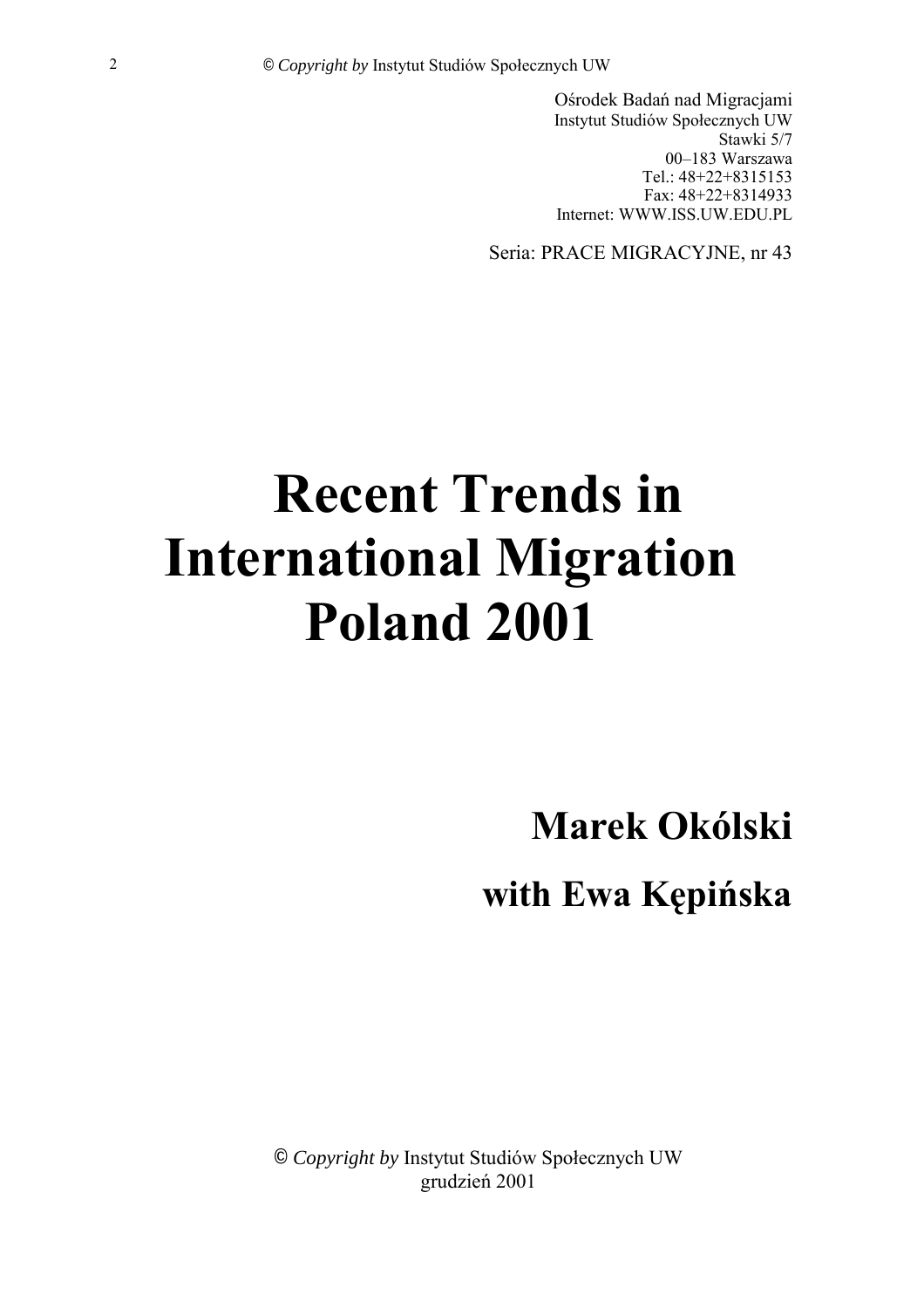| 1. Introduction |  |
|-----------------|--|
|                 |  |
|                 |  |
|                 |  |
|                 |  |
|                 |  |
|                 |  |
|                 |  |
|                 |  |
|                 |  |
|                 |  |
|                 |  |
|                 |  |
|                 |  |
|                 |  |
|                 |  |
|                 |  |
|                 |  |
|                 |  |
|                 |  |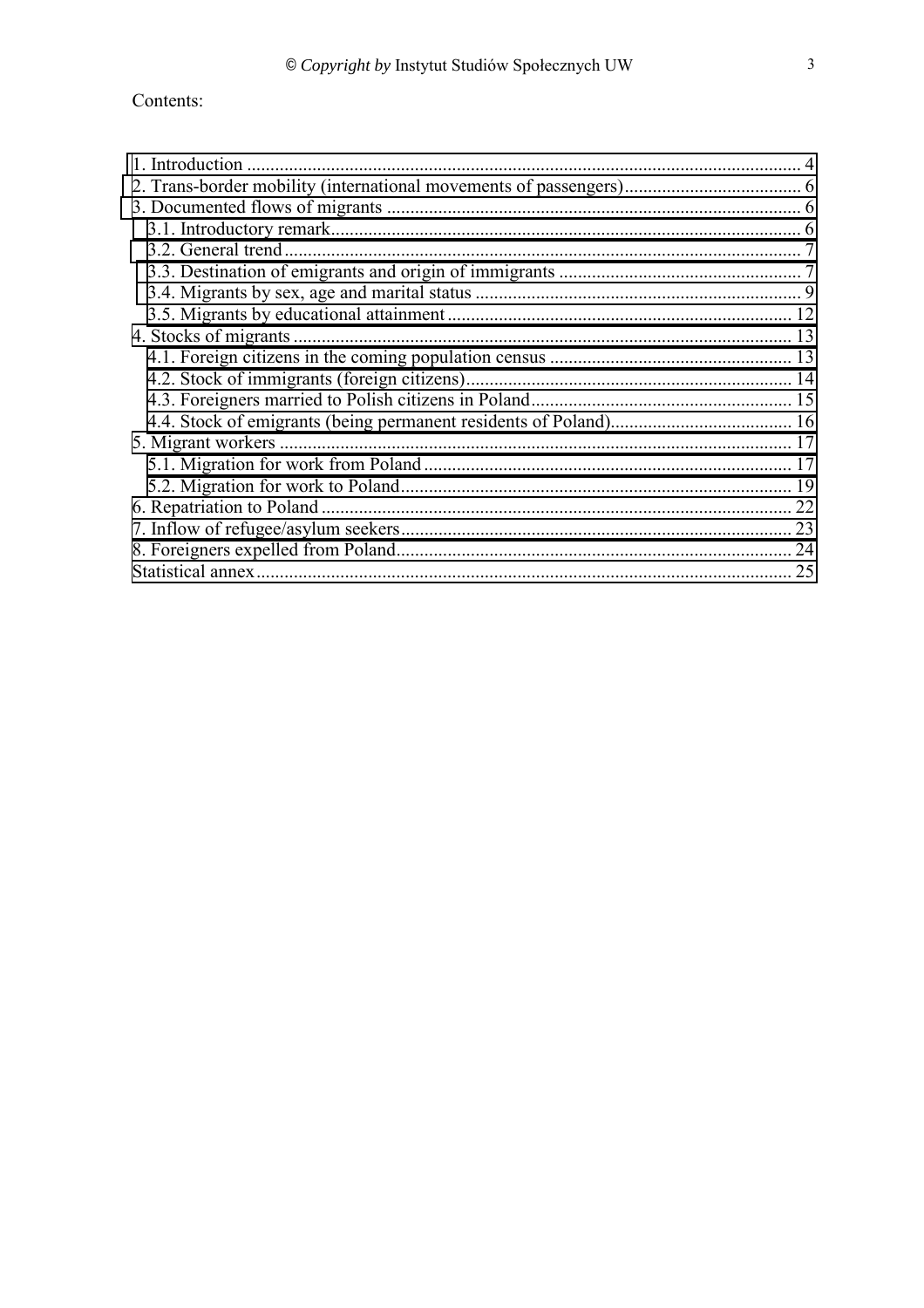### **1. Introduction<sup>1</sup>**

<span id="page-3-0"></span>The issue of international migration was overwhelmed with legislative activities of the government and the parliament aiming at filling the "gaps" in or amending already existing laws, or adjusting the migration-related legislation to standards of the European Union. The government was increasingly preoccupied with the controlling and monitoring of flows to or through Poland and activities (legality) of foreigners in Poland. In addition, the government continued to be thoroughly involved in the negotiations concerning the accession of Poland to the European Union. One of the most controversial questions that instantly emerged in those negotiations proved to be the timing and conditions of introduction of the freedom of labour movements.

On 11 April 2001 a major amendment to the 1997 Aliens Law has been passed by the Parliament. In fact, it was already third amendment to a quite fresh legislative product. Quite something, bearing in mind that at the very beginning the 1997 Aliens Law was widely acclaimed as a internally consistent act, which also seemed to be in agreement with basic international conventions or agreements and with the *acquis* of the European Union*.*  The recent amendments are massive in size, and in terms of quantity they occupy around a half of the final law volume. The newly introduced provisions of the 1997 Aliens Law mainly tend to sharpen or clarify particular issues. The most important novelty, however, seems the setting up of a co-ordinating organ of the government in the area of migration policy and foreigners' issues.

The organ, named the Office for Repatriation and Foreigners, has actually been established in July 2001. In October of this year, however, shortly after the parliamentary elections and emergence of the new cabinet, a decision had been taken to instantly liquidate the Office and merge it with the Ministry of the Interior. After a short time, probably no longer than two-three weeks, that decision has been suspended and postponed for at least one year or so. At the moment of this writing the Office, still *in statu nascendi*, revitalises its activities.

The competencies of the Office are very comprehensive, and include:

- co-ordination of activities of the organs of public administration in the area of repatriation and foreigners;
- decision-making concerning: granting a status of repatriated person, assistance rendered by the state to repatriated persons and the members of their households, granting or withdrawal of a refugee status, recognition of Polish citizenship, granting a visa to foreigners, permission for fixed-time residence and settlement, entry into Poland for family reunion, administrative penalties against foreigners;
- management of the register of foreign residents of Poland, foreigners applying for Polish visa, foreign citizens applying for repatriation, newly acquired or lost Polish citizenship;
- management of centres for refugees and temporary protection persons and other relevant activities (including financial assistance);
- conducting of systematic analyses concerning migration and refugee movements;
- international collaboration in the area of migration and refugee protection;
- training of the personnel.

 $\overline{a}$ 

<sup>&</sup>lt;sup>1</sup> The author expresses his gratitude to the Central Statistical Office, the Ministry of the Internal Affairs and Administration, the Ministry of Labour and Social Policy and the National Labour Office for invaluable help in preparing this report, in particular for providing statistical data.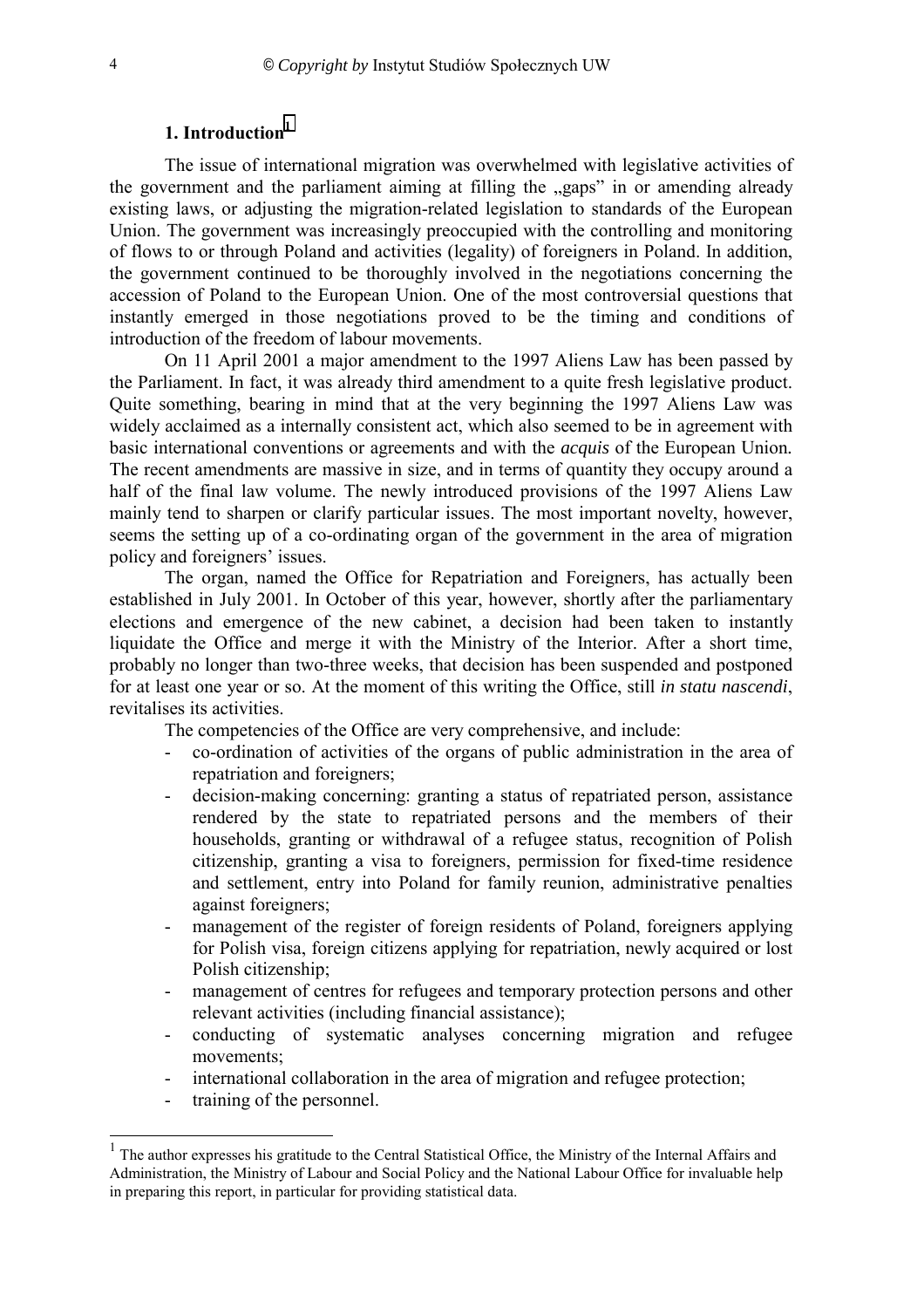However, the main problem for the Office now is the lack of funds and staff<sup>2</sup>.

\*\*\*

In 2000 and 2001 Poland was subject to economic slow down and political turbulence. This might have affected international movements of population.

The outflow from Poland, as reflected in official Polish sources, increased. For instance, the number of emigrants, which in 1996-1999 stabilised at a relatively low level of 20-21 thousand, in the year 2000 rose to 27 thousand persons. This meant 25 per cent increase relative to 1999, and at the same time reaching the highest annual level after 1988. The number of migrant workers (the stock), as measured by Labour Force Survey, increased slightly in 2000 (probably by some 5-10 per cent) and rather sharply in 2001. In the latter case the second quarter of the year figure (134 thousand) was by 26 per cent higher than the corresponding 2000 figure. Moreover, the year 2000 saw a further increase in the outflow of seasonal workers. For instance the number of workers registered within the framework of German-Polish inter-governmental agreement rose from 218 thousand in 1999 to 238 thousand in 2000. The provisional data for the first ten months of 2001 suggest that this year a figure close to 250 thousand regular seasonal workers could be reached.

On the other hand, the inflow of persons to Poland underwent a noticeable change, too. To start with, in 2000 the number of arriving foreign visitors declined (by around 4.5 million), which was in a glaring contrast with a long lasting past trend. Interestingly, whereas in 2000 the number of citizens of a large majority of countries fell below the 1999 levels, a further significant growth was recorded in case of the citizens of Belarus (by 1.3 million or 28 per cent) and Ukraine (by 0.9 million or 17 per cent). Officially, the immigration remained below a relatively high level of 1998 when nearly 9 thousand of immigrants were registered, and it was close to (in fact by 3 per cent lower than) 1999 figure of 7.5 thousand. In turn, in 2000 the number of legal temporary foreign employees fell down by 5 per cent relative to the 1999 figure. However, in that period the number of foreigners who were granted work permit individually (90 per cent of all permits) increased by 4 per cent. Generally, recent changes concerning the inflow to Poland seem to be strongly influenced by a radical drop in regular migration to Poland of citizens of Vietnam (and certain other Asiatic countries, notably China, India and Korea) and a further rise in migration of the citizens of Belarus and Ukraine. Divergent trends in case of those three nationalities, who play a major role in shaping current inflows to Poland, can be observed in practically all available records (immigration, work permits, residence permits, admission to educational institutions, etc.).

It would probably be premature at this moment to proclaim a new emerging trend in international migration in Poland but what is presently observed seems to mark an end to early transitional developments and related vehement and exploratory in their origins movements of people, mainly the movements of foreigners to Poland. Now Poland appears an attractive country of destination for a declining numbers of shoppers arriving from borderlands of relatively well-off countries (Germany, the Czech Republic and Slovakia), and for a growing numbers of petty traders or occasional irregular workers coming from larger territories of her two eastern neighbours whose economic performance is poor (Belarus and Ukraine). The inflow from other countries not only remains small but it has generally started to decrease. Thus it might be hypothesised that, given the present economic condition of Poland, she can hardly be perceived as a target country for sizeable waves of migrant workers. The only other large-scale inflows seem to be related to a very short stay and very low cost of a journey, and thus must originate from a nearby country.

 $\frac{1}{2}$  It is precisely this reason why in October 2001 the newly formed government, challenged with a tremendous budget deficit, had initially undertaken to liquidate the Office.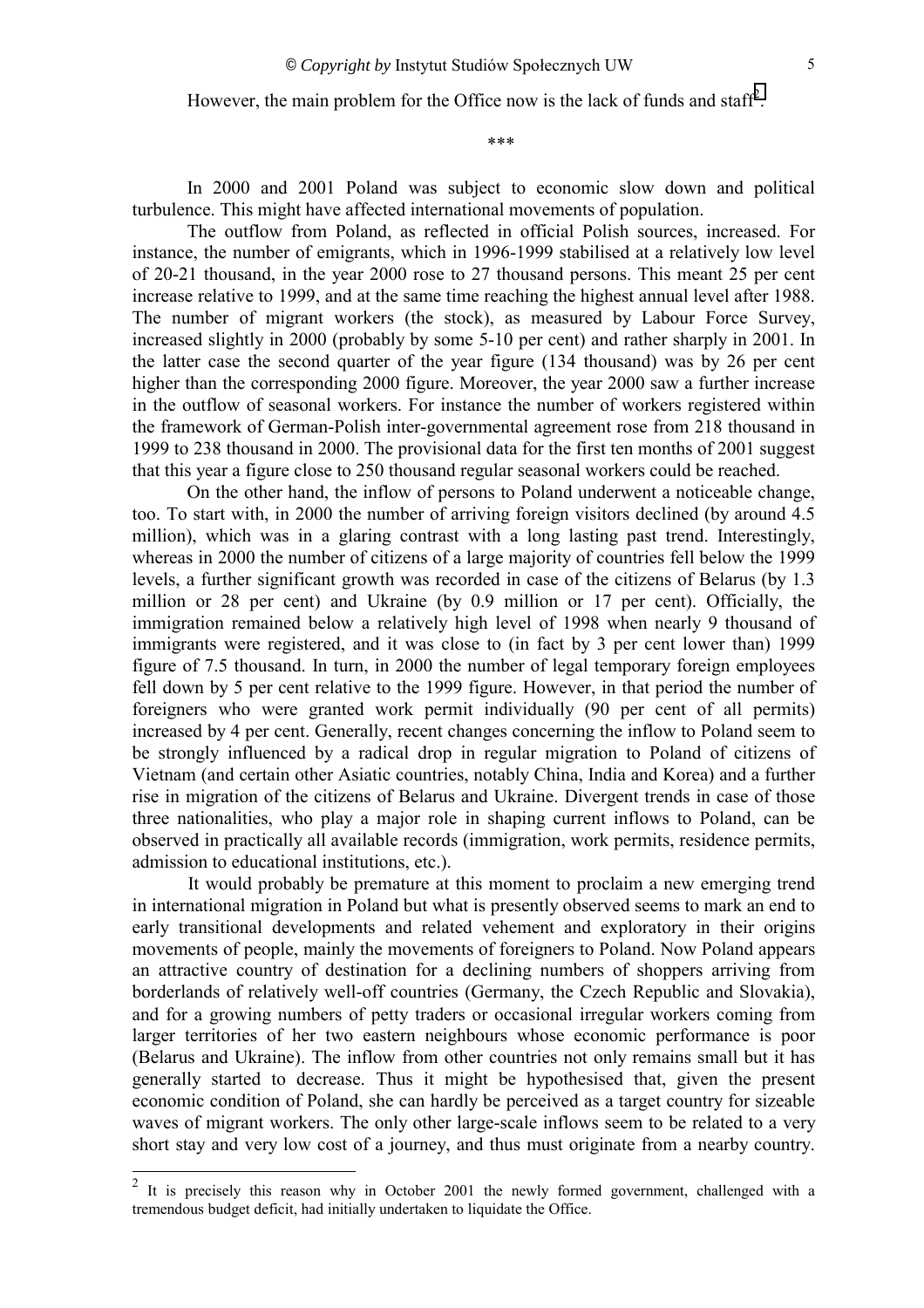<span id="page-5-0"></span>Therefore it might be plausible to suggest that recent inflows are following an earlier trend in the outflow from Poland, i.e. towards higher geographical concentration. In similar manner to the early 1990s when Germany have unquestionably (and by far) become the main destination for the Polish migrants, the late 1990s (including the year 2000) have seen Ukraine and Belarus as increasingly the main home countries of migrants coming to Poland.

#### **2. Trans-border mobility (international movements of passengers)**

As suggested in previous reports, in an early period of the transition in Poland, trans-border movements of persons to and from Poland were indicative (and could be considered as proxy) of not only travelling but also circular mobility and migration itself. This was so, primarily, because due to rapid changes of the trends in flows and their geographical directions, "proper" migrations were captured by respective statistics with a great delay or those statistics did not exist at all or were inadequate, and, secondly, a large part of the travellers combined tourism with other goals, such as petty trade or occasional gainful employment or were seasonal migrant workers who otherwise escaped registration.

Over recent few years, the statistics of arrivals of the foreigners show a relatively stable number of entries at the level of between 80 and 90 million annually, and a growing concentration of countries of citizenship (Table 1). However, a small decline (by some5 per cent) in the entries of foreign citizens was observed in 2000, from 89,1 million (in 1999) to 84.5 million. Around 58 per cent of all foreign arrivals were by citizens of Germany (compared with 60 per cent in 1999). As in the preceding years, persons originating from Germany and other neighbouring countries contributed to around 95 per cent of all entries.

According to a survey conducted in 1999 among 12.1 thousand foreign travellers, for 55 per cent tourism or a recreational visit was a reason (the only one or one of several reasons) of their arrival in Poland (50 per cent in 1995), for 30 per cent - various businesses (20 per cent in 1995), for 20 per cent  $-$  shopping (33 per cent in 1995), for 9 per cent – transit (6 per cent in 1995), for 1.5 per cent - various "odd" jobs (6 per cent in 1995), and 9 per cent mentioned other reasons (13 per cent in 1995).

#### **3. Documented flows of migrants**

#### *3.1. Introductory remark*

As pointed out in earlier SOPEMI reports for Poland, Polish statistics are able to capture only two remote ends of the interval covering the "truth" about international mobility of people. One end is the data on international passenger movements (see: Part 2), while another end the data reflecting reported arrivals to or departures from Poland related to the change of "permanent residence" (settlement). Both seem to reflect the phenomena that are far away from might be considered the mainstream of international migration. Although the data on international movements of people that involve a change of "permanent residence" are in accord with Poland's legal definition of migration, they are only a measure of the number of relevant administrative acts, that is the registrations of arrival or departures intended at the time of registration as "permanent" ("definitive"), and by no means a measure of actual flows (no matter of for how long).

As after several years of exerting various pressures on statistical authorities and decision makers responsible for migration policy, *status quo* in migration statistics on Poland has been fully preserved, we have still (which also pertains to the present report) to rely on data based on evident misconceptions.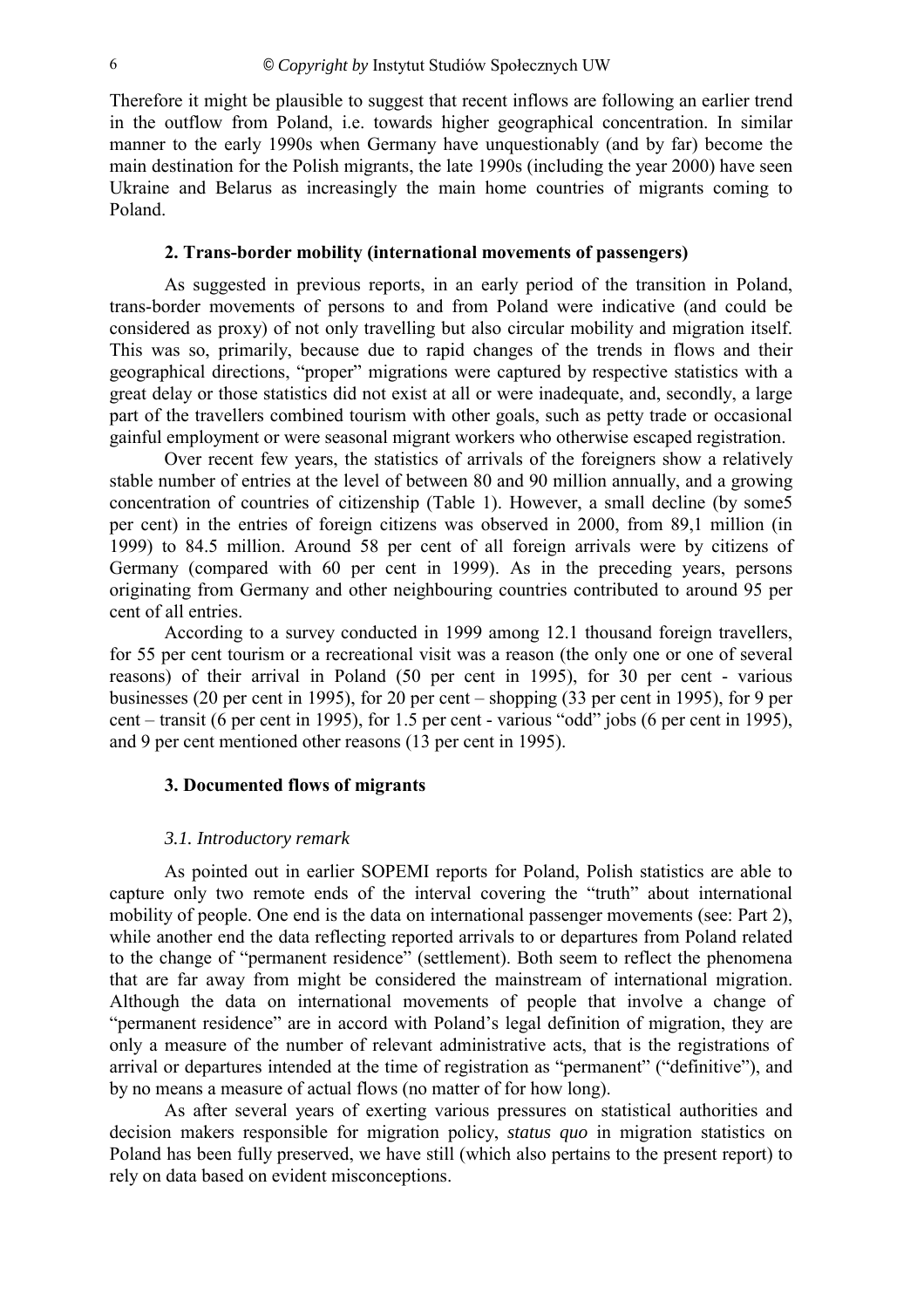<span id="page-6-0"></span>This part of the report draws entirely on the statistics related to the concept of ìpermanent residenceî. The source has been the central population register (*PESEL*).

#### *3.2. General trend*

After a slight decline in the number of emigrants in preceding years, in the year 2000 there were 5,463 more emigrants than in 1999. Such a sharp increase made emigration figure rise by 25.0 per cent relative to 1999. The immigration figure fell by 2.6 per cent relative to 1999, the year that (after some ten years of increase) already marked a declining trend (Table 2). For every immigrant arriving in Poland there were 3.7 emigrants and this emigration to immigration ratio had been the highest since 1994.

Interestingly, a relative stability of the quantity of inflow in the great part of the 1990s (annual level of between 7 and 9 thousand in 1994-2000) occurred in spite of that since 1997 the recorded number of immigrants being the citizens of foreign countries has been on a sharp decline. The estimates of the proportion of foreigners in all immigrants for years before 1998 published in earlier SOPEMI reports for Poland (exploiting also the statistics of permissions for permanent residence issued to foreigners by the government) were between 40 and 45 per cent. The data extracted from the central population register (*PESEL*), however, suggest that already in 1997 this proportion might have been much lower from those estimates.

According to *PESEL*, in 1997 only 2,170 foreigners (26 per cent of the total) immigrated to Poland, in 1998 only 1,612 (18 per cent), and in 1999 only 473 (6 per cent). At the same time, this means a considerable rise in the number of returning Polish citizens  $-$  by 13 per cent between 1997 and 1999 (from 6,256 to 7,052)<sup>3</sup>. Unfortunately, the related *PESEL* data seem of a doubtful quality<sup>4</sup>.

Regardless of the quality of the *PESEL* statistics on this subject, it appears that a major reason for the declining number of officially registered immigrant foreigners is the new regulations concerning the stay of foreign citizens in Poland, which are stipulated by the 1997 Alien Act. Executive procedures stemming from those regulations "distribute" foreigners who formerly applied for "permanent residence" permission (a precondition for the entitlement to registration as a "permanent resident" with a local administrative organ) between two categories, i.e. those applying for the permission for settlement and fixed-time (long-term) residence. In reality, after 1997 a large majority of applying foreigners (sharply growing in size) found themselves in the latter category. However, what is the crux of the matter, only those in the former category (ultimately with the permission for settlement) formally qualify for the registration for "permanent residence". And it probably does not need to be reminded, according to the official definition, immigrants are merely those who report their arrival from abroad and register for "permanent residence" with any local administration.

### *3.3. Destination of emigrants and origin of immigrants*<sup>5</sup>

During nineties emigrants from Poland had taken two major continents of destination into account: Europe and North America (i.e. USA and Canada). On the average they accounted for 98.0 per cent of the total and this share rose from 97.3 per cent

l

 $3 \text{ For sake of comparison, the emigration of foreigners seemed even less numerous } (1 \text{ per cent of the total in } 3 \text{ for each of the total in } 3 \text{ for each of the total in } 3 \text{ for each of the total in } 3 \text{ for each of the total in } 3 \text{ for each of the total in } 3 \text{ for each of the total in } 3 \text{ for each of the total in } 3 \text{ for each of the total in the total of the total.}$ 1999). The respective numbers for 1997-1999 were as follows: 99; 72 and 29.

<sup>4</sup> Statisticians at the Central Statistical Office who process and analyse the *PESEL* data on international migrants point to the fact that immigrating Polish citizens are not obliged to answer a specific question concerning citizenship in the registration form (relevant , cell<sup>?</sup> is left blank). This may lead to overlooking the fact that that question might also be unanswered by foreign citizens, and result in overestimation of the size of the former and underestimation of the latter.

 $<sup>5</sup>$  Sections from 3.3 to 3.5 have been drafted by Ewa Kępińska.</sup>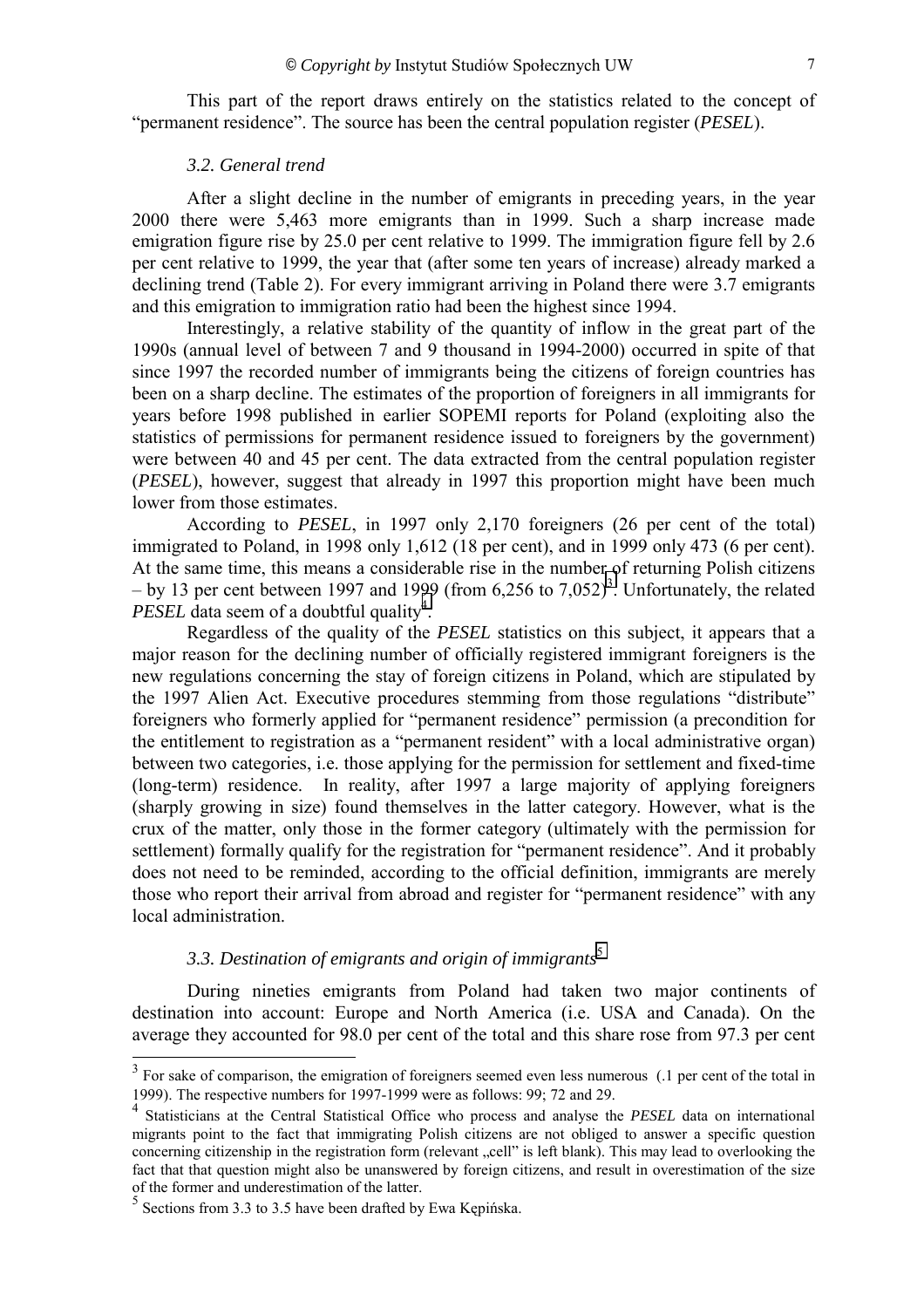in 1991 to 98.3 per cent in 1999 (with an exception in 1996 and  $1997$  – decline by 19.4 and 4.6 per cent relative to previous years). Such pace was followed in 2000. Almost 99.0 per cent of all emigrants headed for European countries, USA and Canada.

Moreover, among European countries the most attractive one had been Germany. In the decade of nineties, emigrants going to this country accounted on the average for 87.3 per cent of all emigrants who chose one of the European countries for settlement. In 2000 this was even more visible  $-89.5$  per cent of them headed for Germany. Year-by-year data are as follows:

|      | <b>Europe</b> and    |                       |
|------|----------------------|-----------------------|
| year | <b>North America</b> | Germany in Europe (%) |
|      | in the total $(\% )$ |                       |
| 1990 | 97.3                 | 82.5                  |
| 1991 | 97.5                 | 86.6                  |
| 1992 | 97.6                 | 88.7                  |
| 1993 | 98.2                 | 90.1                  |
| 1994 | 98.1                 | 89.1                  |
| 1995 | 98.2                 | 86.6                  |
| 1996 | 97.9                 | 87.0                  |
| 1997 | 98.3                 | 87.0                  |
| 1998 | 98.0                 | 87.4                  |
| 1999 | 98.3                 | 86.7                  |
| 2000 | 98.7                 | 89.5                  |
|      |                      |                       |

Therefore, the concentration of destination countries reached the highest level since the beginning of nineties. 98.7 per cent of emigrants went to three above-mentioned countries. It was mostly due to 33.4 per cent rise in case of Germany as both USA and Canada displayed much lower increase in comparison with 1999 (9 per cent and 8.4 per cent respectively) (Table 4).

As the growth in emigration figure was mostly due to the tremendous increase in the number of emigrants heading for Germany, other traditional European countries of destination reported small changes. Only Austria displayed decrease (by 8.4 per cent or 49 persons) whereas France, Italy and United Kingdom received more emigrants in comparison to 1999 (respectively by: 17.5 per cent or 46 persons; 22.4 or 50; 11.2 or 19). Nevertheless, their share in the total population of emigrants slightly declined or remained at the same level.

The distribution of countries of origin of immigrants was geographically diversified. However, the top ten countries of origin comprised as much as 79.7 per cent of the total immigrant population, and this percentage has been steadily rising since 1997. As in the previous years, Germany and USA hold a leading position, with a stabilisation in case of Germany and a slight decline in case of USA (by 11.1 per cent relative to 1999). Canada, France, UK displayed decrease (by 26.1, 22.0 and 6.6 per cent respectively). Additionally, the number of immigrants increased in case of Ukraine and Kazakhstan (by 23.8 and 156.6 (!) per cent) which resulted in changing position in the top ten, namely Kazakhstan started to hold the third position (instead of Canada) and Ukraine gained fifth place after overtaking UK and France (Table 8).

Because of the spectacular increase in the number of immigrants from Kazakhstan (namely Polish repatriates), the most striking growth (and the only one among continents of origin) was displayed in case of Asia. Number of immigrants from this continent grew by 53.2 per cent relative to 1999 and the share in the total population rose by 3.8 per cent (from 6.6 per cent in 1999 to 10.4 per cent in 2000). Interestingly, the presence of Vietnamese who in 1998 started to play important role in the total population of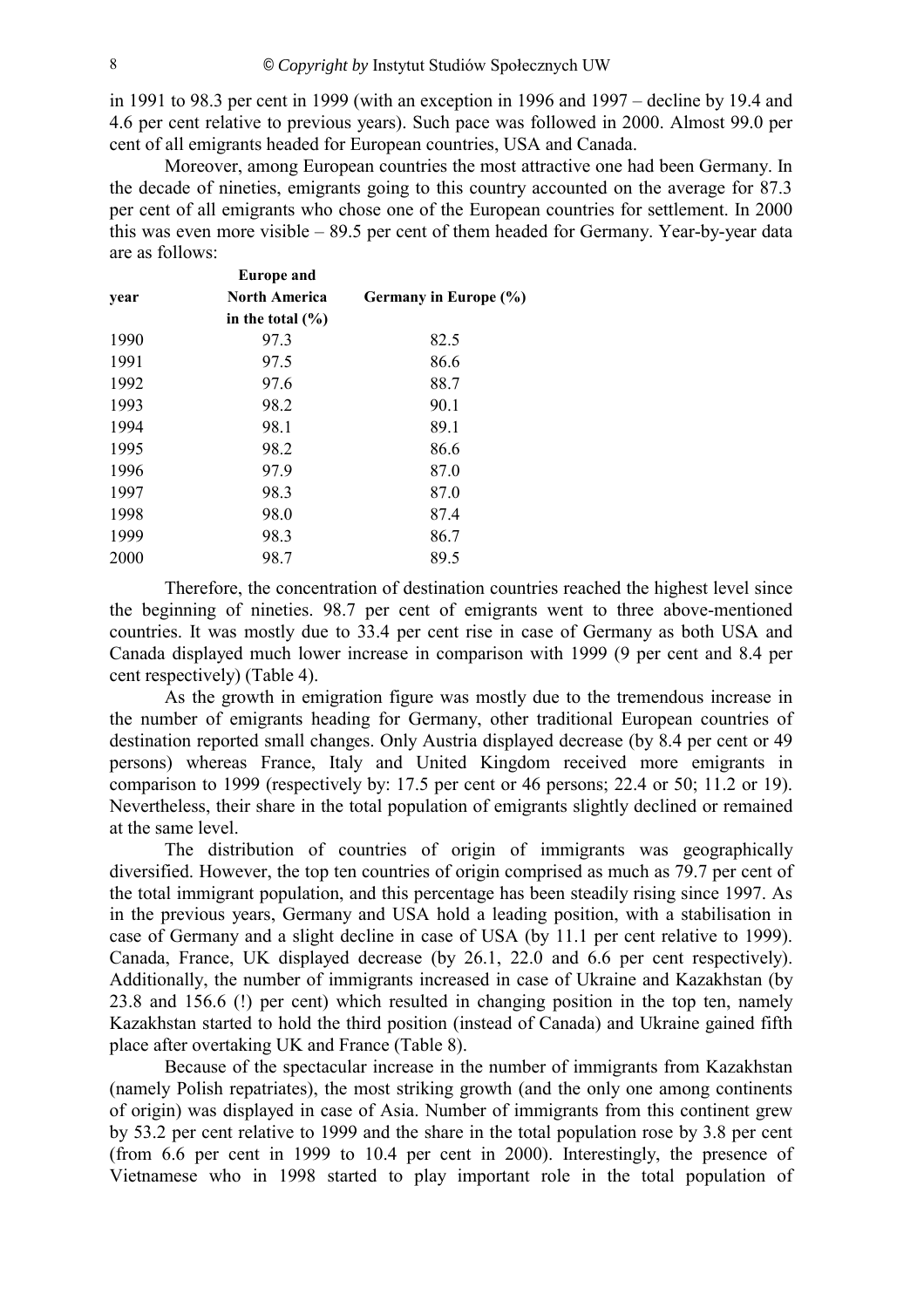<span id="page-8-0"></span>immigrants diminished in 2000 relative to 1999 (from 123 to 51 persons) and most visibly to 1998 (from 434 to 51).

The migration balance according to geographical destination continued to remain more or less the same. Poland displayed net out-migration with Europe, North America and Australia and net in-migration with three other continents and the former USSR, which seems clear from the data presented below:

| <b>Continent and country</b> | Immigration | Emigration   | <b>Balance</b> |
|------------------------------|-------------|--------------|----------------|
| Europe                       | 4,134       | 22,865       | $-18,731$      |
| Austria                      | 202         | 532          | $-330$         |
| France                       | 269         | 309          | $-40$          |
| Germany                      | 2,494       | 20,472       | $-17,978$      |
| Greece                       | 82          | 111          | $-29$          |
| Spain                        | 46          | 239          | $-193$         |
| Switzerland                  | 59          | 249          | $-190$         |
| United Kingdom               | 256         | 273          | $-17$          |
| Former USSR                  | 1,084       | 49           | $+1,035$       |
| <b>Belarus</b>               | 77          | 5            | $+72$          |
| Kazakhstan                   | 408         | $\mathbf{1}$ | $+407$         |
| Lithuania                    | 51          | 9            | $+42$          |
| Russia                       | 129         | 9            | $+120$         |
| Ukraine                      | 291         | 21           | $+270$         |
| Asia                         | 251         | 43           | $+208$         |
| Vietnam                      | 51          | $\mathbf{1}$ | $+50$          |
| Africa                       | 120         | 38           | $+82$          |
| North America                | 1,516       | 3,778        | $-2,262$       |
| <b>USA</b>                   | 1,185       | 2,572        | $-1,387$       |
| Canada                       | 331         | 1,206        | $-875$         |
| Latin America                | 60          | 32           | $+28$          |
| Australia                    | 162         | 193          | $-31$          |
|                              |             |              |                |

#### *3.4. Migrants by sex, age and marital status*

The conclusion of almost perfect sex parity among migrants pointed out in earlier SOPEMI report was still the case of emigrants as in 2000 females had been slightly outnumbered by males (51:49) (Table 5). However, the proportion of males and females in the total population of immigrants underwent some minor changes. The predominance of males continued but in 2000 comparing to 1999 the difference was greater (53:47) (Table 9).

The proportion of males was greater than females among three major emigration countries, namely Germany, USA and Canada (51:49, 55:45, 53:47 respectively). Interestingly, the sex distribution among emigrants to European countries was radically different after excluding Germany from analysis. In such a situation females greatly outnumbered males (56:44). Among major countries of origin of immigrants there was predominance of males, with exception of the three former republics of Soviet Union: Ukraine (43:57), Russia (39:61) and Kazakhstan (47:53), and, as in previous years, Italy  $(44:55)$ .

As far as the age composition of migrants is concerned, in relation to 1999, the share of those aged below 20 decreased both among emigrants and immigrants (to a lesser degree among females) whereas the proportion of those being 50-year-old or above increased (again more significantly in case of males: by 4.6 per cent among emigrants and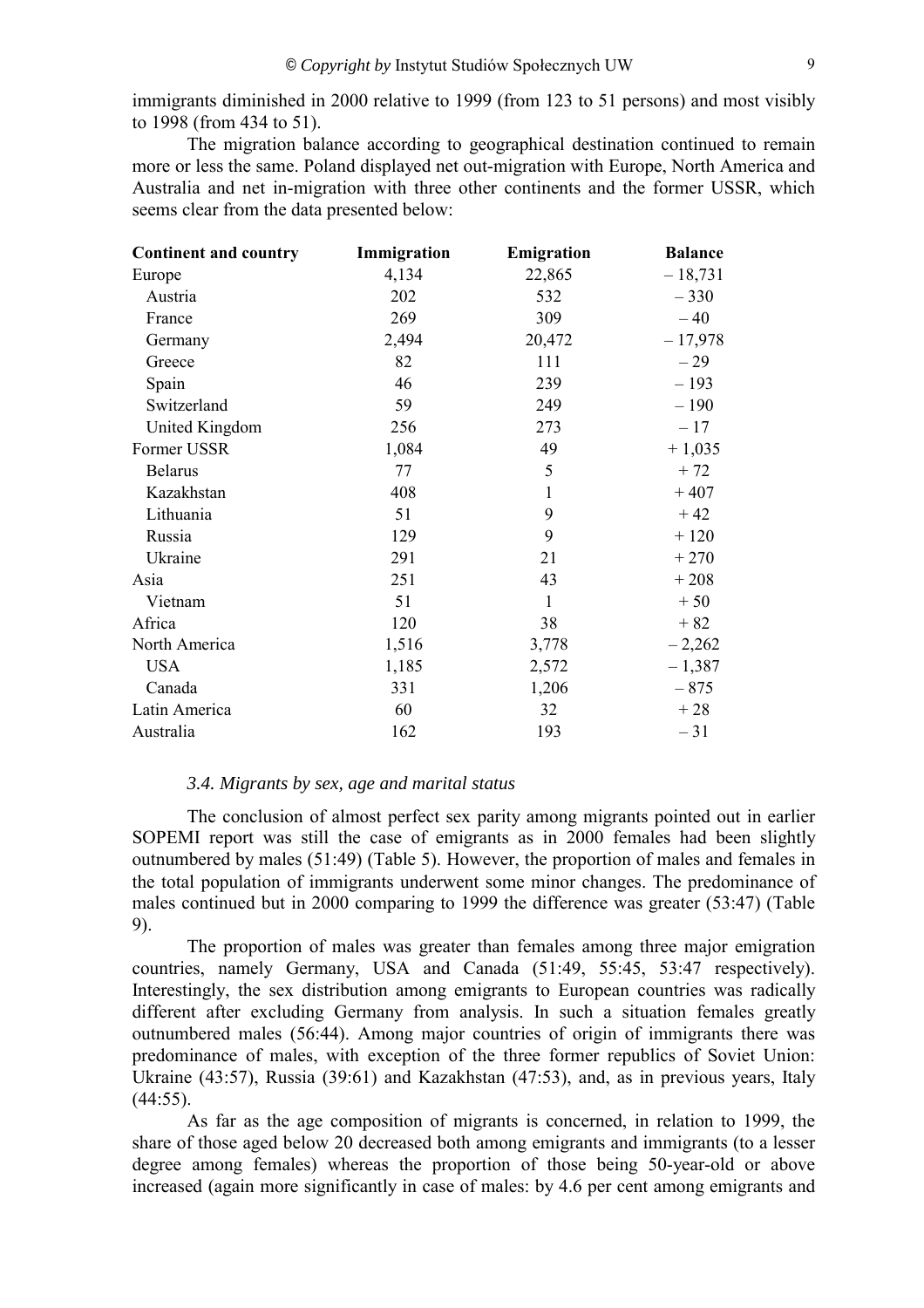by 7.7 per cent among immigrants). Generally, females were older than males. Males, both emigrants and immigrants had very similar age distribution, with slightly bigger proportion of those aged below 20 among emigrants (30.8 per cent emigrants and 25.2 per cent immigrants) and greater share of those aged 50 or above among immigrants (19.2 and 22.4 per cent respectively), which leads to conclusion that in relation to previous years the difference in age between immigrants males and emigrants males had been diminishing because of the rising share of "the youngest" among immigrants. Below are the relevant data (see also Tables 5 and 9):

#### *Males*

*Females* 

| Age   |      |      | <b>Emigrants</b> |      |      |      |
|-------|------|------|------------------|------|------|------|
|       | 1995 | 1996 | 1997             | 1998 | 1999 | 2000 |
| $-20$ | 32.0 | 33.4 | 33.4             | 34.7 | 33.9 | 30.8 |
| 20-49 | 51.6 | 52.8 | 53.8             | 52.2 | 51.6 | 51.1 |
| $50+$ | 16.4 | 13.8 | 12.5             | 13.0 | 14.6 | 19.2 |
|       |      |      | Immigrants       |      |      |      |
|       | 1995 | 1996 | 1997             | 1998 | 1999 | 2000 |
| $-20$ | 12.9 | 15.6 | 17.5             | 20.9 | 29.0 | 25.2 |
| 20-49 | 66.8 | 63.9 | 62.2             | 57.3 | 50.6 | 52.3 |
| $50+$ | 20.4 | 20.5 | 20.3             | 21.8 | 20.4 | 22.5 |

On the contrary, the age distribution of females was different for emigrants and immigrants, with predominance of "the youngest" and "the oldest" among immigrants and predominance of "the middle aged" among emigrants. As follows from the below data, since 1995 female emigrants had been getting older while female immigrants became younger.

| Age   |      |      | <b>Emigrants</b> |      |      |      |
|-------|------|------|------------------|------|------|------|
|       | 1995 | 1996 | 1997             | 1998 | 1999 | 2000 |
| $-20$ | 22.9 | 21.4 | 21.2             | 19.7 | 18.9 | 17.8 |
| 20-49 | 59.9 | 60.0 | 61.6             | 62.6 | 61.4 | 60.7 |
| $50+$ | 17.2 | 18.6 | 17.2             | 17.7 | 19.7 | 21.5 |
|       |      |      | Immigrants       |      |      |      |
|       | 1995 | 1996 | 1997             | 1998 | 1999 | 2000 |
| $-20$ | 14.5 | 16.2 | 19.0             | 21.3 | 29.4 | 27.6 |
| 20-49 | 61.9 | 60.3 | 57.4             | 54.7 | 44.0 | 44.7 |
| $50+$ | 23.7 | 23.4 | 23.6             | 24.0 | 26.6 | 27.7 |

As far as marital status of migrants is concerned, there were noticeable differences according to sex of migrants in relation to the earlier years. The share of the single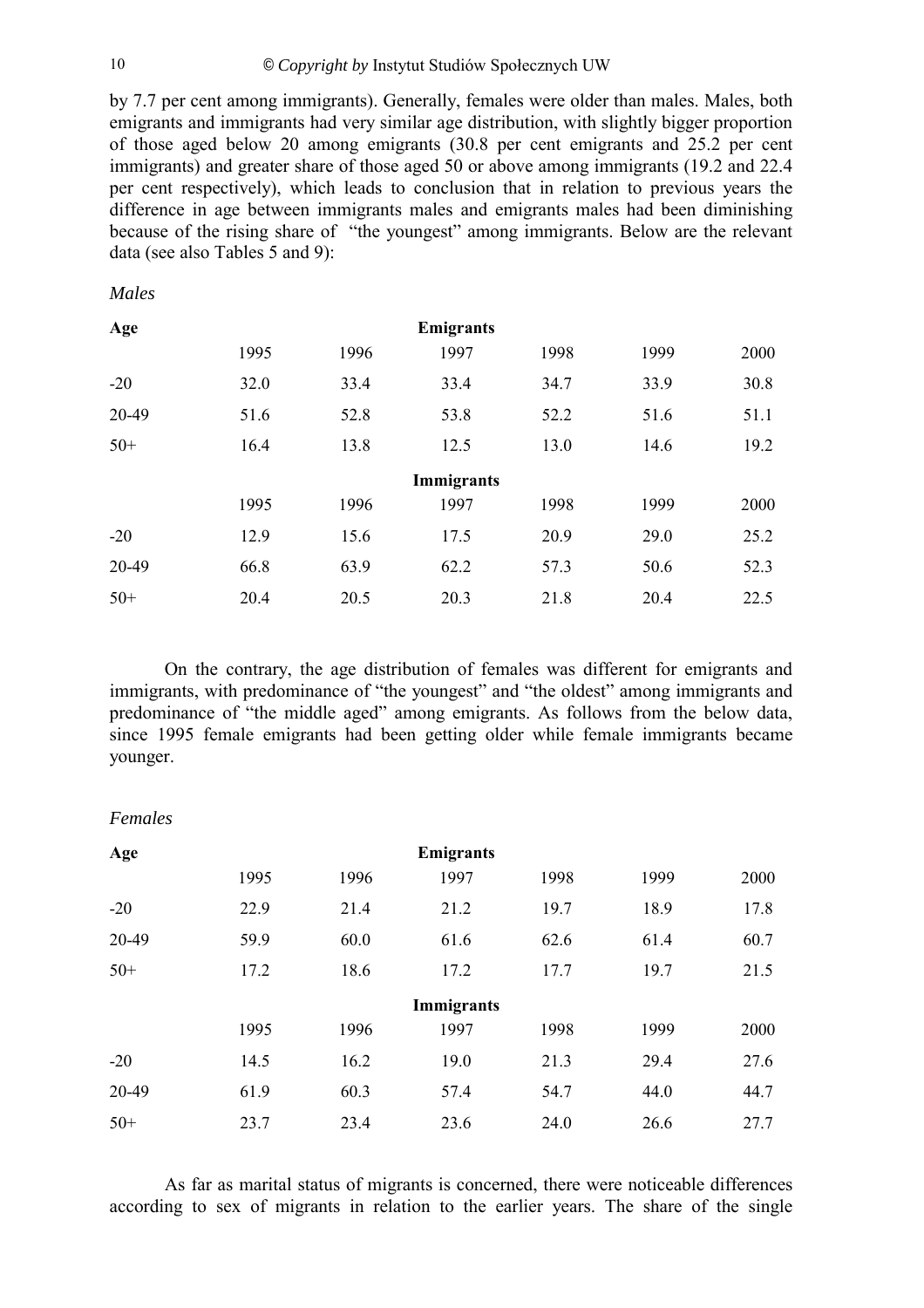decreased both among emigrants and immigrants (to a lesser degree among female immigrants) whereas the proportion of the married increased (again minor changes in female immigrants) in relation to 1999 (Tables 6 and 10). At the same time, while looking at the previous years the tendency seems to be little different, especially in case of immigrants.

Among emigrants, the proportion of the single had been continuously decreasing while the proportion of the married had been increasing. Additionally, among males the single still predominated whereas among females the married started to be of greater importance. Among immigrants, the proportion of the single had been rising (in spite of the slight decline in 2000 in relation to 1999) while the share of the married had been falling (despite the growth in 2000 relative to 1999). As a consequence, the married continued to predominate among females whereas in case of males the single started to play an important role. The relevant data are below:

| Year |        | <b>Males</b> |                   |        | <b>Females</b> |       |
|------|--------|--------------|-------------------|--------|----------------|-------|
|      |        |              | <b>Emigrants</b>  |        |                |       |
|      | Single | married      | other             | single | married        | Other |
| 1996 | 63.7   | 34.4         | 1.9               | 47.6   | 45.7           | 6.8   |
| 1997 | 63.5   | 34.4         | 2.1               | 47.2   | 46.1           | 6.7   |
| 1998 | 62.5   | 35.0         | 1.9               | 44.2   | 48.7           | 6.7   |
| 1999 | 60.9   | 36.7         | 2.3               | 43.6   | 49.7           | 6.7   |
| 2000 | 55.8   | 42.2         | 2.0               | 40.6   | 53.3           | 6.0   |
|      |        |              | <b>Immigrants</b> |        |                |       |
| 1996 | 35.8   | 57.4         | 6.9               | 26.4   | 58.8           | 14.8  |
| 1997 | 37.3   | 56.1         | 6.6               | 29.2   | 57.5           | 13.2  |
| 1998 | 41.0   | 52.1         | 6.9               | 30.2   | 57.0           | 12.8  |
| 1999 | 52.0   | 42.0         | 6.0               | 41.5   | 45.8           | 12.7  |
| 2000 | 48.7   | 45.0         | 6.3               | 39.9   | 46.3           | 13.8  |

Altogether, despite the trend observed during nineties, one can conclude, that possibly marital status of migrants started to correlate not only with the direction of flow (inflow or outflow) but also with the sex of migrants, as in 2000 the single predominated among males and the married predominated among females.

| Category        |               | 1999     |         |          | 2000     |        |
|-----------------|---------------|----------|---------|----------|----------|--------|
|                 |               |          | males   |          |          |        |
|                 | <b>Single</b> | married  | other   | single   | married  | other  |
| emigrants $(E)$ | 6,725         | 4,054    | 256     | 7,661    | 5,802    | 277    |
| immigrants (I)  | 2,003         | 1,619    | 231     | 1,896    | 1,753    | 244    |
| balance $(I-E)$ | $-4,722$      | $-2,435$ | $-25$   | $-5,765$ | $-4,049$ | $-33$  |
| ratio $(E/I)$   | 3,4           | 2,5      | 1,1     | 4,0      | 3,3      | 1,1    |
|                 |               |          | females |          |          |        |
| emigrants $(E)$ | 4,578         | 5,224    | 699     | 5,388    | 7,070    | 801    |
| immigrams (I)   | 1,525         | 1,682    | 465     | 1,371    | 1,591    | 476    |
| balance $(I-E)$ | $-3,053$      | $-3,542$ | $-234$  | $-4,017$ | $-5,479$ | $-325$ |
| ratio $(E/I)$   | 3,0           | 3,1      | 1,5     | 3,9      | 4,4      | 1,7    |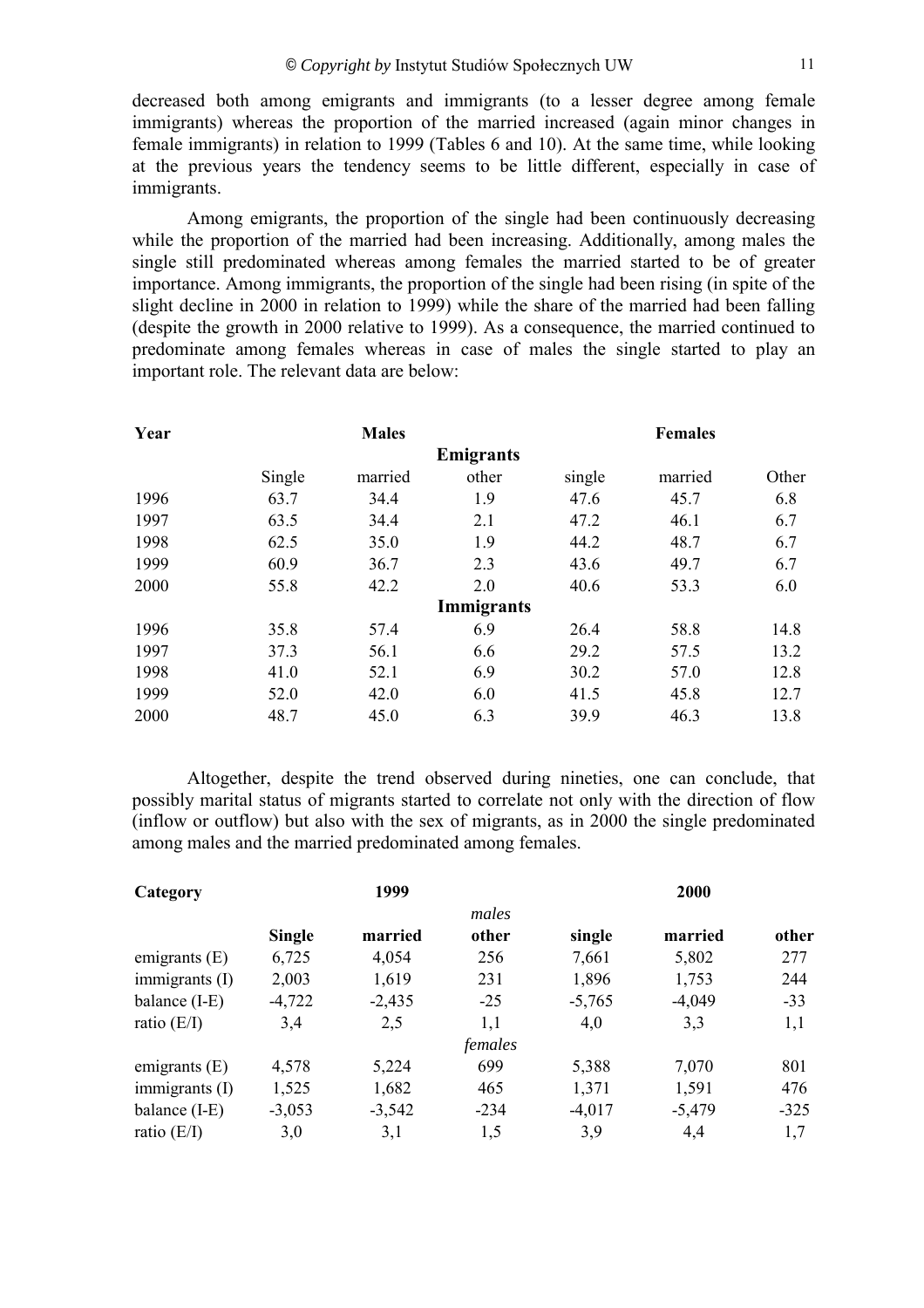#### *3.5. Migrants by educational attainment*

<span id="page-11-0"></span>The trend of a large and growing predominance of persons with only elementary education among emigrants continued in 2000 (Table 10). The respective shares for males and females were greater than in 1999 (79.1 and 79.8). At the same time, the proportion of emigrants with post-secondary level of education fell down (by 0.4 per cent in males and 1.3 per cent in females).

| Year | <b>Males</b>   |            | <b>Females</b> |                   |  |
|------|----------------|------------|----------------|-------------------|--|
|      | post-secondary | elementary | post-secondary | <b>Elementary</b> |  |
| 1988 | 11.7           | 39.7       | 6.2            | 34.7              |  |
| 1989 | 8.2            | 36.5       | 5.6            | 35.3              |  |
| 1990 | 5.5            | 51.2       | 4.1            | 53.1              |  |
| 1991 | 3.7            | 59.5       | 2.9            | 62.6              |  |
| 1992 | 3.6            | 66.4       | 2.7            | 67.3              |  |
| 1993 | 2.8            | 70.2       | 2.1            | 71.9              |  |
| 1994 | 2.4            | 69.3       | 2.1            | 69.5              |  |
| 1995 | 2.2            | 73.2       | 2.0            | 73.0              |  |
| 1996 | 2.1            | 76.7       | 1.7            | 76.6              |  |
| 1997 | 1.8            | 75.5       | 1.6            | 74.0              |  |
| 1998 | 1.4            | 78.1       | 1.5            | 75.8              |  |
| 1999 | 1.9            | 78.7       | 2.4            | 78.2              |  |
| 2000 | 1.5            | 79.1       | 1.1            | 79.8              |  |

The distribution of educational attainment among immigrants did not undergo significant changes in relation to previous year (Table 11). They remained definitely better educated than emigrants as well as the total population of Poland.

However, the migration balance in the four basic educational categories continued to undergo changes initiated in previous years. In 2000, for the first time, the balance was positive only in the category of post-secondary education and the difference between number of immigrants and emigrants holding university diploma was lower in relation to respective figure in 1999. It was mostly due to the decline in females, both immigrants and emigrants, with this level of education. In the category of secondary education (traditionally, the second category where the number of immigrants was higher than emigrants) the small negative balance had been reported. Such a trend was also visible in the earlier years. Additionally, the negative migration balance in two remaining educational categories was substantially higher than in 1999. 4,960 more emigrants than immigrants had vocational or elementary education in 2000 than in 1999. The basic data are as follows: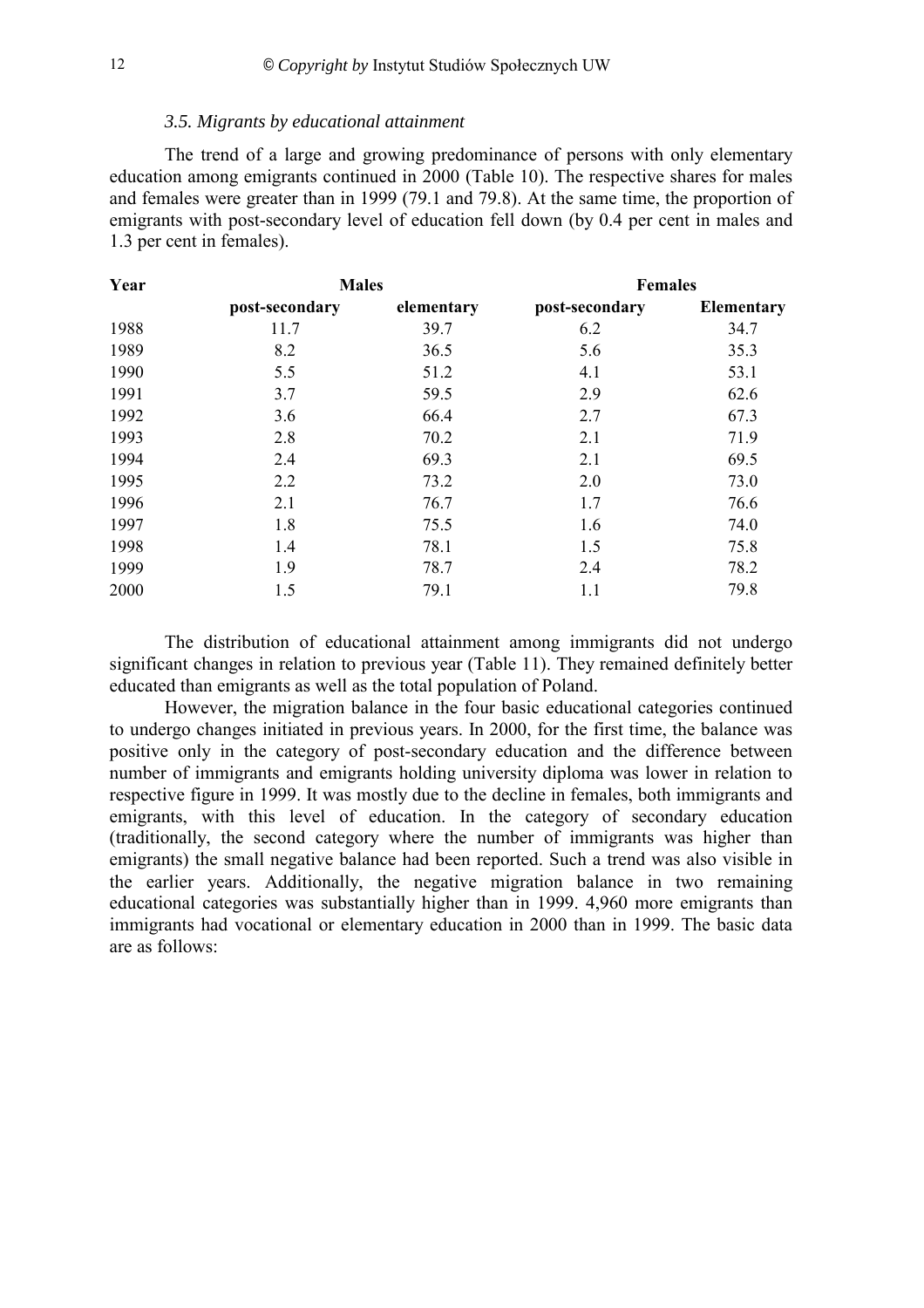<span id="page-12-0"></span>

| <b>Migrant category</b> | Category of educational attainment |           |            |            |  |  |
|-------------------------|------------------------------------|-----------|------------|------------|--|--|
|                         | post-secondary                     | secondary | vocational | elementary |  |  |
| 1997                    |                                    |           |            |            |  |  |
| Emigrants               | 295                                | 2,047     | 2,206      | 13,206     |  |  |
| Immigrants              | 1,987                              | 2,897     | 1,145      | 2,397      |  |  |
| <b>Balance</b>          | 1,692                              | 850       | $-1,061$   | $-10,809$  |  |  |
| 1998                    |                                    |           |            |            |  |  |
| Emigrants               | 286                                | 1,934     | 2,332      | 15,224     |  |  |
| Immigrants              | 1,885                              | 3,017     | 1,176      | 221        |  |  |
| <b>Balance</b>          | 1,599                              | 1,083     | $-1,156$   | $-15,003$  |  |  |
| 1999                    |                                    |           |            |            |  |  |
| Emigrants               | 415                                | 1,699     | 2,026      | 15,095     |  |  |
| Immigrants              | 1,604                              | 1,798     | 977        | 1,230      |  |  |
| <b>Balance</b>          | 1,189                              | 99        | $-1049$    | $-13,865$  |  |  |
| 2000                    |                                    |           |            |            |  |  |
| Emigrants               | 322                                | 2186      | 2532       | 19,459     |  |  |
| Immigrants              | 1388                               | 2178      | 1051       | 1,066      |  |  |
| Balance                 | 1066                               | - 8       | $-1481$    | $-18,393$  |  |  |

#### **4. Stocks of migrants**

l

#### *4.1. Foreign citizens in the coming population census*

The date of population census has finally been fixed for May 2002 (after several postponements)<sup>6</sup>. The census may prove an essential and long-awaiting comprehensive source of information about foreign residents of Poland. Apart from the core section of census questionnaire, a special migration module has been devised to inquire into the longterm migration.

The core section, apart from routine personal characteristics of persons (and their households), takes account of duration of their stay in a given locality in Poland, the reason of arrival, country of citizenship/s, the country of birth, the place (country) of previous residence.

The migration module is to pertain to the residents of Poland (of both Polish and foreign citizenship) who since the beginning of 1989 stayed for at least 12 months in other locality (including a foreign country) than their current place of residence. A pre-census survey which among other things tested the questionnaire found that every tenth resident of Poland might be subject to that part of census investigation. The module comprises the issue of formal status of residents (permanent/settled and temporary residents) in a given locality, permanent place of residence (in case of temporary residents), country of residence and duration of stay in a foreign country (in case of persons whose previous residence was a foreign country), the reason for recent change of residence, the source of income in previous place of residence, and migration intentions (including factors that might prompt a person to change current place of residence.

<sup>&</sup>lt;sup>6</sup> Previous (the most recent) census was carried out in December 1988. Irrespective of the fact that its quality (reliability of data) was generally regarded as moderate, it did not inquire into any issue concerning foreign residents.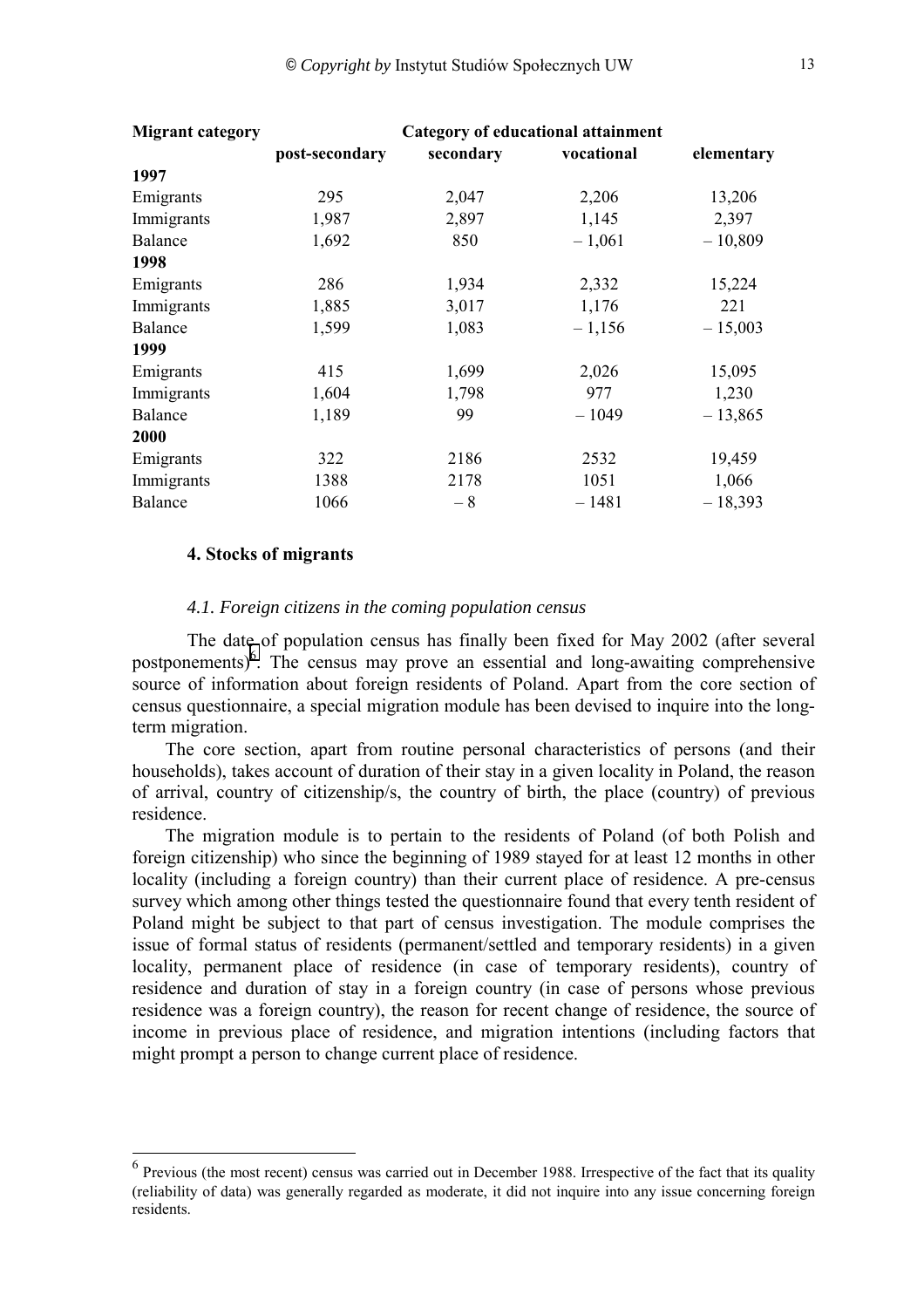#### *4.2. Stock of immigrants (foreign citizens)*

<span id="page-13-0"></span>In 1998 and 1999 a new register of foreign residents was set up within the Ministry of the Interior. For the purpose of the previous SOPEMI report the basic data were processed and derived from that register, and ultimately presented in an aggregate form (see Statistical Annex, The 2000 SOPEMI Report for Poland). Unfortunately, it proved impossible (mainly due to organisational changes in the unit responsible for data collection of the Government) to do similar exercise for the year 2001. For this reason, here essential information from the previous report will be reproduced.

According to those data, on 31 December 1999 42,792 foreign citizens lived in Poland, of which 54.1 per cent males and 45.9 per cent females. Around 54 per cent of that population were eligible to settlement ("permanent residence") and around 46 per cent to temporary "fixed-time" residence. The citizenship represented by largest numbers were as follows:

| Country          | Permanent residence | Fixed-time residence |
|------------------|---------------------|----------------------|
| Ukraine          | 4,058               | 2,944                |
| Russia           | 3,208               | 1,225                |
| Vietnam          | 1,500               | 1,773                |
| <b>Belarus</b>   | 1,454               | 861                  |
| Germany          | 1,061               | 868                  |
| Yugoslavia       | 381                 | 1,245                |
| <b>USA</b>       | 528                 | 840                  |
| <b>Stateless</b> | 1,340               | 367                  |

 In 2000, 850 citizens of other countries were granted permission for settlement, which means that they increased the stock of permanent residents of Poland (Table 13). This number may be interpreted as an expression of a relaxation in rather stiff regulations introduced by means of the 1997 Aliens Law (an increase by 64 per cent relative to 1999, and by 211 per cent relative to 1998), which tend to divert a majority of applicants for residence in Poland from "permanency" to "temporariness" in terms of their status. In other words, in spite of the fact that it is relatively easy for a foreigner to be granted a permission for temporary residence and very difficult to obtain a permission for settlement, more and more people successfully apply for the latter (an increase of applications from 273 in 1998 to 1,572 in 2000) (Table 12).

 Compared to the national composition of stock of the permanent residents on 31 December 1999 (see above), one citizenship group was particularly over-represented among those who in 2000 were granted a permission for settlement, namely Armenians. This might be perceived as a symptom of regularisation on the part of largely irregular Armenian community in Poland.

 Alternative source of information about the stock of foreign residents in Poland are the Central Statistical Office data on foreigners who registered with local administration their temporary (longer than two months) stay in Poland. Those data, however, do not include foreign citizens who are permanent residents of Poland, and whose number, according the above mentioned Ministry of the Interior source, was 23,127 (on 31 December 1999).

The CSO register implies that on 31 December 2000, 43, 623 foreigners were legitimate temporary residents of Poland (Table 15). After December 31, 1999 the stock of persons belonging to that category increased by 11 per cent. In the year 2000 around 74 per cent of all foreign temporary residents lived in urban areas while 56 per cent were males. Persons aged 25-29 constituted the largest age group (16 per cent of the total), ant those in the age bracket 20-44 accounted for a great majority of all temporary migrants (70 per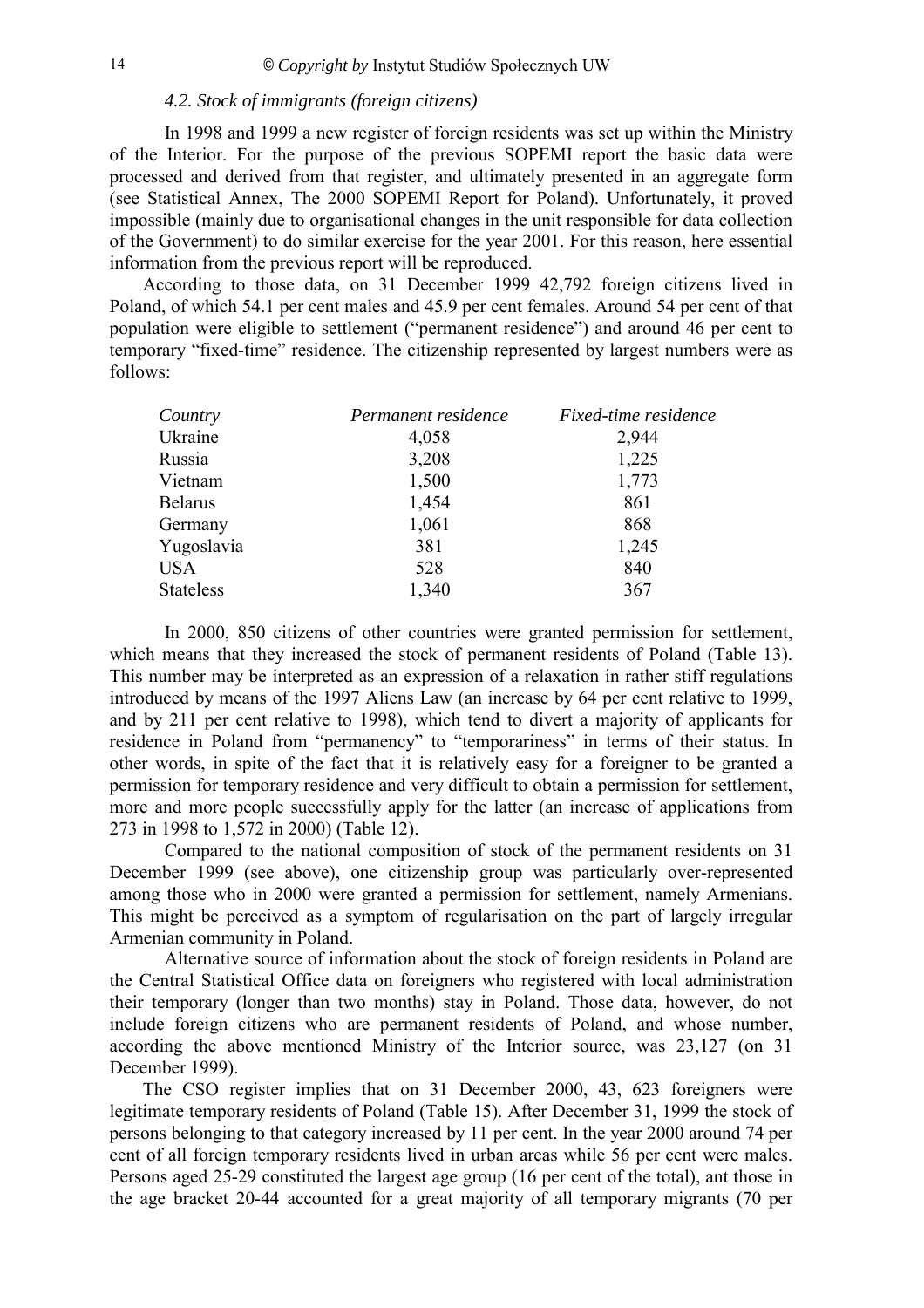<span id="page-14-0"></span>cent). On the other hand, the proportion of children below 10 was only 4 per cent, and the proportion of persons at retirement age  $(65+)$  - only 2 per cent. By all means, the gender and age distributions of those persons were typical for temporary migrants.

By far the largest national group, almost a half of those persons (48 per cent), were Ukrainian citizens (44 per cent in 1999). Other sizeable nationalities included: Germany, Belarus, Russia, France, the United Kingdom, Armenia and most probably<sup>7</sup> Vietnam. As follows from the data given below, the changes in the numbers representing selected top nationalities over 2000 were rather diversified (see also Table 16)

| Country/continent | 1999   | 2000   |
|-------------------|--------|--------|
| Ukraine           | 17,256 | 20,888 |
| Asia $(a)$        | 5,003  | 4,456  |
| Germany           | 1,921  | 2,002  |
| <b>Belarus</b>    | 1,746  | 2,157  |
| Russia            | 1,782  | 1,862  |
| France            | 1,303  | 1,525  |
| United Kingdom    | 1,109  | 1,083  |
| Armenia           | 988    | 878    |
|                   |        |        |

(a) Vietnamese in a large majority (Armenia not included)

The number of Ukrainians rose by 21 per cent, which was a continuation (although at much slower pace) of a phenomenon already observed in 1999. The increase in the number of Belarussians was identical in relative terms (i.e. 21 per cent). In contrast to those two nationalities, the number (and the share) of migrants from Asiatic countries (above all from Vietnam and Armenia) continued to decline.

Data contained in Table 14, which come from various sources, seem to strongly support the view that in 2000 the stock of foreigners in Poland tended to be less geographically diversified than in earlier years. In fact the geographical origin of a large part of foreigners was of sub-regional character and it was principally confined to Central and Eastern Europe. The three main citizenships in case of each of the five different records, considered in that table, included Ukrainian (four times), Russian (twice), Romanian (twice), Belarussian, Bulgarian and Lithuanian. The only three citizenships from outside of Central and Eastern Europe in those rankings were: two citizenships representing the former socialist countries of Asia, namely Vietnamese (twice) and Armenian, and German. In might be noticed that the predominance of the citizens of Ukraine among foreigners staying in Poland is such strong that they by far outnumber any other nationality in any statistics (except asylum seekers' statistics), even (which was still not the case in 1999) in the statistics of expelled foreigners.

#### *4.3. Foreigners married to Polish citizens in Poland*

l

Typically, in Poland a great proportion of foreigners who are granted permission for settlement (or before 1998 were granted permission for permanent residence) benefit from the fact that they have been married to a Polish citizen who live in Poland<sup>8</sup>. If only for this

 $<sup>7</sup>$  So far Vietnam is not distinguished among major citizenships, despite a large presence in Poland of that</sup> country citizens.

<sup>&</sup>lt;sup>8</sup> It might be remarked here that over the last 2-3 years in administrative procedures dealing with applications for residence permit (related to foreigner's settlement) became more penetrating and rigorous. The new Aliens Law enlists situations when a mixed marriage with a Polish citizens might be recognised as a fake, and it stipulates that fictitious marriage should not be a circumstance that facilitates foreigner's settlement in Poland.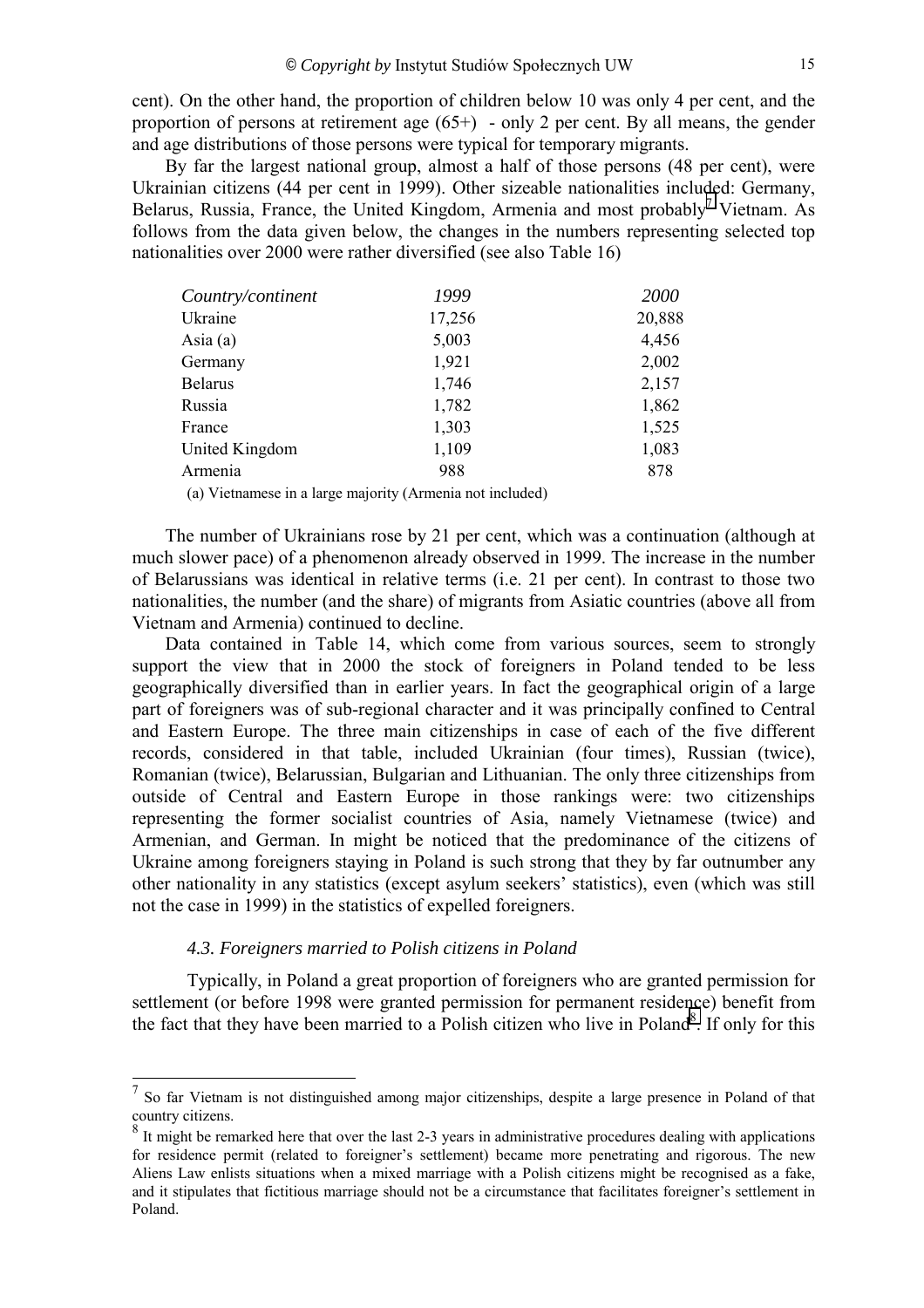<span id="page-15-0"></span>reason, the issue of "mixed marriages" seems one of essential topics in the analysis of immigration of the non-Polish nationals to and the stock of foreigners in Poland.

In the year 2000 the Polish statistics recorded 3.537 marriages of Polish citizens with citizens of other countries, of which 62 per cent with a male foreigner and 38 per cent with a female foreigner. After a significant rise in 1999, in 2000 the number of all marriages contracted in Poland declined (Table 17). This was accompanied by a small decline in the mixed marriages. However, in comparison to 1999, when the number of mixed marriages proved to be by 8 per cent lower than in 1998, the 2000 decrease (by 3 per cent) seemed very weak. As a matter of fact, it were only marriages of Polish wives with foreign husbands whose number continued to decline in 2000; the mixed marriages with a female foreign partner displayed a recovery (an increase) from the previous year decline.

Major foreign nationalities in the statistics of mixed marriages contracted in Poland did not change in 2000 (relative to 1999). The five top nationalities in case where foreign partner was a man remained: Germany (accounting for 29 per cent of the total), Ukraine, the United Kingdom, Italy and USA (all five countries accounting for 52 per cent of the total), and in case where foreign partner was a woman remained: Ukraine (accounting for 46 per cent of the total), Belarus, Russia, Germany and Armenia (all five countries accounting for 78 per cent of the total) (Table 18). A trend that has been initiated and observed in 1999 proved to last longer. Namely, in 2000, on the one hand, a sharp increase in marriages of Polish males with Ukrainian and Belarussian wives accompanied a dramatic decrease in marriages where female foreign partner was a Vietnamese (Table 19). The number of brides who were the citizens of Vietnam declined from 310 in 1998 (the second rank among all nationalities) to 23 in 1999 (sixth rank) and to 18 in 2000 eighthninth rank). In contrast, in those statistics the combined share of three Slavonic eastern nationalities (Belarussian, Russian and Ukrainian) was continuously on the rise (from 52 per cent in 1988 to 67 per cent in 1999 and 69 per cent in 2000). On the other hand, declining number of unions of Polish females with a foreign male which was also evident in case of the Vietnamese was not compensated by a growth (but it rather went hand in hand with a decline) in the number of mixed marriages where a partner was a Ukrainian, Russian or Belarussian male. Nevertheless, the most distinct drop was observed in the number of grooms originating from Armenia (the third rank in 1998 and still in 1999) and Vietnam (the second rank in 1998). This meant the relegation of these two nationalities to the bottom of the top 10. These developments, combined with an increase of mixed marriages with males of British (the third rank in 2000), Italian (the fourth rank) and Dutch (the sixth rank) citizenship, restored to some degree the once high importance of husbands originating from certain western countries.

Finally, it seems worthwhile to observe that a peculiarity of the pattern of mixed marriage in Poland, manifest in a relatively low proportion of first marriage among foreign partners, continued trough the year 2000. The share of bachelors among all foreign grooms was 71 per cent whereas among all foreign brides it was only 58 per cent. A majority of Ukrainian females (53 per cent), a nationality taking the lead in the statistics of mixed marriages contracted in Poland, belonged to those who had experience in a previous union (were married before).

#### *4.4. Stock of emigrants (being permanent residents of Poland)*

A full account of Poles currently living abroad while being "permanent residents" of Poland will only be known after the population census of 2002. At this moment approximate estimates can be derived from the Labour Force Survey (LFS). The survey, however, underestimates the stock of so defined Polish emigrants because it requires for someone to be recorded that the stay in a foreign country actually exceeded two months at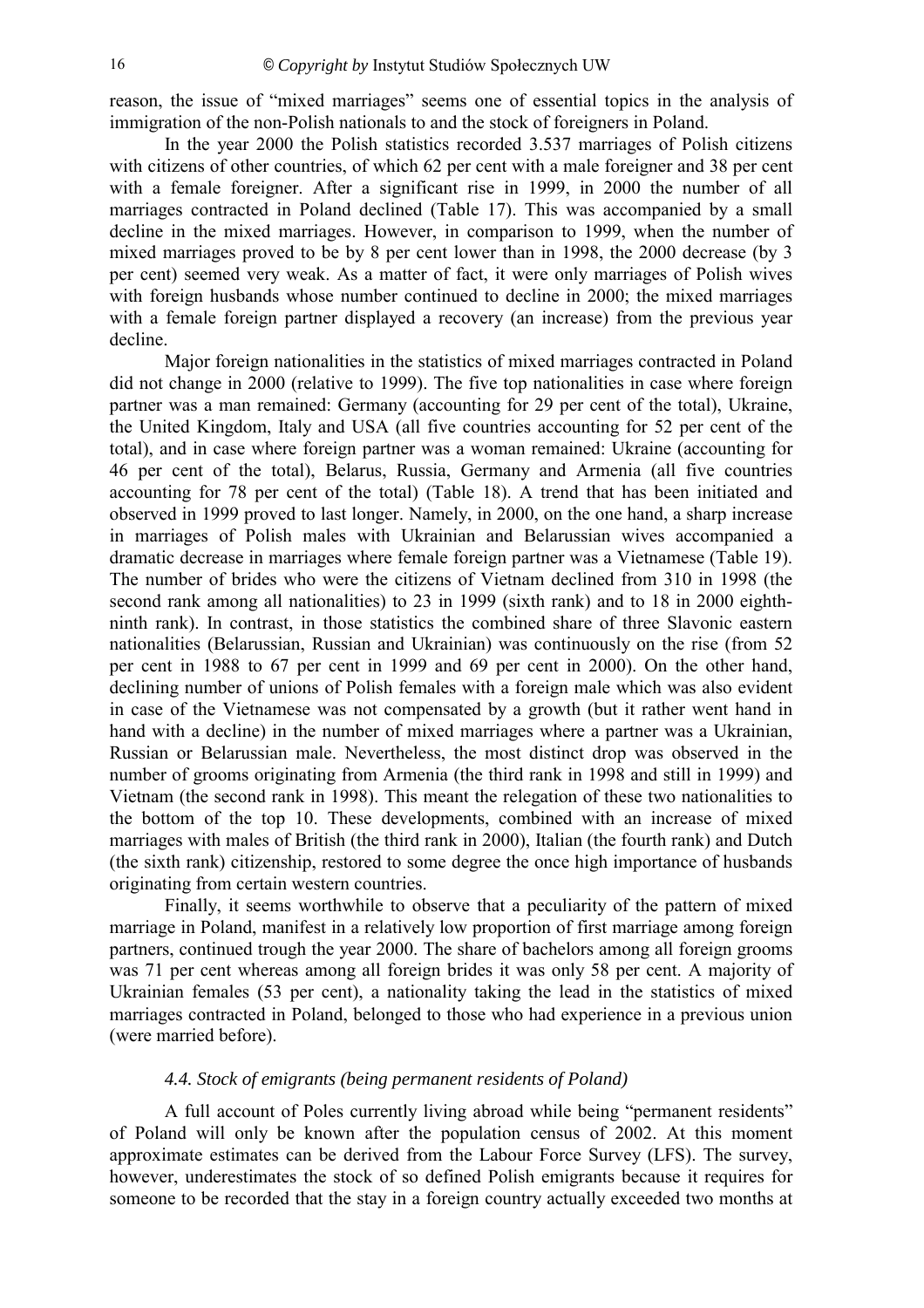<span id="page-16-0"></span>the time of inquiry, and it omits the persons who stay abroad with all members of their household. On the other hand, the survey (due to a consistency of its method over time<sup>9</sup>) gives an ample idea about the relative changes in the stock of Polish emigrants.

The LFS data suggest that the stock of emigrants has displayed a steady decline since the mid-1994. This seemed to have changed after the third quarter of 2000. In contrast to earlier periods, recently persons whose stay abroad is shorter than one year distinctly predominate (62 per cent in the second quarter of 2001, compared to 39 per cent in May 1993), and their proportion among the emigrants continues to increase. The other distinct trend is a systematic, albeit rather slow, growth of the share of migrant workers among all Polish "permanent residents" staying "temporarily" abroad. While in 1994 (also in 1996) it was at around 70 per cent, in the first half of 2001 it was close to 80 per cent (Table 20).

Since migration for work is increasingly the main reason for the absence of Poland's permanent residents from their home country, the basic demographic characteristics of emigrants are rather typical: males and the young are in a clear majority. The proportion of men tends to oscillate around 58 per cent, and no systematic changes are visible. A high age-specific concentration of migrants, especially those whose stay does not exceed one year, can be observed in the age bracket of 18-34, namely 70 per cent of women and 60 per cent of men (Table 21).

Major countries where emigrants from Poland live (and work) are uniformly the European Union (EU) and the United States (USA). Generally, the main host country is Germany, followed by USA, Italy, the United Kingdom, France, Belgium, the Netherlands, Austria and Spain. However, the largest group of long-term (over one year absence) migrants from Poland (recently in a clear minority among all emigrants) stay in USA.

In the second quarter of 2001, 76 per cent of short-term migrants stayed in eight major countries of destination in  $EU^{10}$  (of which a little more than a half in Germany), and 13 per cent in USA, whereas in case of long-term migrants 59 per cent stayed in the same eight countries of EU (again more than a half in Germany), and 39 per cent in USA (Table 22).

With regard to migrants whose stay abroad was primarily related to the employment, it needs to be noticed a growing role of Germany as a target, especially for short-term migrants (47 per cent of the total in the second quarter of 2001), and a stable strong position of USA in case of long-term migrants workers (above 40 per cent of the total).

#### **5. Migrant workers**

#### *5.1. Migration for work from Poland*

As evidenced in previous SOPEMI reports, a prevailing number of regular migrant workers from Poland over recent decade were those seasonally employed in Germany. According to the Poland's Ministry of Labour estimates, the share of those persons in the total tends to exceed 90 per cent. In accordance with Polish sources (survey-based estimates), the average duration of employment of those workers during a calendar year is close to two months.

<sup>&</sup>lt;sup>9</sup> To be sure, the method was stable from May 1993 until February 1999. The survey was discontinued (for financial reasons) for two quarters of 1999 (May and August of that year), but it was resumed (with slightly changed methodical background) in the fourth quarter of the year. For this reason, a comparability of data has been maintained for the time series until the first quarter (February) of 1999 and for the time series since the fourth quarter of 1999. Unfortunately, there is no full comparability between those two data sets.

<sup>&</sup>lt;sup>10</sup> In descending order: Germany, Italy, the United Kingdom, France, Belgium, the Netherlands, Austria and Spain.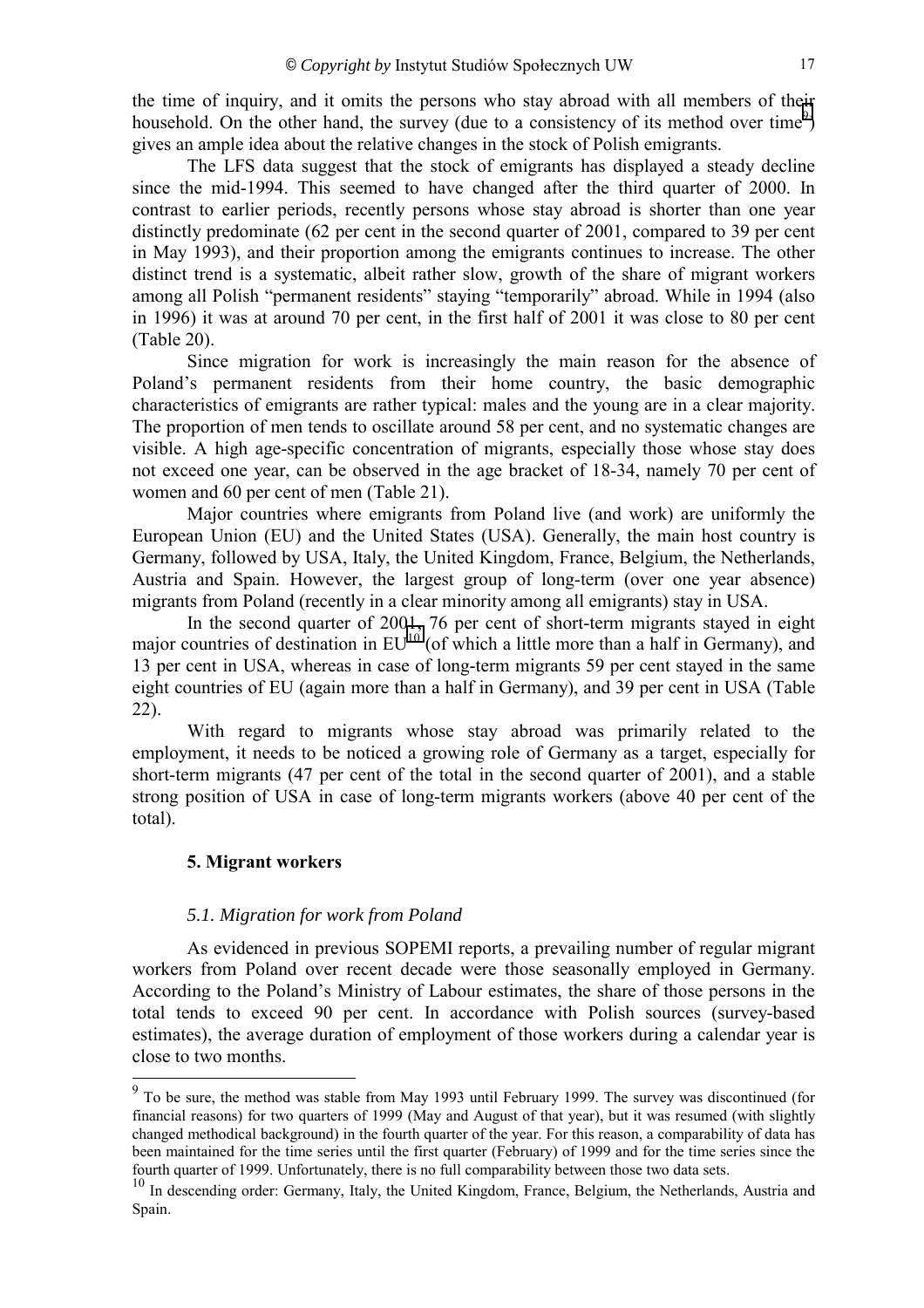Thus the reminder means 30-40 thousand workers annually of whom additional 3 thousand are those seasonally employed. A large majority of those persons are employees of Polish companies acting abroad as sub-contractors, especially in Germany. Recently the number of employees who are in this category gradually decreases – from 38.5 thousand in 1998 (as of September 30) to 37,0 thousand in 1999 (September 30) and to 30,0 thousand in 2000 (December 31). Traditionally that project-tied employment concentrates in construction industry (68 per cent of the total in 1999) and manufacturing (13 per cent), and it is highly masculinised (in 1999 men constituted 94 per cent of the total). No significant differences with regard to these characteristics could be noticed when 2000 is compared with 1999 (Tables 23 and 24).

For the reason mentioned before, however, seasonal workers from Poland (who, to be precise, are almost exclusively employed in Germany) are the only category that really matters when it comes to the analysis of migration for work from Poland.

In 2000 the number of seasonal workers in Germany was in excess of 238 thousand, which was by some 20 thousand (8 per cent) more than one year before. Preliminary data for 2001 suggest that the level of 250 thousand will have been reached. This indicates a steady rising long-run trend that begun in the early 90s. (Table 25)

A large majority of workers (around 95 per cent) find employment in agriculture. As a rule, those persons come from rural areas, although among major regions of origin are such highly urbanised districts of Poland as Wroclaw or Katowice. There is, however, no coherent geographical pattern of recruitment of labour for seasonal work in Germany. Among the top ten districts (according to the past administrative division of Poland, valid until 1998, with 49 units) there are two (in the very lead at that) representing the central Poland (Kielce and Konin), four located in south-west of the country and entirely populated by immigrants from other parts of Poland or their ancestors (Wroclaw, Jelenia Gora, Walbrzych and Legnica), two which are populated in a considerable proportion by native Silesian people with strong links to Germany (Katowice and Opole), and two other located in the south-east (Krakow and Zamosc). No correlation can be found between incidence of migration for seasonal work in Germany and such variables as the distance from the Polish-German border, the level of the unemployment, the proportion of labour force employed in agriculture, the proportion of German minority in general district's population, etc. Probably, the origins of the above-described geographical pattern are related to the pre-1990 irregular population movements between Poland and Germany and the migration networks that developed.

Accounts of various sources, including survey data collected by independent research units, suggest that recently several hundred thousands of migrants whose usual residence is in Poland work each year in member-countries of the European Union and certain other western countries. Because the duration of employment of those workers in western countries is usually rather short (typically around three months), the stock of those persons might not be very much different from the level consistently suggested by the LFS estimates, i.e. 120-140 thousand<sup>11</sup>. Moreover, an overwhelming majority of those migrants are employed as low-skilled labour in lower segments of labour market of western countries. Many of them, probably as much as one-half of the total, are irregular workers. Furthermore, what also follows from the results of various research projects, there are plausible grounds for claiming that suction from lower segments of western labour markets rather than a general "migration pressure" in Poland is a major factor behind migration of those persons.

 $\overline{a}$ 

 $11$  Since, as mentioned, the LFS slightly but systematically underestimates the stock of migrant workers. Bearing this in mind, one should not, however, expect the "true" stock to be in excess of 200 thousand persons.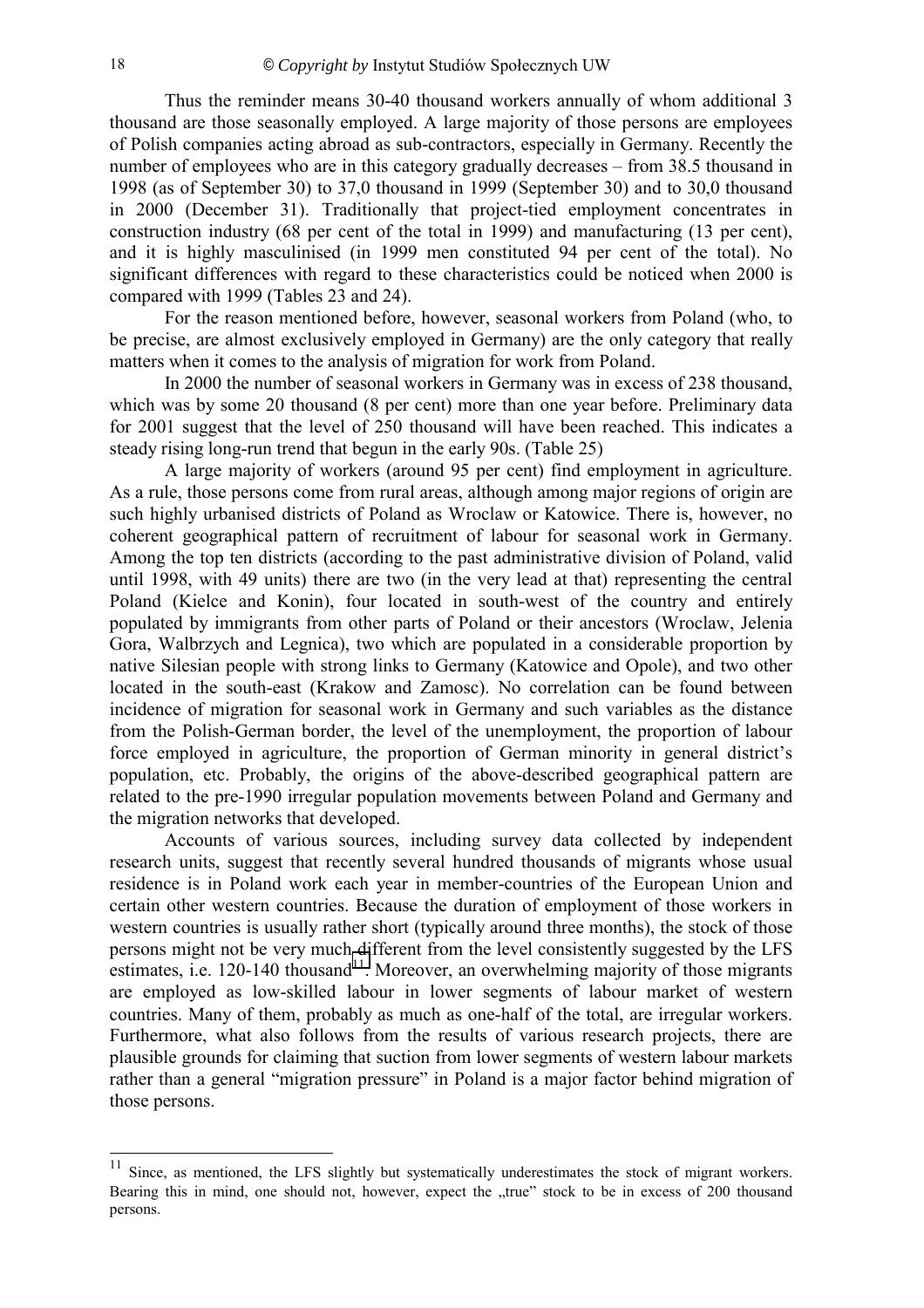#### *5.2. Migration for work to Poland*

<span id="page-18-0"></span>As pointed to in the previous SOPEMI report, data on regular employment of foreign citizens in Poland are scarce and incomplete. What is relatively well documented are work permits (*zezwolenie na prace*), which, as a rule, are granted to foreigners before coming to Poland. Work permit is required when a foreigner applies for a Polish visa, which entitles to gainful employment in Poland. Obtaining a permit, however, does not necessarily mean that a foreigner actually comes to Poland nor that he/she works there. When foreign worker admitted to Poland actually arrives in the country, he/she is automatically granted a document curiously named employment consent (*zgoda na prace)*, which plays a role of the Polish green card. Being granted an employment consent, however, does not necessarily mean taking an employment, a regular job in particular.

Until very recently only work permits were processed by the labour authorities in Poland (the National Labour Office) and thus only the statistics of work permits were available for the analyses. Consequently, in all previous SOPEMI reports the evaluation of regular foreigners' employment in Poland based on those statistics. Obviously, this gave rise to overestimation of that phenomenon. Since 1999, however, the labour authorities have been processing mainly the data on employment consents<sup>12</sup>. For the first time, this report draws from the statistics of employment consents. The effect of using different sets of data might be seen from the comparison of aggregate figures for 2000. Namely, in that year 24,3 thousand applications for work permit were recorded, 20,1 thousand permits were actually granted, and 17,8 thousand employment consents were granted. This might indicate that the effective "employment potential" among individually applying foreigners amounts to 89 per cent of all permitted cases, and to 73 per cent of all applicants.

It might be added that the labour authorities also compile data on the employment of foreigners by non-Polish sub-contractors (project-tied employment). The number of employment consents in this case was below 1,900, i.e. 9.5 per cent of the overall number of regular migrant workers.

Some statistics are also compiled (within the register of companies, named *REGON*) with regard to actual regular employment of foreigners but those only apply to migrants working in companies that employ at least five persons. On the other hand, the statistics of work permits indicate that a considerable proportion of permits goes to those who intend to work in smallest companies (with less than five employees); in 1998 it was one-third of all permits (permits granted for work in foreign sub-contracting firms are not included here). If we focus on the employment in Poland-based companies that employ at least five persons, then on the basis of data for 1997 it would be possible to arrive at a rough estimate of the proportion of foreigners granted a work permit who actually take up a job in Poland<sup>13</sup>. In that year 8,311 foreigners who met these criteria were registered as actually employed whereas the corresponding number of work permits was 10,305. This implies a proportion of around 80 per cent actually employed among those granted a work  $permit^{14}$ .

<sup>&</sup>lt;sup>12</sup> The labour authority does not possess, and for this reason cannot process any information on actual employment of foreigners granted respective consent.<br><sup>13</sup> Statistics for 1998 and the following years do not include a category of companies that employ up to five

persons. This is why my estimate here refers to 1997, and it is based on the statistics of work permits (and not of employment consents).

<sup>&</sup>lt;sup>14</sup> In 1993-1997 the number of work permits for foreigners to be employed in Polish firms with more than five employees increased by 26.9 per cent whereas the number of foreigners actually employed in those firms by 25.2 per cent. This may suggest that work permit data, which are much more comprehensive and detailed than the data on the employment of foreigners, might be adequately reflecting the trends concerning the latter.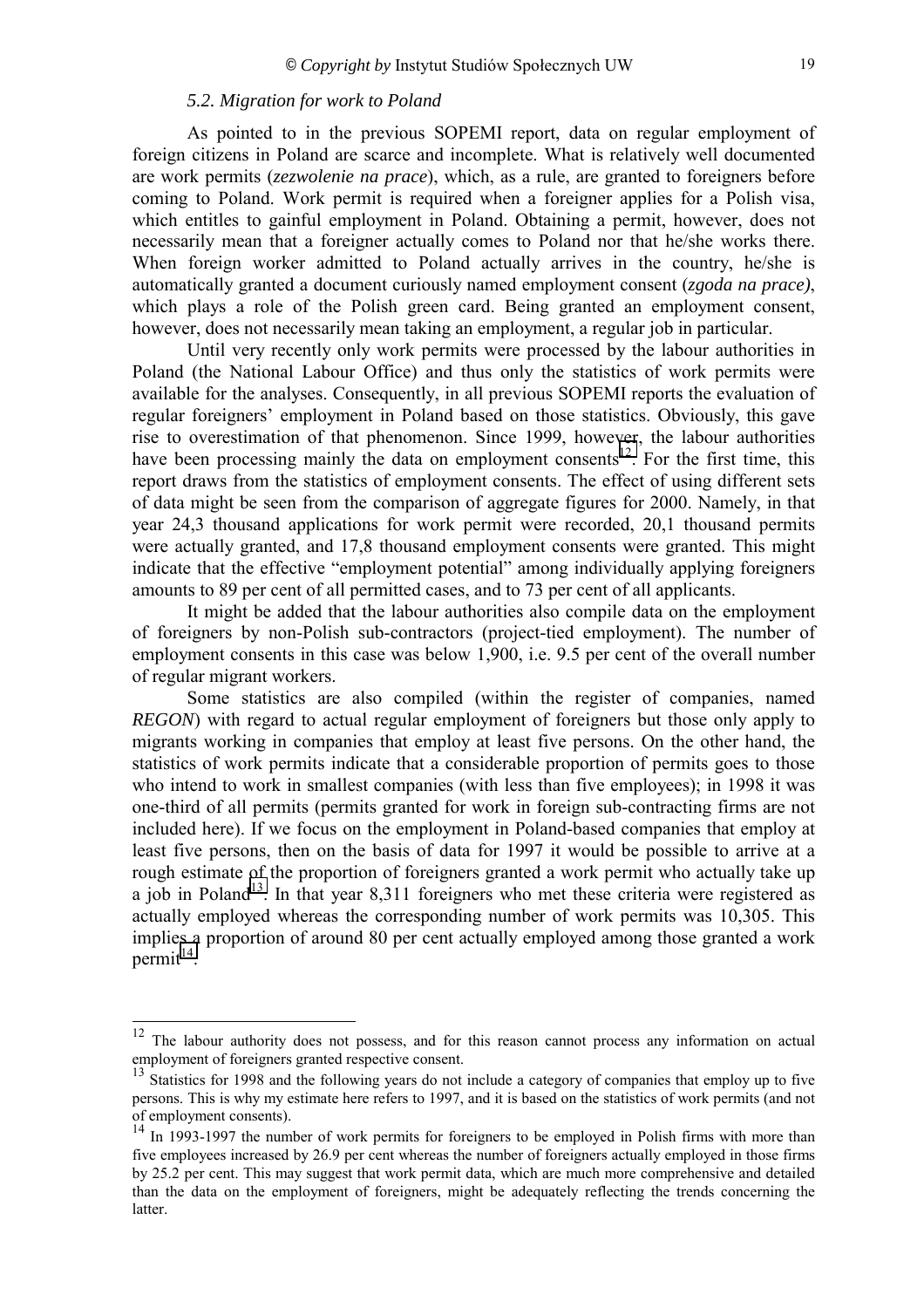As stems from Tables 26 and 27, the legal employment of foreigners in the Poland based companies, in which the number of workers exceeded five persons was around 7 thousand, both in 1999 (September 30) and 2000 (December 31). This was considerably less than in 1998 (as of September 30) when more than 12 thousand such employees were recorded. Males constituted 74 per cent of the 2000 total whereas females 26 per cent. The sex composition was pretty the same as in 1998 and 1999. A majority of 63 per cent were employed in the private sector and 37 per cent in the public sector. Again, no noticeable changes occurred since 1998. A majority of female migrants (62 per cent), however, worked in the public sector companies, which remains in striking contrast with a relevant share for males (28 per cent).

Despite a diminishing volume of the project-tied employment of foreigners in Poland between 1998 and 2000, the number of workers in certain sections increased. The most spectacular case presents education where the increase was by 30 per cent. Sections of the national economy where the employment of foreigners was relatively large on 31 December 2000 included: education (32 per cent), manufacturing (23 per cent) and trade (14 per cent of the total). This meant a dramatic change compared to the situation registered on 30 September 1998 where the predominant section was trade (24 per cent) and public administration (insignificant in 2000 with less than 1 per cent share in the total) belonged to major sections (16 per cent) whereas the role of employment in education was by far weaker (14 per cent). Altogether less than 5 per cent of foreigners were registered as employed in such sections, as: agriculture (with fishing) and construction, which are known in Poland for attracting a lion share of irregular migrant workers. Typical "niches" for the employed foreigners included: education in the public sector and trade and manufacturing in the private sector. There the numbers of foreign workers were relatively largest. As many as 51 per cent of all female workers found employment in education in the public sector alone (while additional 6 per cent in education in the private sector) and 17 per cent in trade and manufacturing in the private sector (around a half of those employed in that sector). In case of males, 43 per cent were employed in the latter "niches" and 20 per cent in the former. This implies quite considerable sectional concentration of foreign employment in Poland.

Data on foreign employment derived from the *REGON* register do not only omit employment in small companies but they also narrow in terms of variables considered. In particular, they do not take account of employee's nationality. For these reasons, a description that follows will be based on the statistics of employment consents. A general trend in 1995-2000 was rising, although with one exception of 1997, annual increases were rather moderate. Altogether, the number of employment consents increased by some 75 per cent in that period. The respective data broken down by continent of origin are as follows:

| Continent      | 1995   | 1996   | 1997   | 1998   | 1999   | 2000   |
|----------------|--------|--------|--------|--------|--------|--------|
| Total          | 10,441 | 11,915 | 15,307 | 16,928 | 17,116 | 17,802 |
|                | 6,741  | 7,601  | 8,942  | 10,340 | 11,087 | 12,411 |
| Europe<br>Asia | 2,795  | 3.187  | 5,005  | 5,235  | 4,680  | 4,183  |
| America        | 725    | 881    | 1,033  | 1,049  | 1,029  | 860    |
| Africa         | 94     | 166    | 218    | 206    | 222    | 224    |
| Australia      | 86     | 74     | 99     | 86     | 76     | 82     |

The year 2000 saw a small increase relative to 1999 (by 4 per cent). The inflow of European migrants increased (by 12 per cent) while the inflow of persons from Asia and the Americas decreased (by 11 and 17 per cent, respectively). The decline was a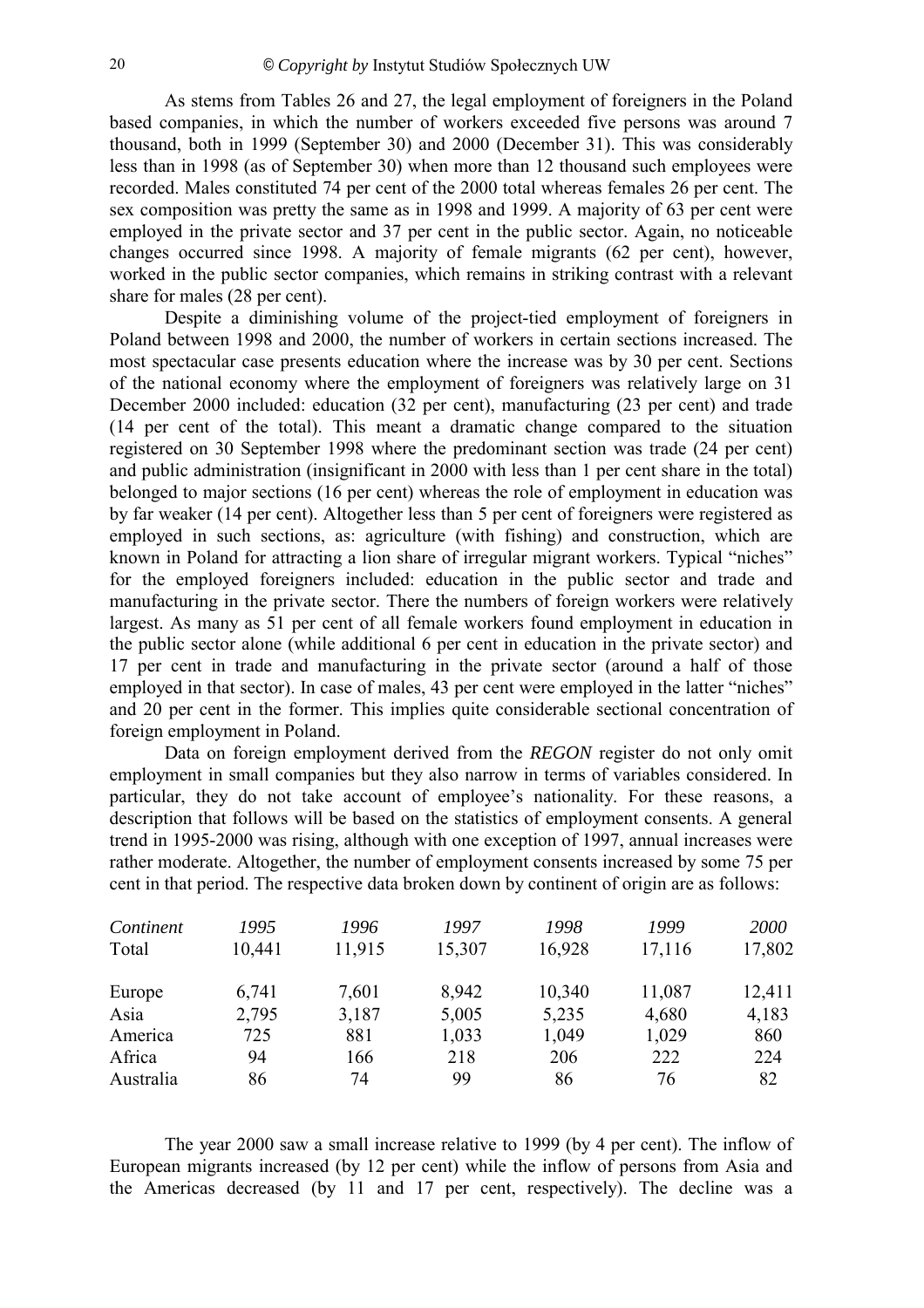continuation of a trend, which started in 1999. It seems worthwhile to mention that a great (increased by 6 per cent relative to 1999) part of all consents (one-third) went to the citizens of the European Union.

Major individual countries of origin in 2000 included the following:

| Country        | All consents<br>granted | Granted to individual<br>applicants | Granted to<br>sub-contracting<br>foreign companies |
|----------------|-------------------------|-------------------------------------|----------------------------------------------------|
| Ukraine        | 3,414                   | 2,927                               | 487                                                |
| <b>Belarus</b> | 1,467                   | 796                                 | 671                                                |
| Germany        | 1,402                   | 1,336                               | 66                                                 |
| United Kingdom | 1,346                   | 1,218                               | 128                                                |
| Vietnam        | 1,230                   | 1,230                               | $\theta$                                           |
| France         | 1,226                   | 1,217                               | 9                                                  |
| Russia         | 836                     | 756                                 | 80                                                 |
| Bulgaria       | 775                     | 773                                 | $\overline{2}$                                     |
| <b>USA</b>     | 672                     | 634                                 | 38                                                 |
| Turkey         | 604                     | 604                                 | $\theta$                                           |
| China          | 517                     | 517                                 | $\theta$                                           |
| Czech Republic | 452                     | 336                                 | 116                                                |

Ukraine, for long time now the main country of origin, displayed a considerable increase, especially in the number of consents granted individually (by 16 per cent relative to 1999). Also Belarus noted a serious rise (by 21 per cent). But the unquestionable winner in this respect was Bulgaria with 74-per cent increase. Among major losers one should mention Vietnam (decrease by 16 per cent) and China (by 24 per cent).

There continues a very high territorial concentration of foreigners' employment in Poland. In 2000 more than 50 per cent of employment consents were granted to migrants working in Warsaw district (*wojewodztwo mazowieckie*) and 5-7 per cent to migrants working in Katowice, Wroclaw and Lodz districts (respectively, *wojewodztwo: slaskie, dolnoslaskie i lodzkie*). Each of as many as five districts (out of 16) employed less than 2 per cent of all migrant workers.

The 2000 statistics allow for the first time to take a look at educational attainment of foreigners granted employment consent. A striking majority of those persons (59 per cent) have a tertiary school diploma. Only 7 per cent have attended only a basic vocational school, and 6 per cent have never attended a secondary school (Table 28). Workers who were the citizens of the United States represented highest educational background, namely 87 per cent have completed a post-secondary education. A situation where persons with a tertiary school diploma were the largest educational attainment category was also characteristic for several other important countries of migrant workers origin, e.g. Ukraine, Germany, the United Kingdom, France, Belarus, Russia, China and Italy. In turn, secondary education was the most typical for Vietnamese, Turkish and Indian workers, whereas elementary education – for Bulgarian, Mongolian and Lithuanian workers.

No internationally comparable breakdown by section of economic activity is available in case of the statistics of employment consents. Six broad "branches" (including "other") are distinguished instead in Table 29, based on those statistics. The largest is ìtrade and catering (restaurants, etc.)î whose employment in 2000 accounted for 39 per cent of the total, followed by "industry and transportation" (18 per cent), "education" (12 per cent), and "construction" (5 per cent). the Vietnamese workers (followed closely by the Ukrainian and Bulgarian workers) predominate in trade and catering, the German workers (followed closely by the Ukrainian and French workers) constitute the largest group in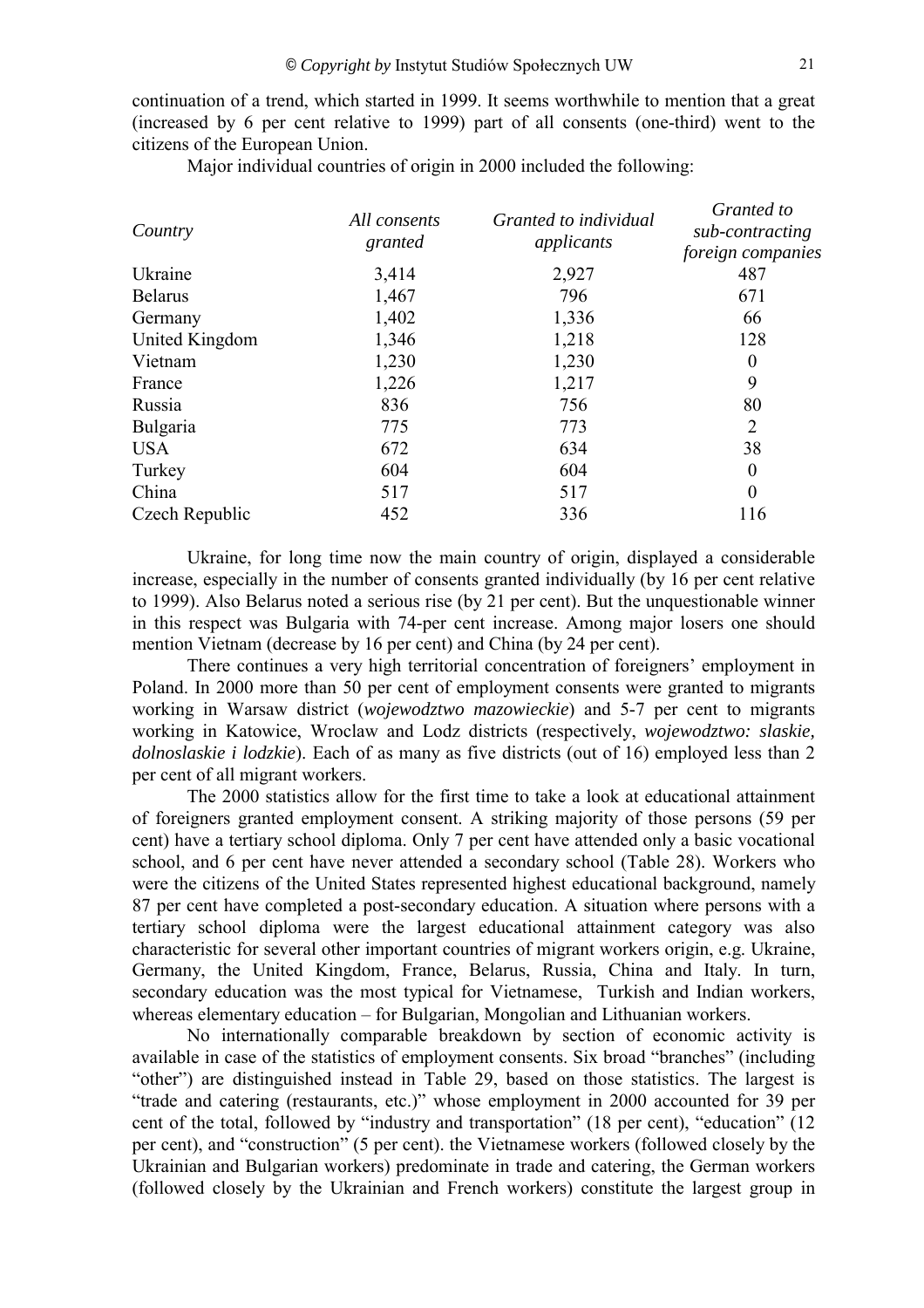<span id="page-21-0"></span>industry and transportation, the Ukrainian workers (followed by the British workers) take the lead in education.

In terms of company ownership, a majority of foreigners continue (in similar proportion, slightly exceeding 50 per cent) to be employed in the private sector firms owned by pure foreign capital. A large part of those firms are small family-run companies, which is typical for the employment of Vietnamese workers. The second largest category of foreigners' employment are the private sector firms owned by pure Polish capital (which is typical for the employment of Ukrainian workers), followed by private sector firms with mixed (Polish/foreign) capital and firms that belong to the public sector (state-owned) (Table 30).

The two largest individual groups of positions held by migrants at company constitute the owners and experts. In 2000 each of those categories was represented by 24 per cent of all foreigners who were granted employment consent. The next group (20 per cent) included company heads (directors) who, however, were not owners. This category was followed by skilled manual workers (13 per cent), non-manual workers (12 per cent) and unskilled manual workers (4 per cent) (Table 31).

#### **6. Repatriation to Poland**

The issue of resettlement of citizens of other countries of Polish extraction to Poland has already got a decade-long history. It is mostly about the more than one million persons who are descendants of the citizens of Poland involuntarily prevented from living in Poland. Almost all of those persons currently live in the former USSR. The process of assisted "return" of those persons to Poland started in the early nineties but it largely took a form of civic initiatives and was hardly supported by the law, the state institutions and public funds. A popular solution adopted in the beginnings was the promotion of community initiatives where a given commune (an administrative unit of the lowest level) made itself responsible for "inviting" (bringing to Poland) and taking care (providing a shelter and an initial accommodation allowance, introducing to educational, welfare and labour market institutions, etc.) of a given family. The real outcome of those activities were a couple of hundreds of families of Polish descent, almost exclusively from Kazakhstan, transferred to and settled in Poland. Related activities, however, were rather spontaneous and poorly evidenced.

On 9 November 2000 the Parliament passed the Repatriation Act which made the resettlement of Polish descendants living in the former Soviet Union, not just in Kazakhstan, a legal obligation of the state and a political issue for the next ten years or so. The Act was supplemented by a number of technical provisions included in the latest amendment of the 1997 Aliens Law (passed on 11 April 2001).

It is expected that at least 50-70 thousand persons will soon be resettled to Poland within the framework of the repatriation programme broadly sketched by the Repatriation Act. Indeed, the year 2000 marked a breakthrough in the process of resettlement of the Polish descendants. While in preceding years, despite a sharply growing number of applications, the number of admitted persons of Polish origin was stable if not slightly diminishing, in 2000 it more than doubled relative to 1999. Moreover, in that year for the first time the ratio of admission (the number of repatriation visas issued to the number of applications for that type of visa) was pretty even, i.e. closer to unity than to zero. For instance, still in 1998 it was 0.31 and in 1999 0.30 whereas in 2000 0.71. In effect, in 2000 the number of applications for a repatriation visa exceeded the number of persons who actually arrived within the framework of repatriation programme (Table 32).

Besides the sheer numbers, the range of countries covered by the programme greatly widened. Until 1997 Kazakhstan was practically the only resource country for those movements. Gradually, however, the share of Kazakhstan has been lowering, and the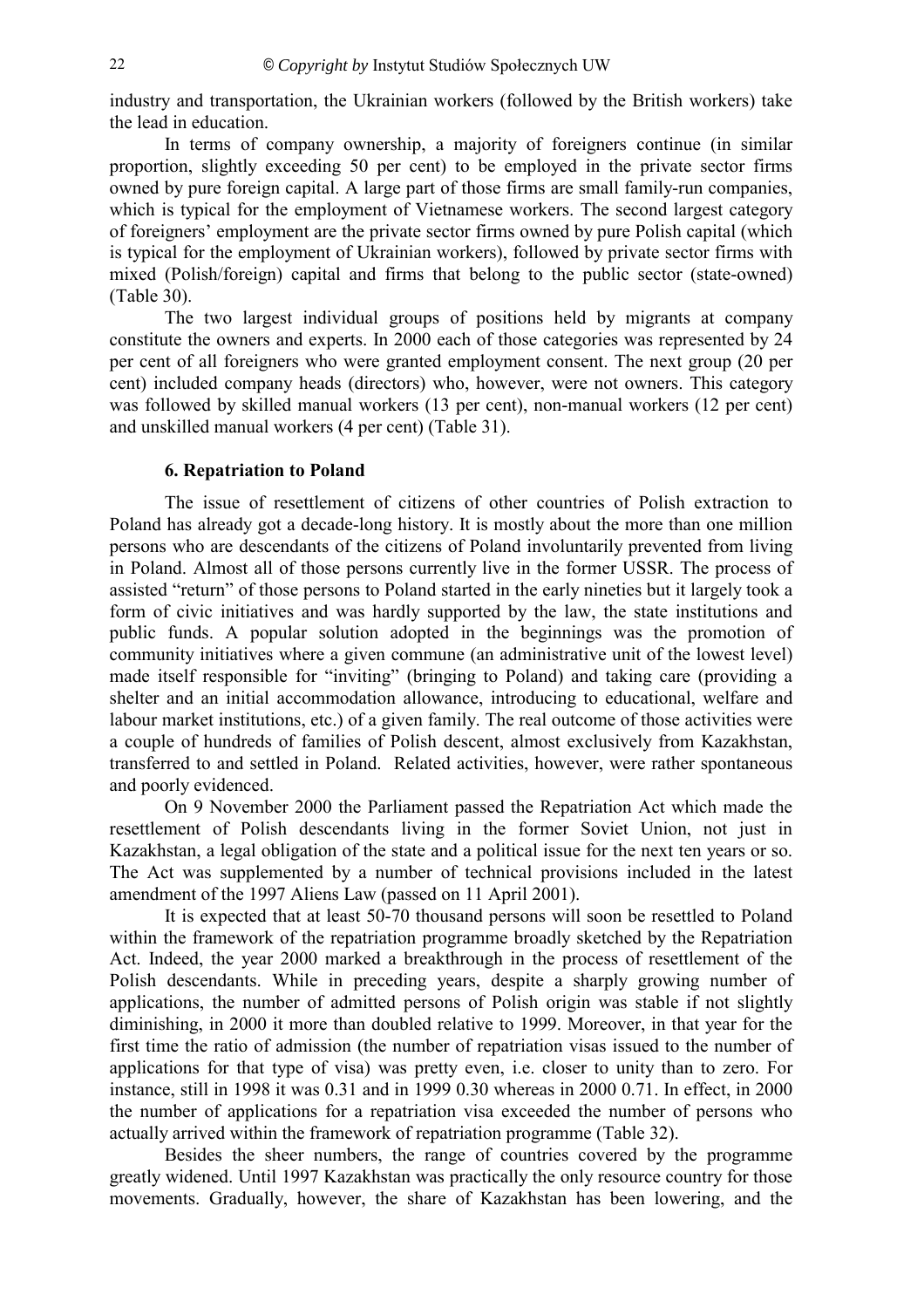<span id="page-22-0"></span>number of countries involved increasing. In 2000 the admitted repatriated persons of Polish origin tended to represent a wide range of the former Soviet republics (Table 33). The proportion of persons coming from Kazakhstan dropped to a 54 per cent, and Ukraine emerged as the second important resource country (32 per cent of the total, compared to 5 per cent in 1998).

#### **7. Inflow of refugee/asylum seekers**

The inflow of asylum seekers, albeit relatively small in numbers, continues to play an important role in the inflow of foreigners to Poland if only for its high proportion relative to other migratory movements to Poland and its largely irregular character. In 2000 Poland hosted more than 4.600 new asylum seekers (by 57 per cent more than in 1999), and it is believed that the 2001 figure might be close to  $5.000^{15}$ , i.e. higher than the 2000 figure (Table 34). On the other hand, almost all asylum seekers arriving in Poland claim a refuge status but a great majority of those persons appear to be refugees *mala fide*. In 2000 (in the same manner as before) only a small fraction of applying foreigners (1.8 per cent!) was granted a refugee status, and a majority of applicants simply "dispersed" (disappeared?) in the course of an initial phase of the application and verification procedure.

In 2000 a predominant nationality among asylum seekers were Russians (25 per cent of the total), followed by Romanians (20 per cent) and Armenians (18 per cent). This marked a radical shift from a tendency which emerged in 1996 and subsided in 1999 or 2000, and was characterised by a large predominance of the citizens of various Asiatic countries in the flow of asylum seekers. For instance, in 1997 the applicants from Indian sub-continent (Bangladesh, India, Pakistan and Sri Lanka) accounted for 45 per cent of the total, in 1998 - 31 per cent, and in 1999 - 7 per cent (2 per cent in 2000). In addition, the share of applicants from two other Asiatic countries: Afghanistan and Armenia was also very large  $-31$  per cent in 1997, 39 per cent in 1998, 48 per cent in 1999, and 24 per cent in 2000. Thus the combined proportion of asylum seekers from those six countries declined from 76 per cent in 1997 to 26 per cent in 2000. Of all Asian countries, only Armenian asylum seekers maintained their leading position in the inflow to Poland through the year 2000.

As already mentioned, after three or four years of predominance in the inflow to Poland, asylum seekers originating from six countries of Asia lost the top position. Irrespective of still significant number of applicants coming from Armenia and (to lesser degree) Afghanistan, the countries which suddenly came to the fore included Russia, Romania, Bulgaria, Mongolia, Azerbaijan and Vietnam, i.e. solely the member or satellite countries of the ex-USSR who, by the way, do not aspire or have a slim chance to be soon among the members of the European Union. It might be emphasised that still three years ago, i.e. in 1998, none of those countries was represented by more than 50 applicants. Between 1988 and 2000 in each case that number increased at least by factor 10 (the strongest in case of Romania - by factor 80!) The case of Russia, the main country of origin in 2000 (and also in the first half of 2001) is particularly instructive as almost all applicants who happen to be the citizens of that country claim to originate from Chechnya and suffer a persecution there of because of that origin. In many instances the praxis of asylum procedure does not confirm the claim of Chechnyan origin nor the claim of persecution. Between 1 January 2000 and 30 June 2001 only 81 Russian (which means: ìChechnyanî) applicants out of 2,004 were granted a refugee status in Poland.

 $\frac{1}{15}$  Official data for the first half of 2001 speak of 2,390 applicants. It is already known, however, that in the second half of the year the inflow of asylum seekers accelerated.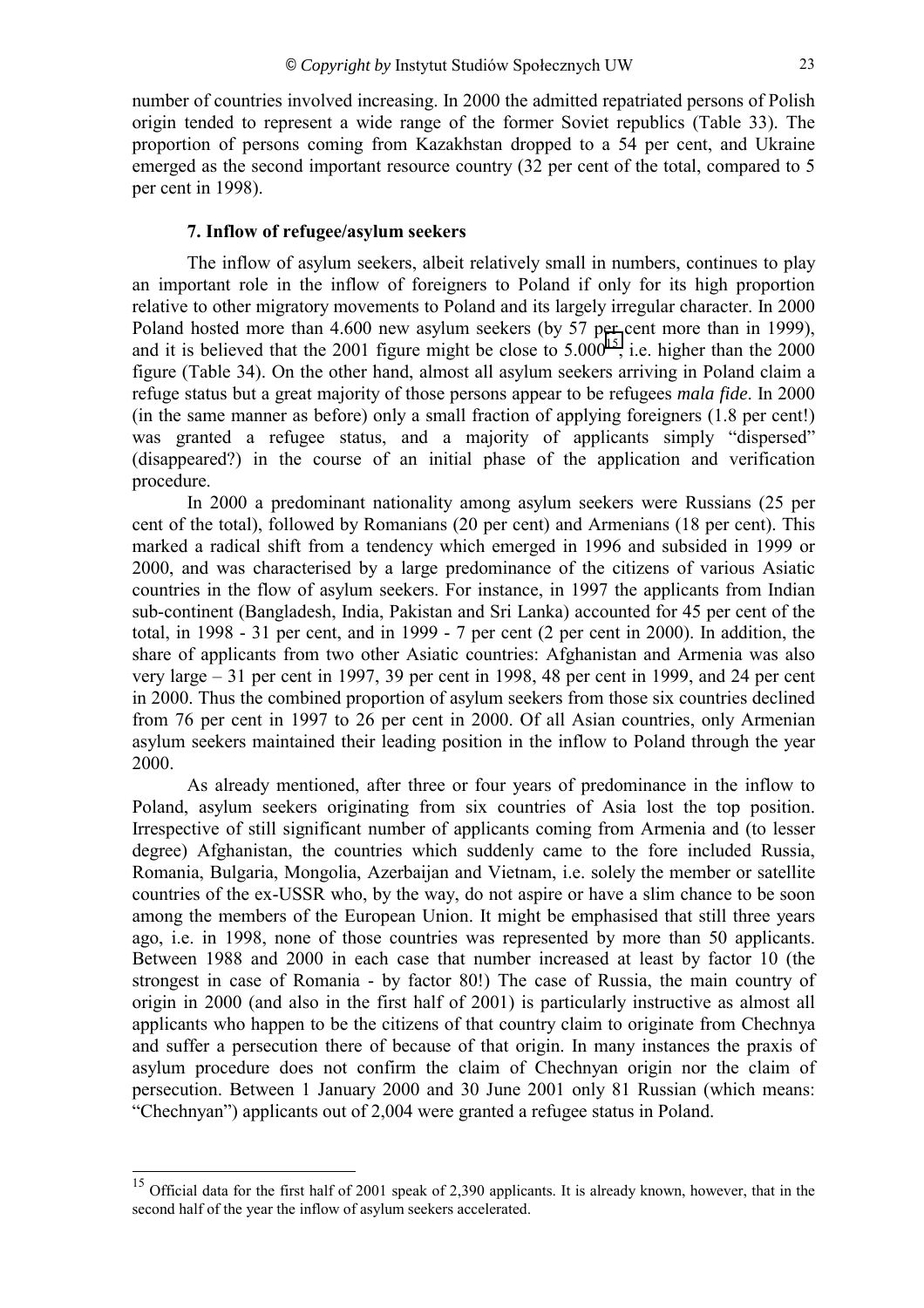<span id="page-23-0"></span>It might be noted at the end that, as opposed to some reports from neighbouring countries, in recent months Poland did not experience an increased inflow of asylum seekers from Afghanistan nor any country from area close to the warfare.

#### **8. Foreigners expelled from Poland**

An illegal movement of foreigners to or through Poland, which was a topical issue in the first half of the nineties has recently radically subsided. This is largely because of improved efficiency of the management of border control and effective collaboration between the Polish border authority with its counterparts in neighbouring countries. More important seem nowadays illegal behaviours of aliens in Poland, mainly incidence of their residence or employment (or other kind of economic activity) without due permission. Respective statistics, however, reflects more the intensity of efforts of the responsible organs than the true incidence of non-compliance with the law. If this assumption is plausible, than one might argue that the police, border guard and other organs are increasingly more active and efficient in detection of illegal behaviours on the part of foreigners.

As shown in Table 35, the number of actions against illegal foreigners that ended in expulsion (more precisely: a decision on expulsion) has been rising since 1994, and in 2000 reached the level of more than 9,200, i.e. five times higher that the 1994 level. Not surprisingly (in the light of the bulk of this report), the by far main nationality in those statistics in 2000 were Ukrainians, followed by Bulgarians, Romanians, Moldovians, Belarussians, Armenians and Russians. Those seven nationalities (representing exclusively former socialist countries, mainly the ex-USSR) accounted for 81 per cent of the total. The next countries of origin, although of much lesser importance in this respect, included Afghanistan, Vietnam and Mongolia.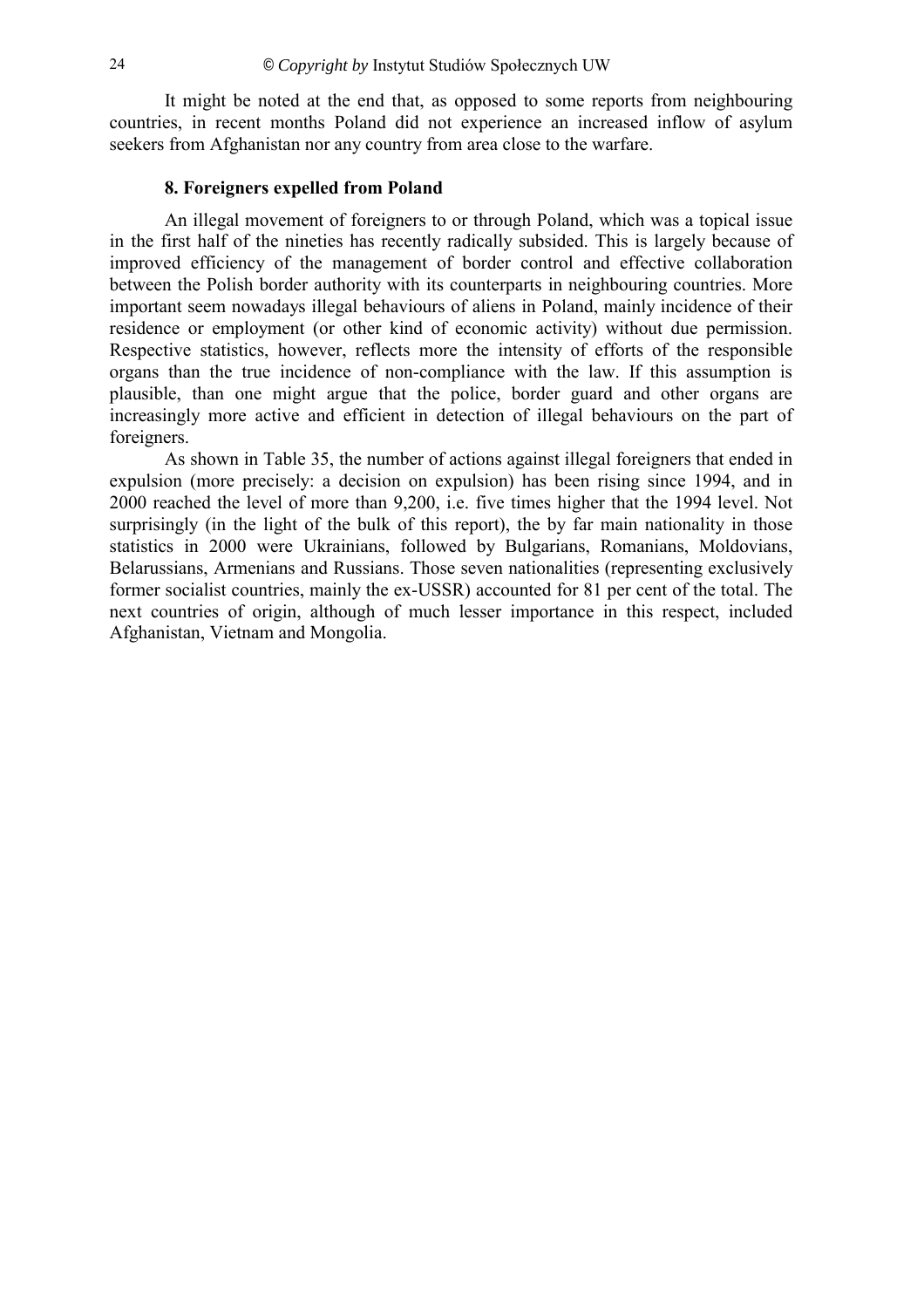### <span id="page-24-0"></span>**Statistical annex**

|                                         | All arrivals |        |          |       |  |  |  |
|-----------------------------------------|--------------|--------|----------|-------|--|--|--|
| Country of<br>citizenship               |              | Actual | Per cent |       |  |  |  |
|                                         | 1999         | 2000   | 1999     | 2000  |  |  |  |
| Total                                   | 89.1         | 84.5   | 100.0    | 100.0 |  |  |  |
| of which: countries<br>bordering Poland | 85.0         | 81.0   | 95.4     | 95.8  |  |  |  |
| Germany                                 | 53.8         | 48.9   | 60.4     | 57.9  |  |  |  |
| Czech Republic                          | 13.5         | 11.9   | 15.2     | 14.1  |  |  |  |
| Ukraine                                 | 5.3          | 6.2    | 5.9      | 7.3   |  |  |  |
| <b>Belarus</b>                          | 4.6          | 5.9    | 5.2      | 7.0   |  |  |  |
| Slovakia                                | 4.2          | 3.9    | 4.7      | 4.6   |  |  |  |
| Russia                                  | 2.1          | 2.3    | 2.4      | 2.7   |  |  |  |
| Lithuania                               | 1.4          | 1.4    | 1.6      | 1.7   |  |  |  |
| Latvia                                  | 0.5          | 0.4    | 0.6      | 0.5   |  |  |  |
| Netherlands                             | 0.4          | 0.4    | 0.4      | 0.5   |  |  |  |
| Estonia                                 | 0.4          | 0.3    | 0.4      | 0.4   |  |  |  |
| Austria                                 | 0.3          | 0.3    | 0.3      | 0.4   |  |  |  |
| France                                  | 0.3          | 0.3    | 0.3      | 0.4   |  |  |  |
| <b>USA</b>                              | 0.3          | 0.3    | 0.3      | 0.4   |  |  |  |
| others                                  | 2.0          | 2.0    | 2.2      | 2.4   |  |  |  |

**Table 1.** Arrivals of foreigners (in million); top nationalities. Poland 1999 and 2000

Source: Border Guard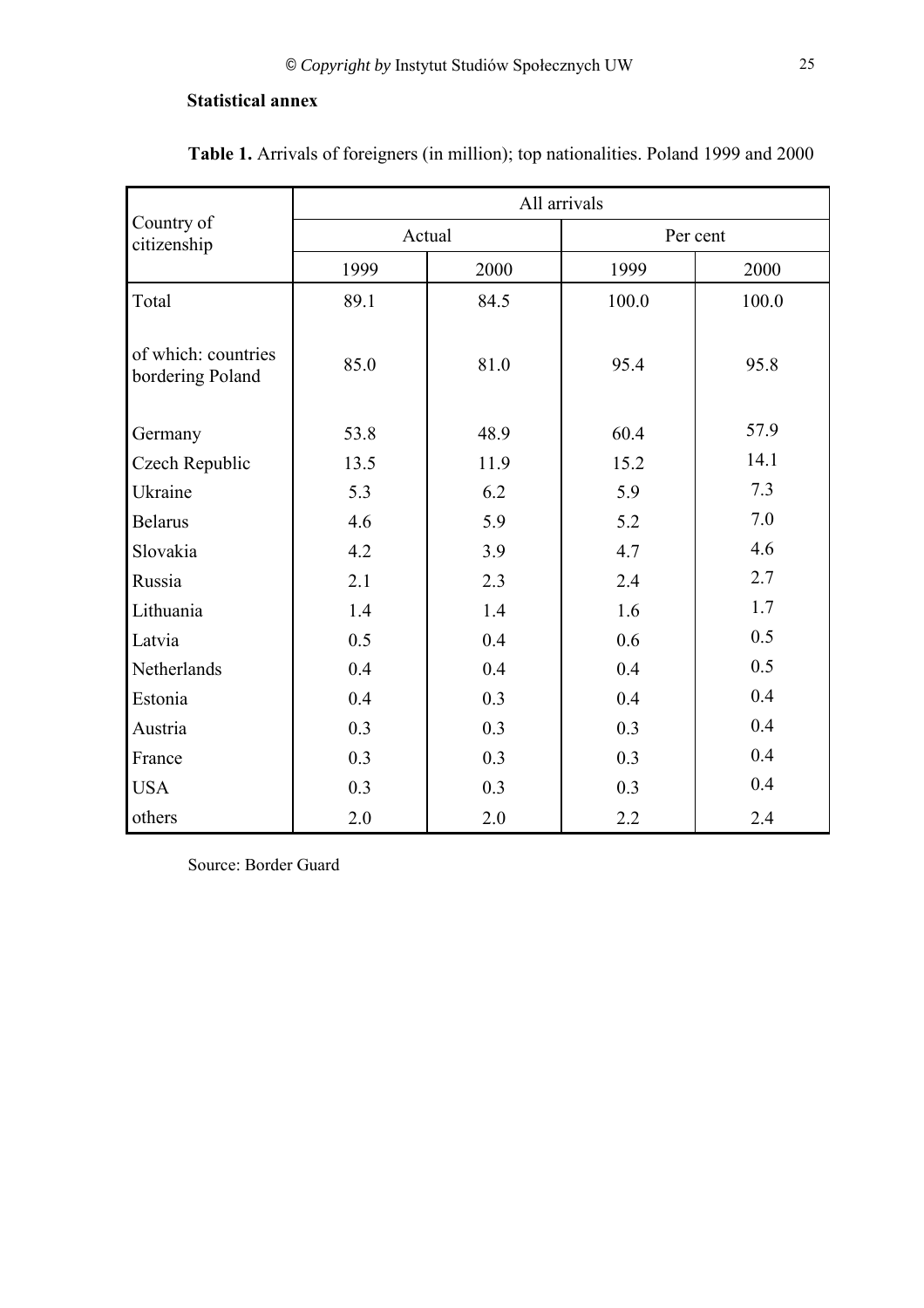| Year      | Emigrants | Immigrants | Year      | Emigrants | Immigrants |
|-----------|-----------|------------|-----------|-----------|------------|
| 1945-1949 | 797.8     | 754.9      | 1975-1979 | 25.8      | 1.7        |
| 1950-1954 | 15.4      | 4.0        | 1980-1984 | 24.4      | 1.3        |
| 1955-1959 | 66.7      | 53.2       | 1985-1989 | 29.8      | 1.9        |
| 1960-1964 | 23.8      | 3.5        | 1990-1994 | 20.9      | 5.4        |
| 1965-1969 | 23.8      | 2.1        | 1995-1999 | 22.3      | 8.2        |
| 1970-1974 | 17.6      | 1.6        |           |           |            |
|           |           |            |           |           |            |
| 1945      | 1,506.0   | 2,283.0    | 1973      | 13.0      | 1.4        |
| 1946      | 1,836.0   | 1,181.0    | 1974      | 11.8      | 1.4        |
| 1947      | 542.7     | 228.7      | 1975      | 9.6       | 1.8        |
| 1948      | 42.7      | 62.9       | 1976      | 26.7      | 1.8        |
| 1949      | 61.4      | 19.1       | 1977      | 28.9      | 1.6        |
| 1950      | 60.9      | 8.1        | 1978      | 29.5      | 1.5        |
| 1951      | 7.8       | 3.4        | 1979      | 34.2      | 1.7        |
| 1952      | 1.6       | 3.7        | 1980      | 22.7      | 1.5        |
| 1953      | 2.8       | 2.0        | 1981      | 23.8      | 1.4        |
| 1954      | 3.8       | 2.8        | 1982      | 32.1      | 0.9        |
| 1955      | 1.9       | 4.7        | 1983      | 26.2      | 1.2        |
| 1956      | 21.8      | 27.6       | 1984      | 17.4      | 1.6        |
| 1957      | 133.4     | 91.8       | 1985      | 20.5      | 1.6        |
| 1958      | 139.3     | 92.8       | 1986      | 29.0      | 1.9        |
| 1959      | 37.0      | 43.2       | 1987      | 36.4      | 1.8        |
| 1960      | 28.0      | 5.7        | 1988      | 36.3      | 2.1        |
| 1961      | 26.5      | 3.6        | 1989      | 26.6      | 2.2        |
| 1962      | 20.2      | 3.3        | 1990      | 18.4      | 2.6        |
| 1963      | 20.0      | 2.5        | 1991      | 21.0      | 5.0        |
| 1964      | 24.2      | 2.3        | 1992      | 18.1      | 6.5        |
| 1965      | 28.6      | 2.2        | 1993      | 21.3      | 5.9        |
| 1966      | 28.8      | 2.2        | 1994      | 25.9      | 6.9        |
| 1967      | 19.9      | 2.1        | 1995      | 26.3      | 8.1        |
| 1968      | 19.4      | 2.2        | 1996      | 21.3      | 8.2        |
| 1969      | 22.1      | 2.0        | 1997      | 20.2      | 8.4        |
| 1970      | 14.1      | 1.9        | 1998      | 22.2      | 8.9        |
| 1971      | 30.2      | 1.7        | 1999      | 21.5      | 7.5        |
| 1972      | 19.1      | 1.8        | 2000      | 26.9      | 7.3        |

**Table 2.** International migration (a); year-by-year figures and five-year annual averages. Poland: 1945-2000 (in thousand)

(a) in legal sense only, i.e. migration related to the changes of "permanent" residence; this also pertains to Tables from 3 to 11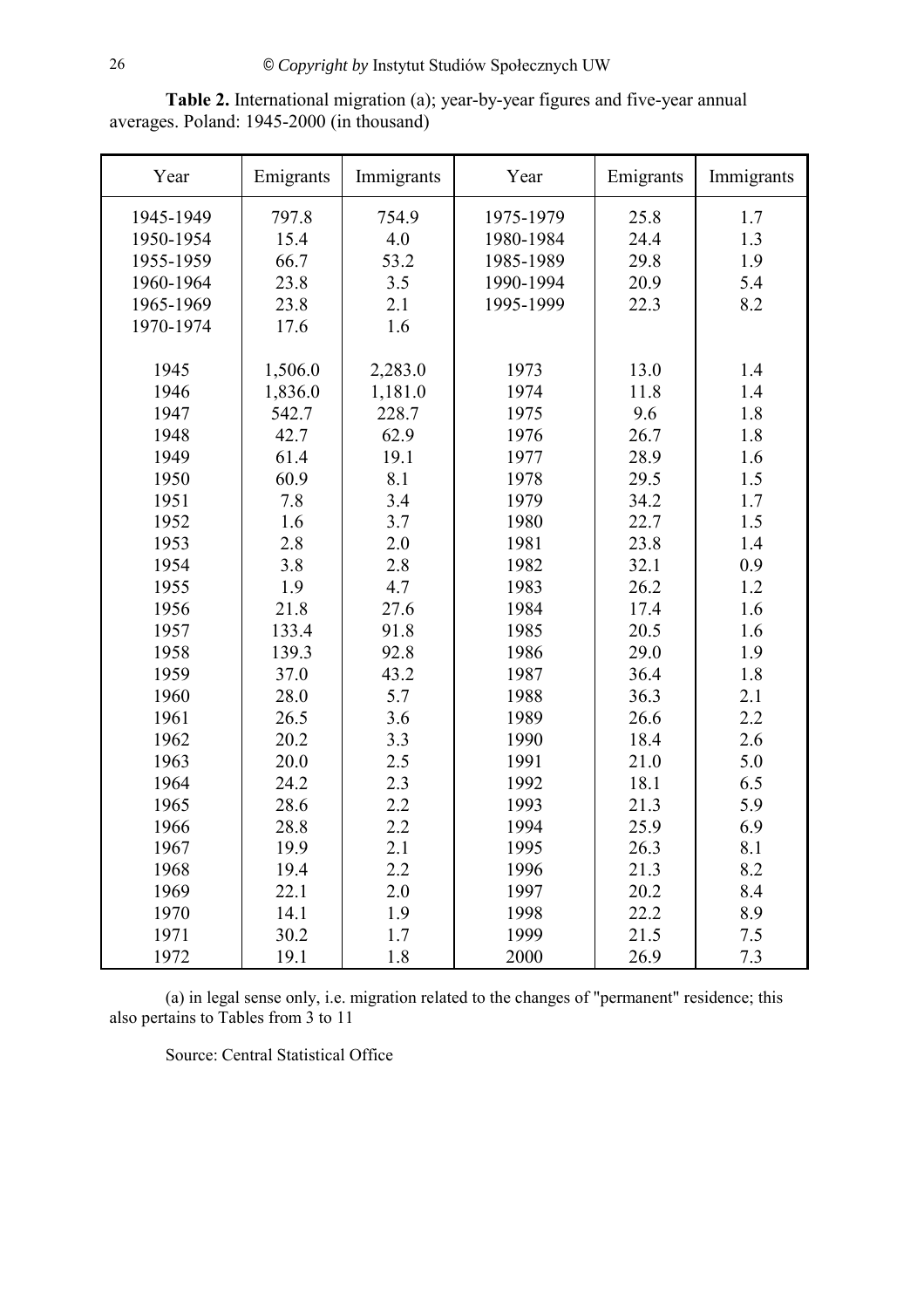| Period                                 | Number<br>of emigrants | Number<br>of immigrants | Migration<br>balance  |
|----------------------------------------|------------------------|-------------------------|-----------------------|
| 1992<br>1st half-year<br>2nd half-year | 8,576<br>9,239         | 3,135<br>3,377          | $-5,441$<br>$-5,862$  |
| 1993<br>1st half-year<br>2nd half-year | 8,693<br>12,683        | 2,827<br>3,097          | $-5,866$<br>$-9,586$  |
| 1994<br>1st half-year<br>2nd half-year | 11,949<br>13,955       | 3,027<br>3,880          | $-8,922$<br>$-10,075$ |
| 1995<br>1st half-year<br>2nd half-year | 13,312<br>13,032       | 3,428<br>4,693          | $-9,884$<br>$-8,339$  |
| 1996<br>1st half-year<br>2nd half-year | 10,596<br>10,701       | 3,586<br>4,600          | $-7,010$<br>$-6,101$  |
| 1997<br>1st half-year<br>2nd half-year | 9,337<br>10,885        | 3,649<br>4,777          | $-5,688$<br>$-6,108$  |
| 1998<br>1st half-year<br>2nd half-year | 10,580<br>11,597       | 4,148<br>4,768          | $-6,432$<br>$-6,829$  |
| 1999<br>1st half-year<br>2nd half-year | 9,514<br>12,022        | 3,823<br>3,702          | $-5,691$<br>$-8,320$  |
| 2000<br>1st half-year<br>2nd half-year | 12,844<br>14,155       | 3,095<br>4,236          | $-9,749$<br>$-9,919$  |
| 2001<br>1st half-year                  | 11,617                 | 3,285                   | $-8,332$              |

| Table 3. International migration by half-year. Poland: 1992-2001 |  |  |
|------------------------------------------------------------------|--|--|
|                                                                  |  |  |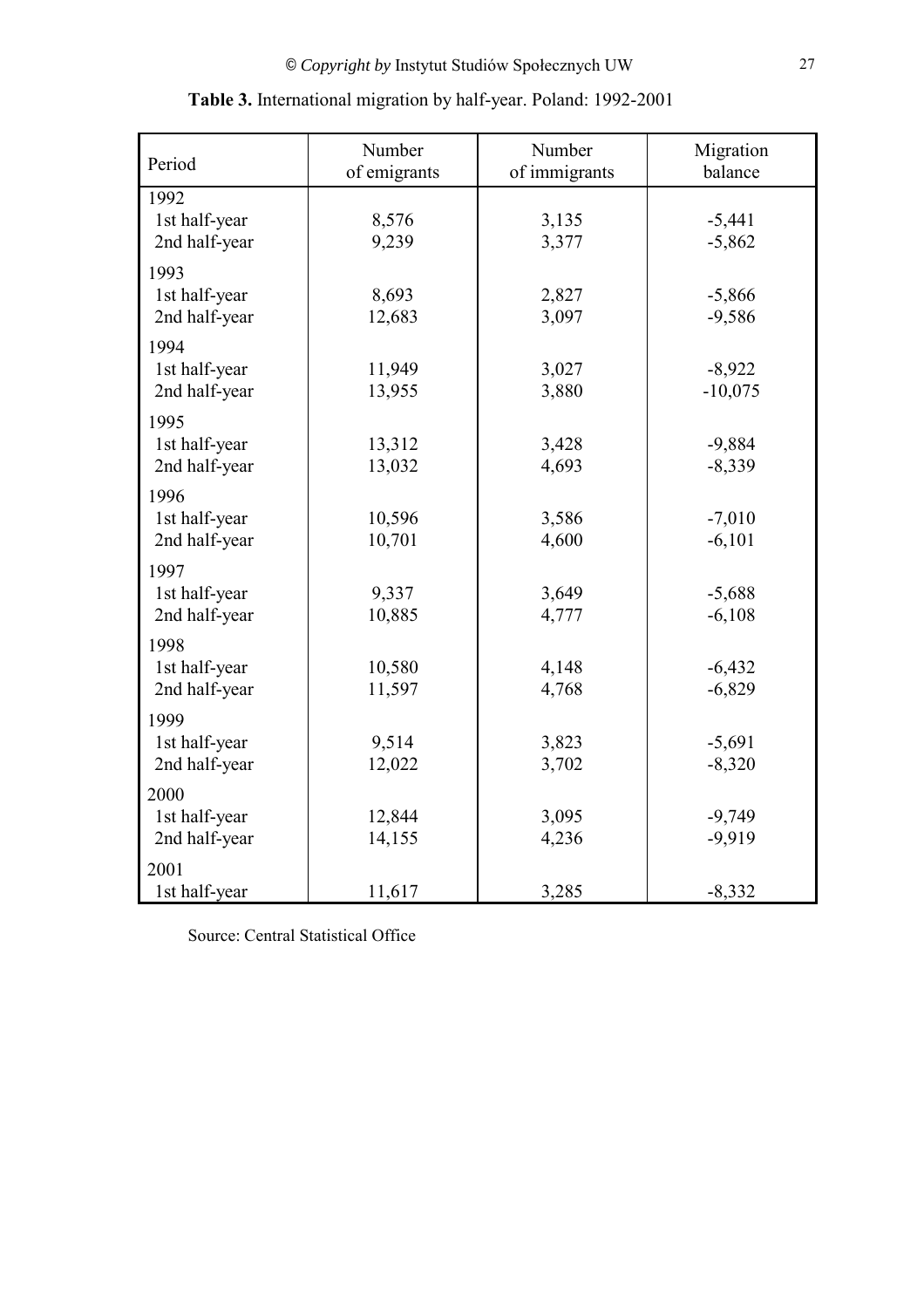|                              | 1997  | 2000  |                                |       |              |  |
|------------------------------|-------|-------|--------------------------------|-------|--------------|--|
| Country of<br>destination    |       |       | as per cent of total<br>actual |       |              |  |
| Total                        | 100.0 | 100.0 | 100.0                          | 100.0 | 26,999       |  |
| Europe                       | 80.6  | 83.2  | 82.1                           | 84.7  | 22,865       |  |
| Austria                      | 3.1   | 3.4   | 2.7                            | 2.0   | 532          |  |
| France                       | 1.2   | 1.2   | 1.2                            | 1.1   | 309          |  |
| Germany                      | 70.2  | 72.7  | 71.3                           | 75.8  | 20,472       |  |
| Italy                        | 0.7   | 1.0   | 1.0                            | 1.0   | 273          |  |
| Sweden                       | 1.4   | 1.1   | 1.2                            | 0.9   | 249          |  |
| <b>United Kingdom</b>        | 0.6   | 0.7   | 0.8                            | 0.7   | 189          |  |
| other                        | 3.3   | 0.3   | 4.0                            | 3.1   | 841          |  |
| Africa                       | 0.1   | 0.3   | 0.2                            | 0.1   | 38           |  |
| America North                | 17.6  | 14.8  | 16.1                           | 14.0  | 3,778        |  |
| Canada                       | 6.6   | 4.9   | 5.2                            | 4.5   | 1,206        |  |
| <b>USA</b>                   | 11.0  | 10.0  | 10.9                           | 9.5   | 2,572        |  |
| America Central<br>and South | 0.1   | 0.1   | 0.1                            | 0.1   | 32           |  |
| Asia                         | 0.2   | 0.3   | 0.2                            | 0.2   | 43           |  |
| Oceania                      | 1.2   | 1.3   | 1.2                            | 0.7   | 193          |  |
| Unknown                      | 0.1   | 0.0   | 0.0                            | 0.0   | $\mathbf{1}$ |  |

## **Table 4.** Emigrants by major destinations. Poland: 1997-2000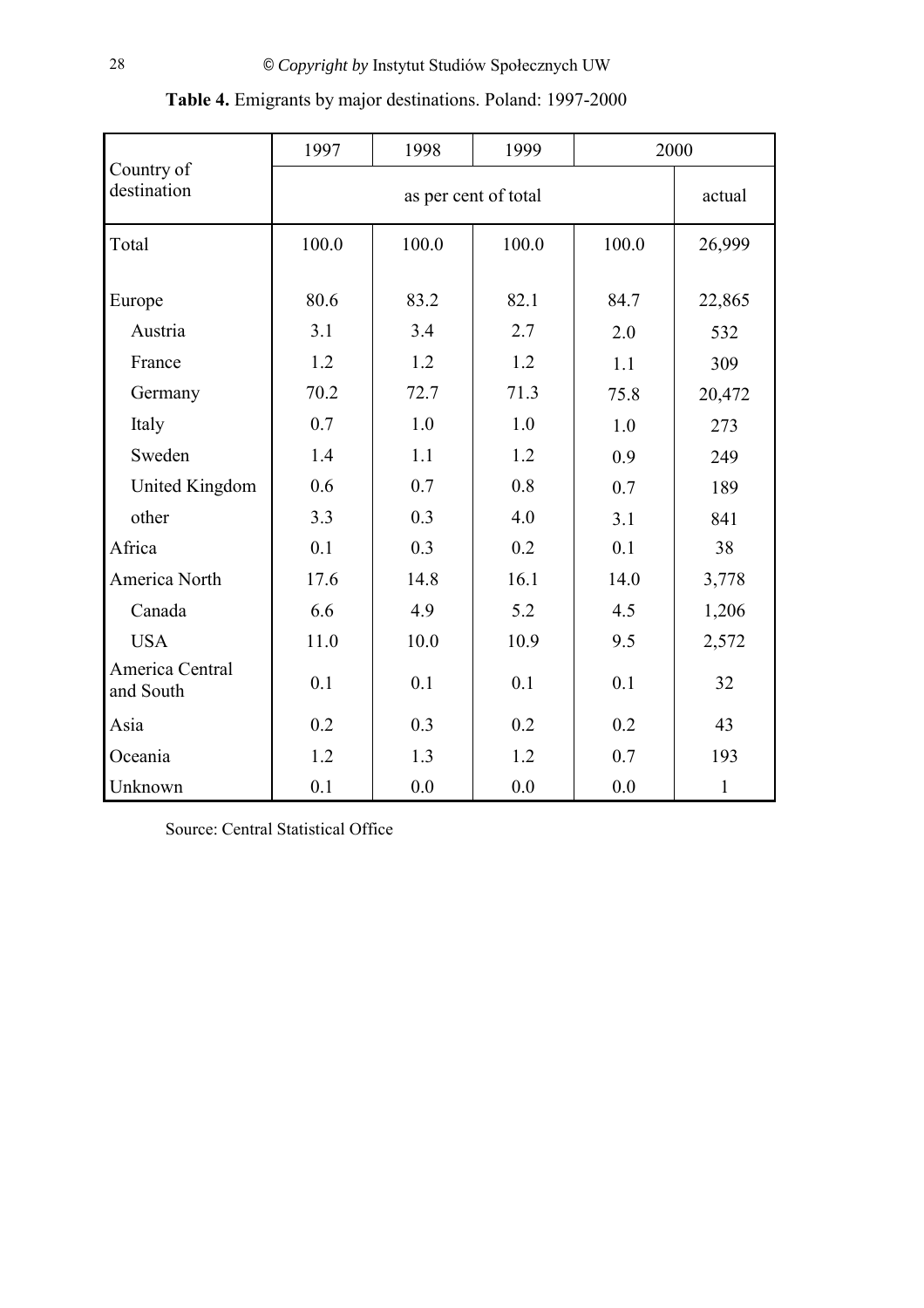|              |          | Males    |        |          | Females  |        |  |  |
|--------------|----------|----------|--------|----------|----------|--------|--|--|
| Age category | 1999     | 2000     |        | 1999     | 2000     |        |  |  |
|              | per cent | per cent | actual | per cent | per cent | actual |  |  |
| Total        | 100.0    | 100.0    | 13,740 | 100.0    | 100.0    | 13,259 |  |  |
|              |          |          |        |          |          |        |  |  |
| $0 - 14$     | 11.0     | 9.7      | 1,338  | 10.4     | 8.8      | 1,162  |  |  |
| 15-19        | 22.9     | 21.1     | 2,894  | 8.5      | 9.0      | 1,198  |  |  |
| 20-24        | 12.9     | 11.1     | 1,521  | 11.1     | 11.1     | 1,466  |  |  |
| 25-29        | 6.1      | 6.4      | 874    | 10.2     | 9.9      | 1,310  |  |  |
| 30-34        | 5.7      | 5.2      | 710    | 9.0      | 8.3      | 1,103  |  |  |
| 35-39        | 8.3      | 7.8      | 1,068  | 11.0     | 9.9      | 1,319  |  |  |
| 40-44        | 10.2     | 11.0     | 1,509  | 11.5     | 12.3     | 1,628  |  |  |
| 45-49        | 8.4      | 9.6      | 1,321  | 8.6      | 9.2      | 1,219  |  |  |
| 50-54        | 4.4      | 5.9      | 816    | 4.9      | 6.1      | 812    |  |  |
| 55-59        | 3.7      | 5.3      | 731    | 4.6      | 6.0      | 791    |  |  |
| 60-64        | 2.8      | 3.7      | 503    | 3.6      | 4.1      | 538    |  |  |
| 65-69        | 1.9      | 1.7      | 233    | 2.8      | 2.3      | 307    |  |  |
| $70+$        | 1.8      | 1.6      | 222    | 3.8      | 3.1      | 406    |  |  |

**Table 5.** Emigrants by sex and age. Poland: 1999 and 2000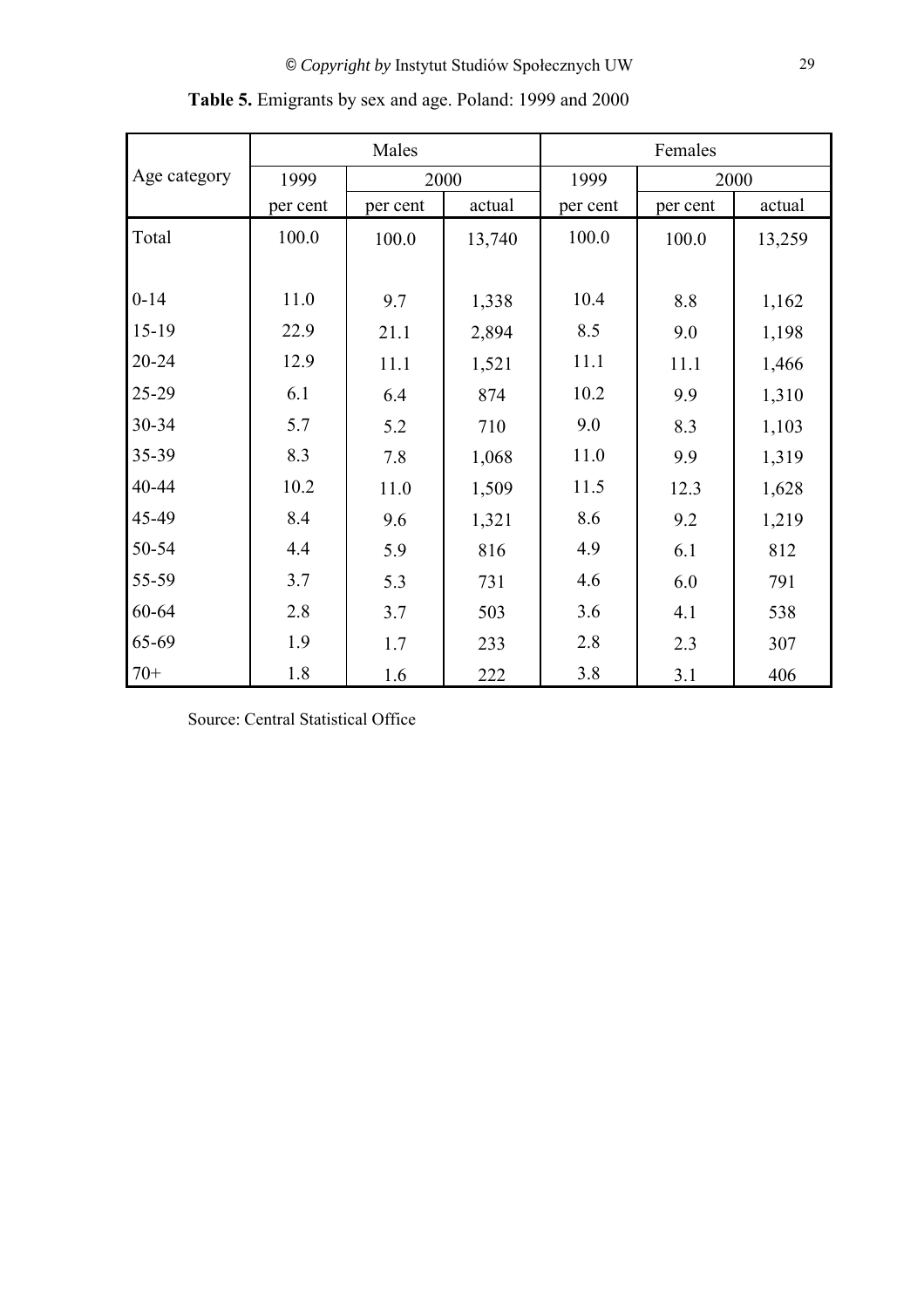| Year and age  | Marital status |                         |         |                     |                |
|---------------|----------------|-------------------------|---------|---------------------|----------------|
| category      | total          | bachelor or<br>spinster | married | widower or<br>widow | divorced       |
| males         |                |                         |         |                     |                |
| 1981-85 $(a)$ | 10,937         | 5,357                   | 5,270   | 114                 | 197            |
| 1986-90 $(a)$ | 13,734         | 7,347                   | 5,988   | 82                  | 317            |
| 1991-95 $(a)$ | 11,337         | 6,464                   | 4,609   | 84                  | 180            |
| 1992          | 9,063          | 5,230                   | 3,577   | 93                  | 161            |
| 1993          | 10,603         | 5,560                   | 4,783   | 84                  | 176            |
| 1994          | 13,451         | 7,891                   | 5,306   | 84                  | 170            |
| 1995          | 13,305         | 8,333                   | 4,707   | 73                  | 192            |
| 1996          | 10,882         | 6,936                   | 3,744   | 54                  | 148            |
| 1997          | 10,179         | 6,463                   | 3,504   | 60                  | 152            |
| 1998          | 11,607         | 7,249                   | 4,058   | 46                  | 173            |
| 1999          | 11,035         | 6,725                   | 4,054   | 62                  | 194            |
| 2000          | 13,740         | 7,661                   | 5,802   | 57                  | 220            |
| $0 - 14$      | 1,338          | 1,338                   |         |                     |                |
| 15-24         | 4,415          | 4,312                   | 100     |                     | $\overline{3}$ |
| 25-34         | 1,584          | 1,066                   | 486     | 1                   | 31             |
| 35-44         | 2,577          | 550                     | 1,944   | 6                   | 77             |
| 45-54         | 2,137          | 233                     | 1,815   | 10                  | 79             |
| 55-64         | 1,234          | 108                     | 1,087   | 17                  | 22             |
| $65+$         | 455            | 54                      | 370     | 23                  | 8              |
| females       |                |                         |         |                     |                |
| 1981-85 $(a)$ | 13,092         | 4,864                   | 7,120   | 783                 | 326            |
| 1986-90 $(a)$ | 15,630         | 6,466                   | 8,208   | 541                 | 416            |
| 1991-95 $(a)$ | 11,206         | 4,973                   | 5,447   | 452                 | 334            |
|               |                |                         |         |                     |                |
| 1992          | 9,052          | 4,253                   | 4,329   | 247                 | 223            |
| 1993          | 10,773         | 4,481                   | 5,356   | 656                 | 280            |
| 1994          | 12,453         | 5,318                   | 6,170   | 562                 | 403            |
| 1995          | 13,039         | 6,167                   | 5,932   | 489                 | 451            |
| 1996          | 10,415         | 4,955                   | 4,755   | 345                 | 360            |
| 1997          | 10,043         | 4739                    | 4,632   | 327                 | 345            |
| 1998          | 10,570         | 4,667                   | 5,149   | 356                 | 350            |
| 1999          | 10,501         | 4,578                   | 5,224   | 349                 | 350            |
| 2000          | 13,259         | 5,388                   | 7,070   | 390                 | 411            |
| $0 - 14$      | 1,162          | 1,162                   |         |                     |                |
| 15-24         | 2,664          | 2,413                   | 243     |                     | $8\,$          |
| 25-34         | 2,413          | 1,259                   | 1,053   | 12                  | 89             |
| 35-44         | 2,947          | 350                     | 2,448   | 27                  | 122            |
| 45-54         | 2,031          | 114                     | 1,759   | 54                  | 104            |
| 55-64         | 1,329          | 46                      | 1,110   | 104                 | 69             |
| $65+$         | 713            | 44                      | 457     | 193                 | 19             |

**Table 6.** Emigrants by sex and marital status (for 2000 also by age). Poland: 1981-2000

(a) annual average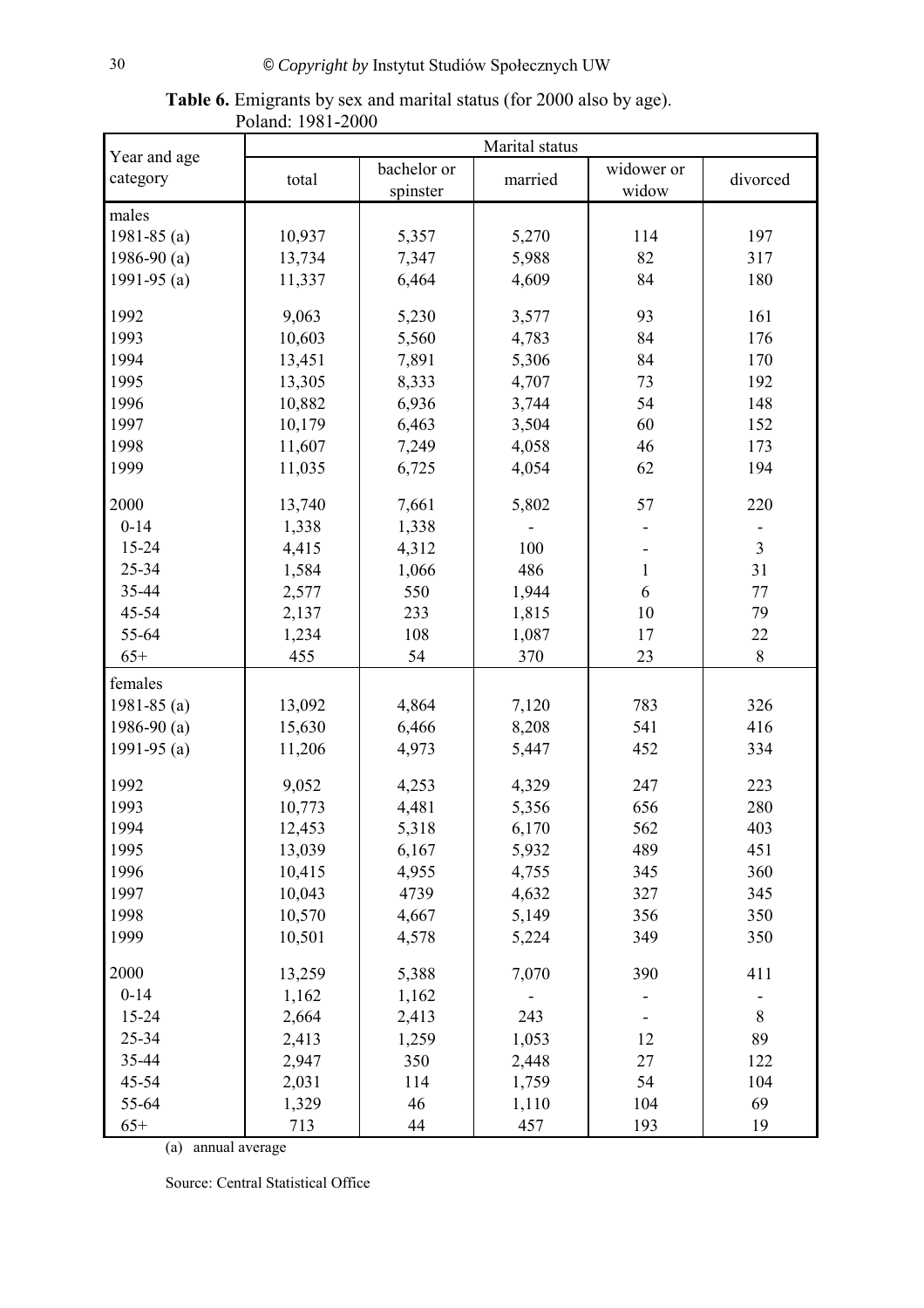#### **Table 7.** Emigrants aged 15 years or above by sex, age and education. Poland: 1999 and 2000

|              | <b>Educational attainment</b> |                    |               |            |                           |  |  |
|--------------|-------------------------------|--------------------|---------------|------------|---------------------------|--|--|
| Age category | total                         | post-<br>secondary | secondary (a) | vocational | elementary or<br>less (b) |  |  |
| 1999         |                               |                    |               |            |                           |  |  |
| males        |                               |                    |               |            |                           |  |  |
| total        | 9,822                         | 184                | 625           | 1,283      | 7,730                     |  |  |
| 15-24        | 3,944                         | 6                  | 120           | 228        | 3,590                     |  |  |
| 25-34        | 1,297                         | 24                 | 94            | 193        | 986                       |  |  |
| 35-44        | 2,043                         | 58                 | 202           | 454        | 1,329                     |  |  |
| 45-54        | 1,416                         | 64                 | 138           | 256        | 958                       |  |  |
| 55-64        | 707                           | 17                 | 56            | 102        | 532                       |  |  |
| $65+$        | 415                           | 15                 | 15            | 50         | 335                       |  |  |
| females      |                               |                    |               |            |                           |  |  |
| total        | 9,412                         | 231                | 1,074         | 742        | 7,365                     |  |  |
| 15-24        | 2,062                         | 9                  | 122           | 68         | 1,863                     |  |  |
| 25-34        | 2,014                         | 47                 | 269           | 212        | 1,486                     |  |  |
| 35-44        | 2,362                         | 77                 | 397           | 290        | 1,588                     |  |  |
| 45-54        | 1,414                         | 81                 | 183           | 126        | 1,034                     |  |  |
| 55-64        | 864                           | 13                 | 73            | 31         | 747                       |  |  |
| $65+$        | 696                           | $\overline{4}$     | 30            | 15         | 647                       |  |  |
| 2000         |                               |                    |               |            |                           |  |  |
| males        |                               |                    |               |            |                           |  |  |
| Total        | 12,402                        | 185                | 824           | 1,587      | 9,806                     |  |  |
| 15-24        | 4,415                         | 9                  | 162           | 234        | 4,010                     |  |  |
| 25-34        | 1,584                         | 21                 | 119           | 209        | 1,235                     |  |  |
| 35-44        | 2,577                         | 59                 | 258           | 549        | 1,711                     |  |  |
| 45-54        | 2,137                         | 60                 | 206           | 390        | 1,481                     |  |  |
| 55-64        | 1,234                         | 26                 | 58            | 167        | 983                       |  |  |
| $65+$        | 455                           | 10                 | 21            | 38         | 386                       |  |  |
| females      |                               |                    |               |            |                           |  |  |
| total        | 12,097                        | 137                | 1,362         | 945        | 9,653                     |  |  |
| 15-24        | 2,664                         |                    | 140           | 73         | 2,451                     |  |  |
| 25-34        | 2,413                         | 32                 | 320           | 221        | 1,840                     |  |  |
| 35-44        | 2,947                         | 55                 | 502           | 393        | 1,997                     |  |  |
| 45-54        | 2,031                         | 38                 | 290           | 189        | 1,514                     |  |  |
| 55-64        | 1,329                         | 11                 | 89            | 51         | 1,178                     |  |  |
| $65+$        | 713                           | $\mathbf{1}$       | 21            | 18         | 673                       |  |  |

(a) including post-secondary not completed

(b) including elementary not completed and (rare cases of) unknown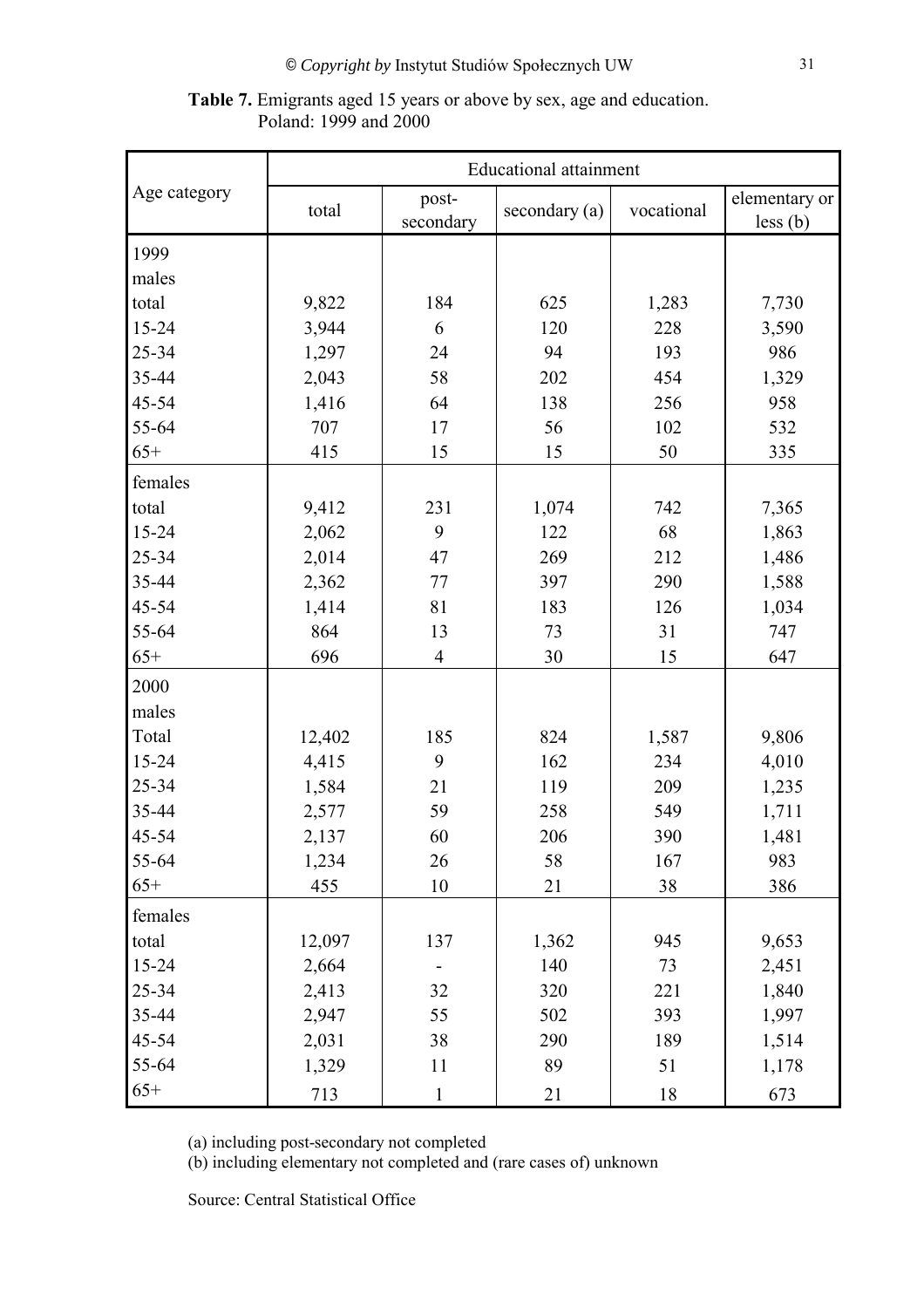| Origin of      | Actual numbers |                | Per cent of annual total |       |
|----------------|----------------|----------------|--------------------------|-------|
| immigrants     | 1999           | 2000           | 1999                     | 2000  |
| Total          | 7,525          | 7,331          | 100.0                    | 100.0 |
|                |                |                |                          |       |
| Europe         | 4,861          | 4,709          | 64.6                     | 64.2  |
| Austria        | 195            | 202            | 2.6                      | 2.8   |
| <b>Belarus</b> | 77             | 77             | 1.0                      | 1.1   |
| France         | 345            | 269            | 4.6                      | 3.7   |
| Germany        | 2,491          | 2,494          | 33.1                     | 34.0  |
| Greece         | (a)            | 82             | (a)                      | 1.1   |
| Italy          | 226            | 254            | 3.0                      | 3.5   |
| Russia         | 143            | 129            | 1.9                      | 1.8   |
| Sweden         | 103            | 78             | 1.4                      | 1.1   |
| Ukraine        | 235            | 291            | 3.1                      | 4.0   |
| United Kingdom | 274            | 256            | 3.6                      | 3.5   |
| other          | 772            | 577            | 10.3                     | 7.9   |
| Africa         | 149            | 120            | 2.0                      | 1.6   |
| America        | 1,851          | 1,576          | 24.6                     | 21.5  |
| Canada         | 448            | 331            | 6.0                      | 4.5   |
| <b>USA</b>     | 1,333          | 1,185          | 17.7                     | 16.2  |
| other          | 70             | 60             | 0.9                      | 0.8   |
| Asia           | 496            | 760            | 6.6                      | 10.4  |
| Kazakhstan     | 159            | 408            | 2.1                      | 5.6   |
| Vietnam        | 123            | 51             | 1.6                      | 0.7   |
| other          | 214            | 301            | 2.8                      | 4.1   |
| Oceania        | 167            | 162            | 2.2                      | 2.2   |
| Unknown        | $\mathbf{1}$   | $\overline{4}$ | 0.0                      | 0.1   |

**Table 8.** Immigrants by country or continent of origin. Poland: 1999 and 2000

(a) in 1999 included in Europe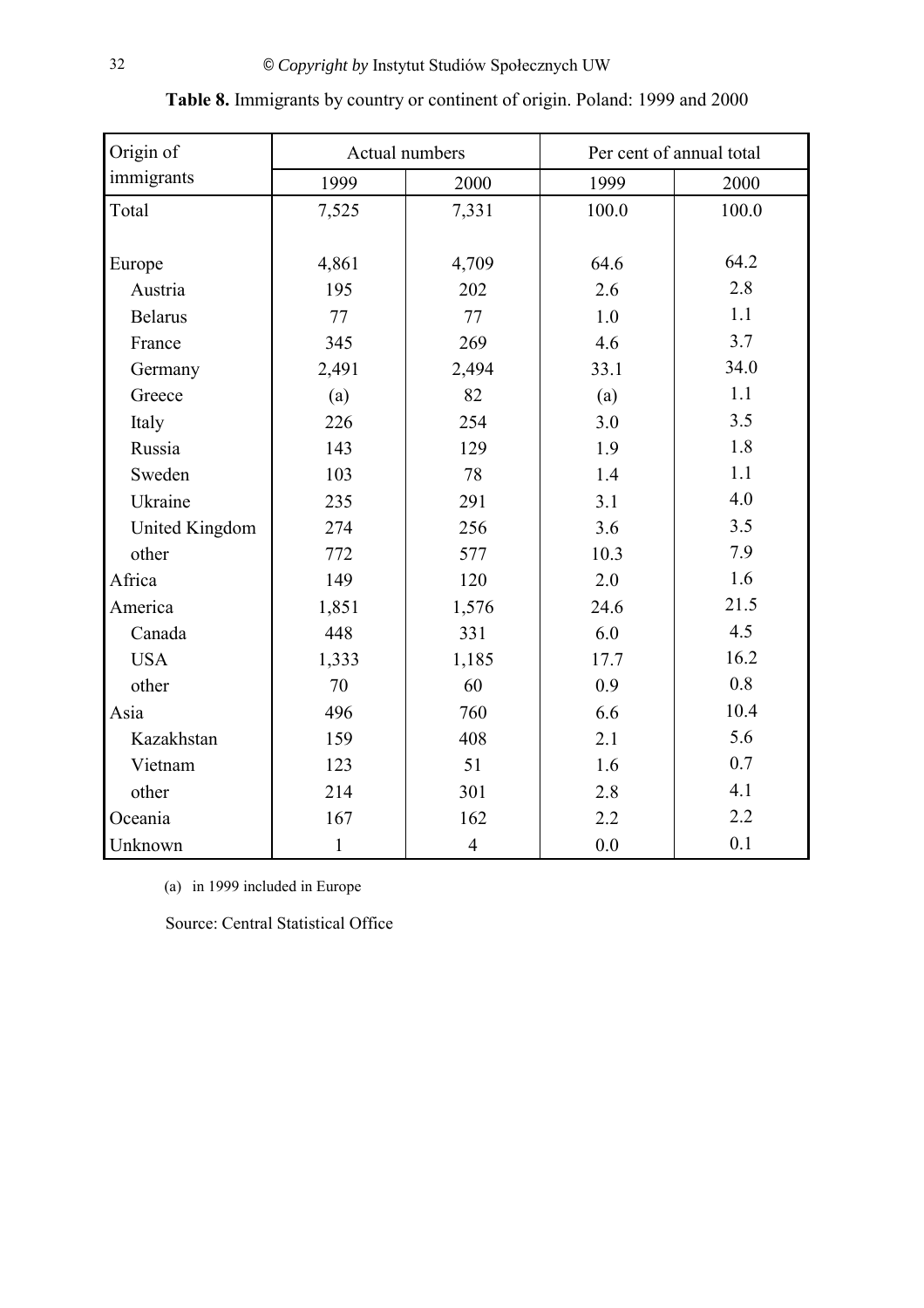|              | Actual numbers |       | Per cent |       |  |
|--------------|----------------|-------|----------|-------|--|
| Age category | 1999           | 2000  | 1999     | 2000  |  |
| males        |                |       |          |       |  |
| total        | 3,853          | 3,893 | 100.0    | 100.0 |  |
| $0-19$       | 1,116          | 982   | 29.0     | 25.2  |  |
| 20-29        | 680            | 761   | 17.6     | 19.5  |  |
| 30-39        | 595            | 616   | 15.4     | 15.8  |  |
| 40-49        | 679            | 662   | 17.6     | 17.0  |  |
| 50-59        | 310            | 366   | 8.0      | 9.4   |  |
| 60-69        | 258            | 329   | 6.7      | 8.5   |  |
| $70+$        | 215            | 177   | 5.6      | 4.5   |  |
| females      |                |       |          |       |  |
| total        | 3,672          | 3,438 | 100.0    | 100.0 |  |
| $0 - 19$     | 1,081          | 948   | 29.4     | 27.6  |  |
| 20-29        | 427            | 488   | 11.6     | 14.2  |  |
| 30-39        | 525            | 469   | 14.3     | 13.6  |  |
| 40-49        | 666            | 580   | 18.1     | 16.9  |  |
| 50-59        | 360            | 367   | 9.8      | 10.7  |  |
| 60-69        | 370            | 349   | 10.1     | 10.2  |  |
| $70+$        | 243            | 237   | 6.6      | 6.9   |  |

| Table 9. Immigrants by sex and age. Poland: 1999 and 2000 |  |  |  |  |
|-----------------------------------------------------------|--|--|--|--|
|                                                           |  |  |  |  |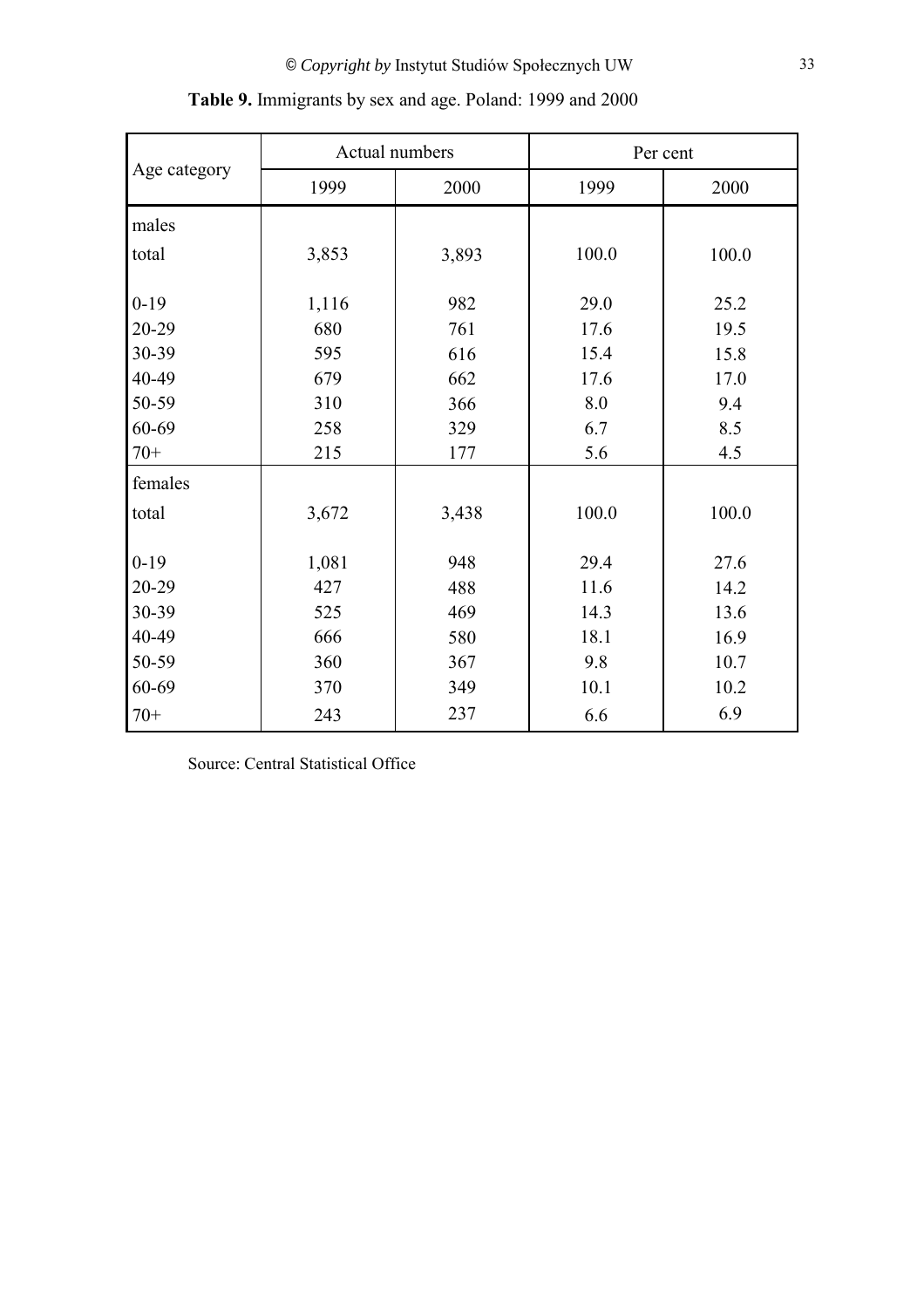|                     |       |                         | Marital status |                     |            |
|---------------------|-------|-------------------------|----------------|---------------------|------------|
| Year                | total | bachelor or<br>spinster | married        | widower or<br>widow | divorced   |
| males               |       |                         |                |                     |            |
| 1981-85 $(a)$       | 610   | 195                     | 356            | 25                  | 34         |
| 1986-90 $(a)$       | 1,021 | 277                     | 630            | 22                  | 72         |
| 1991-95 $(a)$       | 3,424 | 1,164                   | 1,968          | 73                  | 208        |
| 1996-2000 $(a)$     |       |                         |                |                     |            |
|                     |       |                         |                | 93                  |            |
| 1992<br>1993        | 3,468 | 1,196                   | 1,959          | 59                  | 163<br>207 |
| 1994                | 3,046 | 1,009                   | 1,771          | 68                  | 231        |
| 1995                | 3,569 | 1,200                   | 2,070          | 80                  | 261        |
| 1996                | 4,321 | 1,476                   | 2,504          | 76                  | 210        |
| 1997                | 4,165 | 1,489                   | 2,390          | 75                  | 207        |
| 1998                | 4,279 | 1,597                   | 2,400          | 84                  | 221        |
| 1999                | 4,400 | 1,804<br>2,003          | 2,291<br>1,619 | 79                  | 152        |
|                     | 3,853 |                         |                |                     |            |
| 2000                | 3,893 | 1,896                   | 1,753          | 67                  | 177        |
| of which: age $15+$ | 3,057 | 1,060                   | 1,753          | 67                  | 177        |
| females             |       |                         |                |                     |            |
| 1981-85 $(a)$       | 719   | 171                     | 394            | 115                 | 39         |
| 1986-90 $(a)$       | 1,054 | 277                     | 545            | 167                 | 64         |
| 1991-95 $(a)$       | 3,077 | 795                     | 1,809          | 255                 | 212        |
| 1996-2000 $(a)$     |       |                         |                |                     |            |
| 1992                | 3,044 | 777                     | 1,808          | 247                 | 223        |
| 1993                | 2,878 | 752                     | 1,686          | 207                 | 197        |
| 1994                | 3,338 | 824                     | 1,989          | 312                 | 213        |
| 1995                | 3,800 | 969                     | 2,272          | 301                 | 258        |
| 1996                | 4,021 | 1,063                   | 2,364          | 350                 | 244        |
| 1997                | 4,147 | 1,212                   | 2,386          | 331                 | 218        |
| 1998                | 4,516 | 1,366                   | 2,574          | 329                 | 247        |
| 1999                | 3,672 | 1,525                   | 1,682          | 284                 | 181        |
| 2000                | 3,438 | 1,371                   | 1,591          | 273                 | 203        |
| of which: age 15+   | 2,626 | 559                     | 1,591          | 273                 | 203        |

**Table 10.** Immigrants by sex and marital status. Poland: 1981-2000

(a) annual average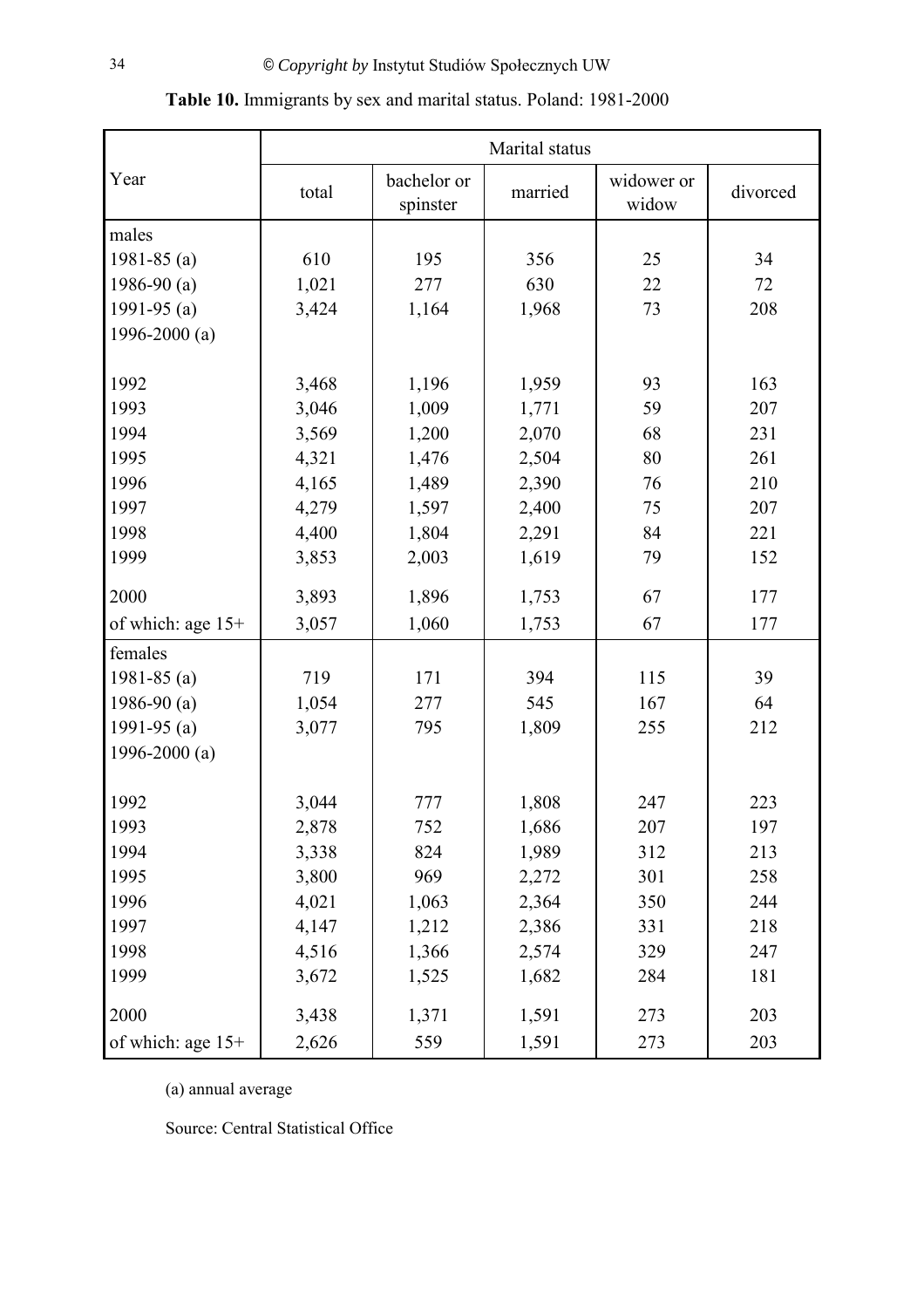|              |       |                | <b>Educational attainment</b> |            |               |
|--------------|-------|----------------|-------------------------------|------------|---------------|
| Age category |       |                |                               |            | elementary or |
|              | Total | post-secondary | secondary (a)                 | vocational | less (b)      |
| 1999         |       |                |                               |            |               |
| males        |       |                |                               |            |               |
| total        | 2,874 | 825            | 834                           | 687        | 528           |
| 15-24        | 464   | 45             | 109                           | 94         | 216           |
| 25-34        | 632   | 191            | 194                           | 208        | 39            |
| 35-44        | 651   | 218            | 229                           | 156        | 48            |
| 45-54        | 513   | 205            | 152                           | 114        | 42            |
| 55-64        | 262   | 75             | 66                            | 66         | 55            |
| $65+$        | 352   | 91             | 84                            | 49         | 128           |
| females      |       |                |                               |            |               |
| total        | 2,735 | 779            | 964                           | 290        | 702           |
| 15-24        | 327   | 42             | 79                            | 15         | 191           |
| 25-34        | 501   | 198            | 190                           | 73         | 40            |
| 35-44        | 638   | 231            | 277                           | 74         | 56            |
| 45-54        | 488   | 182            | 195                           | 60         | 51            |
| 55-64        | 386   | 91             | 134                           | 39         | 122           |
| $65+$        | 395   | 35             | 89                            | 29         | 242           |
| 2000         |       |                |                               |            |               |
| males        |       |                |                               |            |               |
| total        | 3,057 | 812            | 1,056                         | 727        | 462           |
| 15-24        | 492   | 33             | 178                           | 148        | 133           |
| 25-34        | 746   | 229            | 278                           | 186        | 53            |
| 35-44        | 635   | 178            | 256                           | 156        | 45            |
| 45-54        | 544   | 206            | 183                           | 110        | 45            |
| 55-64        | 299   | 94             | 84                            | 66         | 55            |
| $65+$        | 341   | 72             | 77                            | 61         | 131           |
| females      |       |                |                               |            |               |
| total        | 2,626 | 576            | 1,122                         | 324        | 604           |
| 15-24        | 364   | 38             | 161                           | 30         | 135           |
| 25-34        | 468   | 158            | 206                           | 72         | 32            |
| 35-44        | 544   | 139            | 279                           | 88         | 38            |
| 45-54        | 531   | 144            | 258                           | 64         | 65            |
| 55-64        | 342   | 62             | 118                           | 50         | 112           |
| $65+$        | 377   | 35             | $100\,$                       | $20\,$     | 222           |

### **Table 11.** Immigrants aged 15 years or above by sex, age and education. Poland: 1999 and 2000

(a) including post-secondary not completed

(b) including elementary not completed and (rare cases of) unknown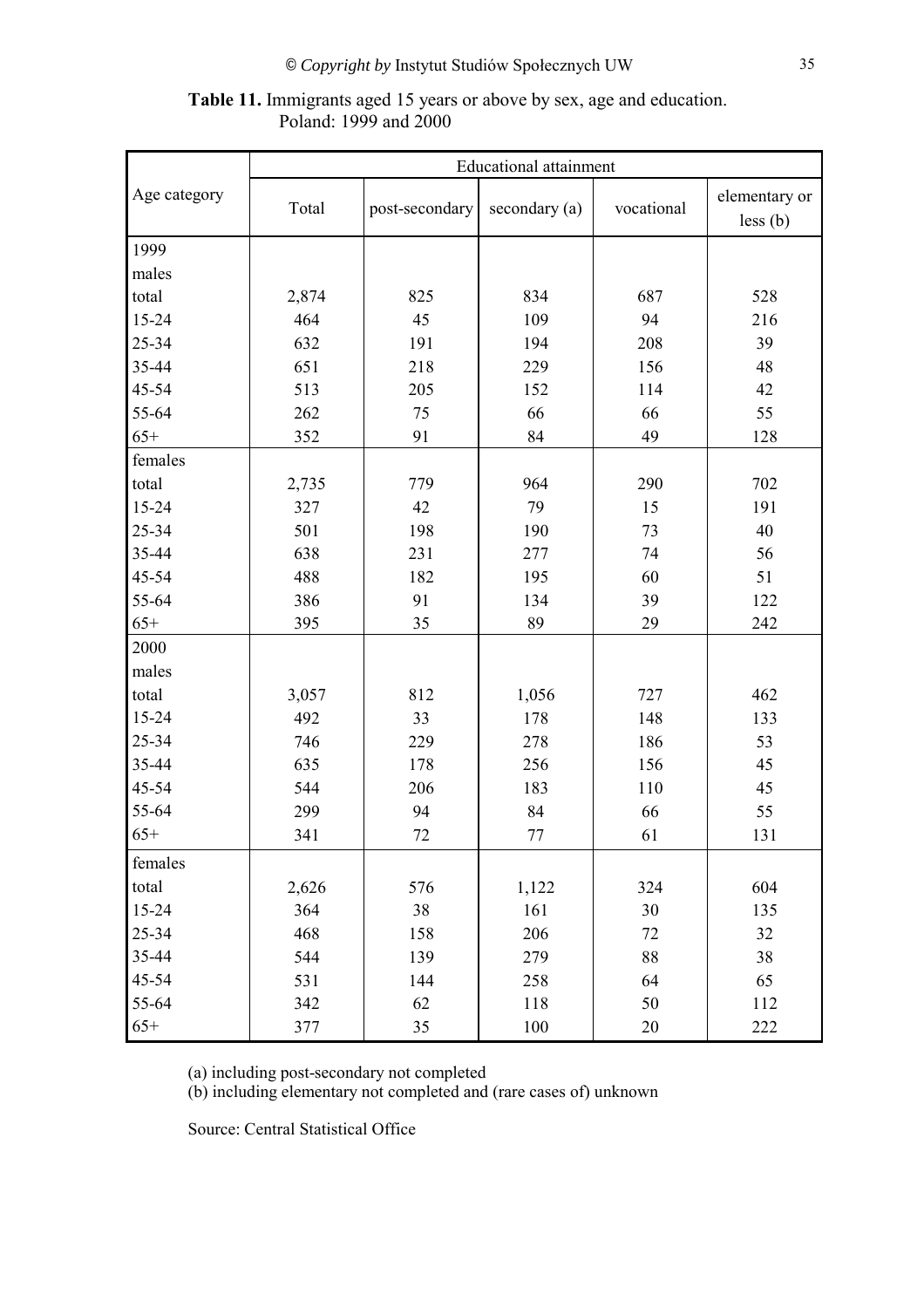|                       | 1998         |         | 1999         |         | 2000         |         |
|-----------------------|--------------|---------|--------------|---------|--------------|---------|
| Citizenship           | applications | granted | applications | granted | applications | granted |
| Total                 | 9,448        | 4,975   | 16,709       | 16,914  | 17,144       | 15,054  |
|                       |              |         |              |         |              |         |
| Ukraine               | 1,473        | 918     | 2,777        | 2,559   | 3,740        | 3,224   |
| Vietnam               | 1,525        | 743     | 1,339        | 1,446   | 1,362        | 1,148   |
| Russia                | 715          | 743     | 1,000        | 1,043   | 1,205        | 1,038   |
| Armenia               | 730          | 447     | 686          | 611     | 919          | 672     |
| France                | 105          | 41      | 626          | 548     | 894          | 868     |
| <b>Belarus</b>        | 431          | 241     | 696          | 709     | 781          | 703     |
| Germany               | 302          | 177     | 798          | 757     | 752          | 693     |
| <b>USA</b>            | 320          | 172     | 699          | 742     | 560          | 507     |
| <b>United Kingdom</b> | 168          | 53      | 446          | 484     | 425          | 382     |
| China                 | 292          | 128     | 370          | 395     | 374          | 366     |
| South Korea           | 358          | 170     | 491          | 597     | 369          | 324     |
| India                 | 156          | 80      | 327          | 348     | 330          | 292     |
| Bulgaria              | 130          | 65      | 237          | 240     | 291          | 195     |
| Kazakhstan            | 164          | 55      | 307          | 331     | 261          | 233     |
| Turkey                | 92           | 38      | 190          | 187     | 216          | 195     |
| Netherlands           | 58           | 36      | 204          | 199     | 215          | 176     |
| Sweden                | 53           | 32      | 170          | 158     | 203          | 193     |
| Mongolia              | 167          | 77      | 209          | 213     | 201          | 172     |
| Italy                 | 79           | 39      | 191          | 199     | 199          | 176     |
| Austria               | 24           | 16      | 109          | 101     | 180          | 167     |
| Libya                 | 192          | 47      | 285          | 383     | 178          | 159     |
| Lithuania             | 85           | 50      | 202          | 194     | 163          | 150     |
| Yugoslavia            | 105          | 57      | 1,263        | 1,218   | 162          | 140     |
| Czech Rep.            | 48           | 30      | 90           | 91      | 132          | 115     |
| Denmark               | 23           | 12      | 107          | 84      | 127          | 131     |
| Syria                 | 75           | 33      | 136          | 148     | 126          | 105     |
| Japan                 | 43           | 18      | 193          | 186     | 125          | 121     |
| Moldova               | 32           | 23      | 90           | 68      | 104          | 86      |
| Romania               | 33           | 17      | 69           | 72      | 103          | 82      |
| Slovakia              | 58           | 46      | 98           | $88\,$  | 98           | 93      |
| all others            | 1,412        | 371     | 2,304        | 2,515   | 2,349        | 2,148   |

**Table 12.** Permissions for fixed-time residence by citizenship (major citizenship). Poland: 1998-2000 (a)

(a) the number of permissions granted in a given year may exceed the number of applications submitted in that year because the former also pertain to applications submitted in preceding years

Source: Office for Repatriation and Foreigners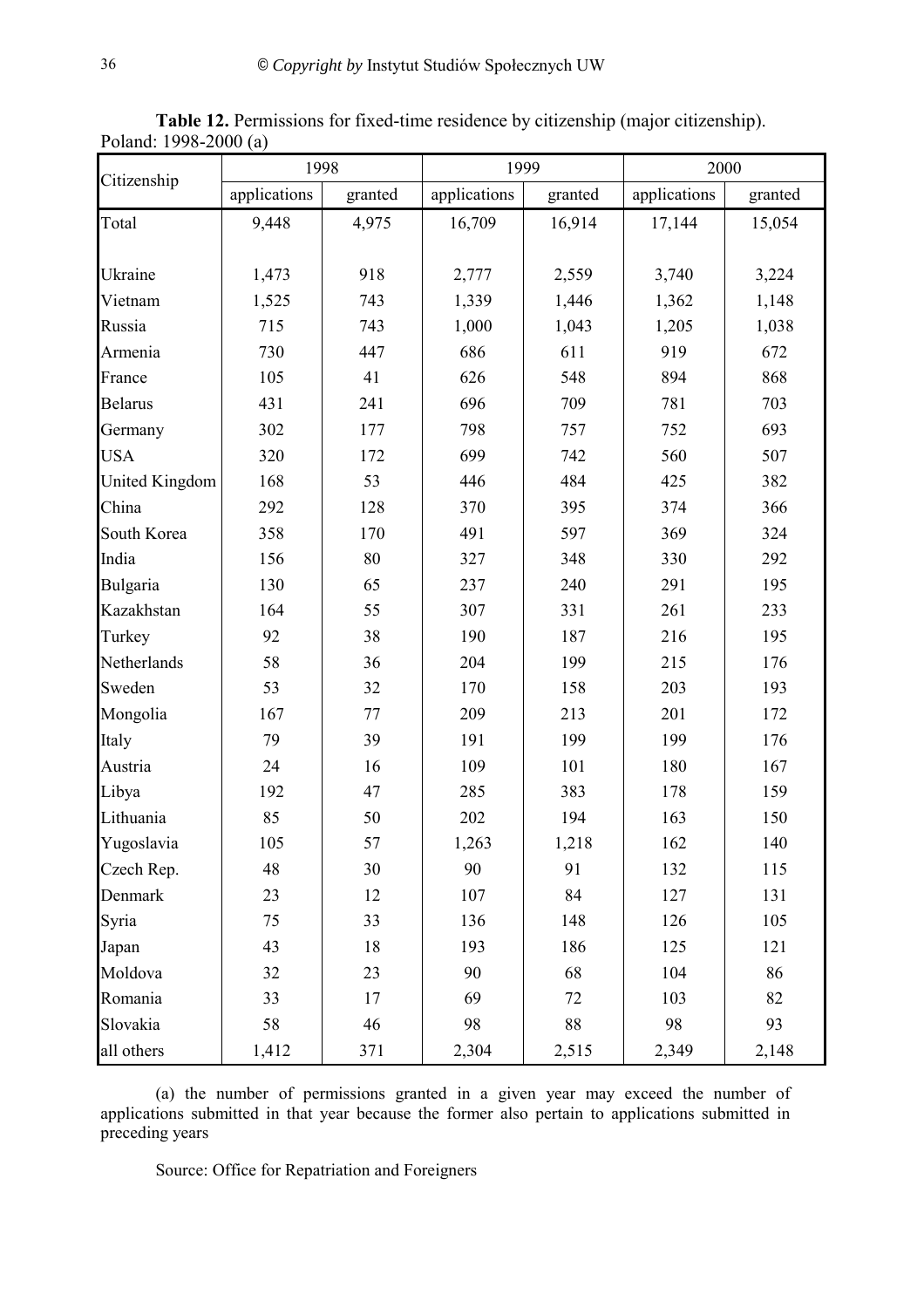|                |                | 1998           |                | 1999           |                  | 2000         |                |
|----------------|----------------|----------------|----------------|----------------|------------------|--------------|----------------|
| Citizenship    | 1998(b)        | applications   | granted        | applications   | granted          | applications | granted        |
| Total          | 1,087          | 849            | 273            | 723            | 517(c)           | 1,572        | 850(d)         |
|                |                |                |                |                |                  |              |                |
| Ukraine        | 247            | 145            | 49             | 128            | 85               | 325          | 158            |
| Russia         | 73             | 93             | 26             | 99             | 87               | 177          | 104            |
| Armenia        | 47             | 38             | $\overline{7}$ | 44             | 25               | 169          | 74             |
| Vietnam        | 105            | 82             | 23             | 78             | 50               | 167          | 83             |
| <b>Belarus</b> | 92             | 45             | 15             | 39             | 29               | 84           | 50             |
| China          | 6              | 14             | 9              | 39             | 20               | 40           | 27             |
| Germany        | 53             | 20             | $\overline{7}$ | 18             | 13               | 31           | 13             |
| United Kingdom | 17             | 15             | $\tau$         | 15             | 14               | 31           | 20             |
| Mongolia       | $\overline{4}$ | 17             | 5              | 5              | $\overline{2}$   | 30           | 8              |
| Syria          | 17             | 13             | 5              | 10             | $\overline{7}$   | 26           | 18             |
| Yugoslavia     | 17             | 29             | 18             | 20             | 17               | 26           | 9              |
| <b>USA</b>     | 11             | 23             | 13             | $\overline{7}$ | 5                | 24           | 11             |
| Turkey         | 10             | 16             | $\overline{2}$ | 11             | 8                | 21           | 13             |
| Bulgaria       | 20             | 33             | 16             | 15             | 13               | 20           | 10             |
| India          | $\mathbf{1}$   | 14             | 6              | 10             | $\overline{4}$   | 20           | 19             |
| Lithuania      | 31             | 9              | $\overline{2}$ | 6              | $\overline{7}$   | 19           | 11             |
| Italy          | 15             | $\tau$         | $\mathbf{1}$   | 10             | 11               | 17           | $\tau$         |
| France         | 17             | $\overline{7}$ | 3              | 10             | 10               | 14           | 9              |
| Sweden         | 17             | 9              | $\overline{2}$ | 5              | $\boldsymbol{7}$ | 14           | 12             |
| Algeria        | 10             | 20             | $\overline{4}$ | 6              | $8\,$            | 13           | 5              |
| Netherlands    | 5              | $\overline{3}$ | $\mathbf{1}$   | 6              |                  | 12           | $\overline{7}$ |
| all others     | 272            | 197            | 52             | 142            | 95               | 292          | 181            |

**Table 13.** Permissions for settlement by citizenship (major citizenship). Poland 1998-2000 (a)

(a) the number of permissions granted in a given year may exceed the number of applications submitted in that year because the former also pertain to applications submitted in preceding years

(b) permissions for settlement granted to those who applied for "permanent residence" (in accordance with the old Aliens Law) before 1 January 1998

(c) of which 38 persons who applied for permission for settlement before 1 January 1998

(d) of which 4 persons who applied for permission for settlement before 1 January 1998

Source: Office for Repatriation and Foreigners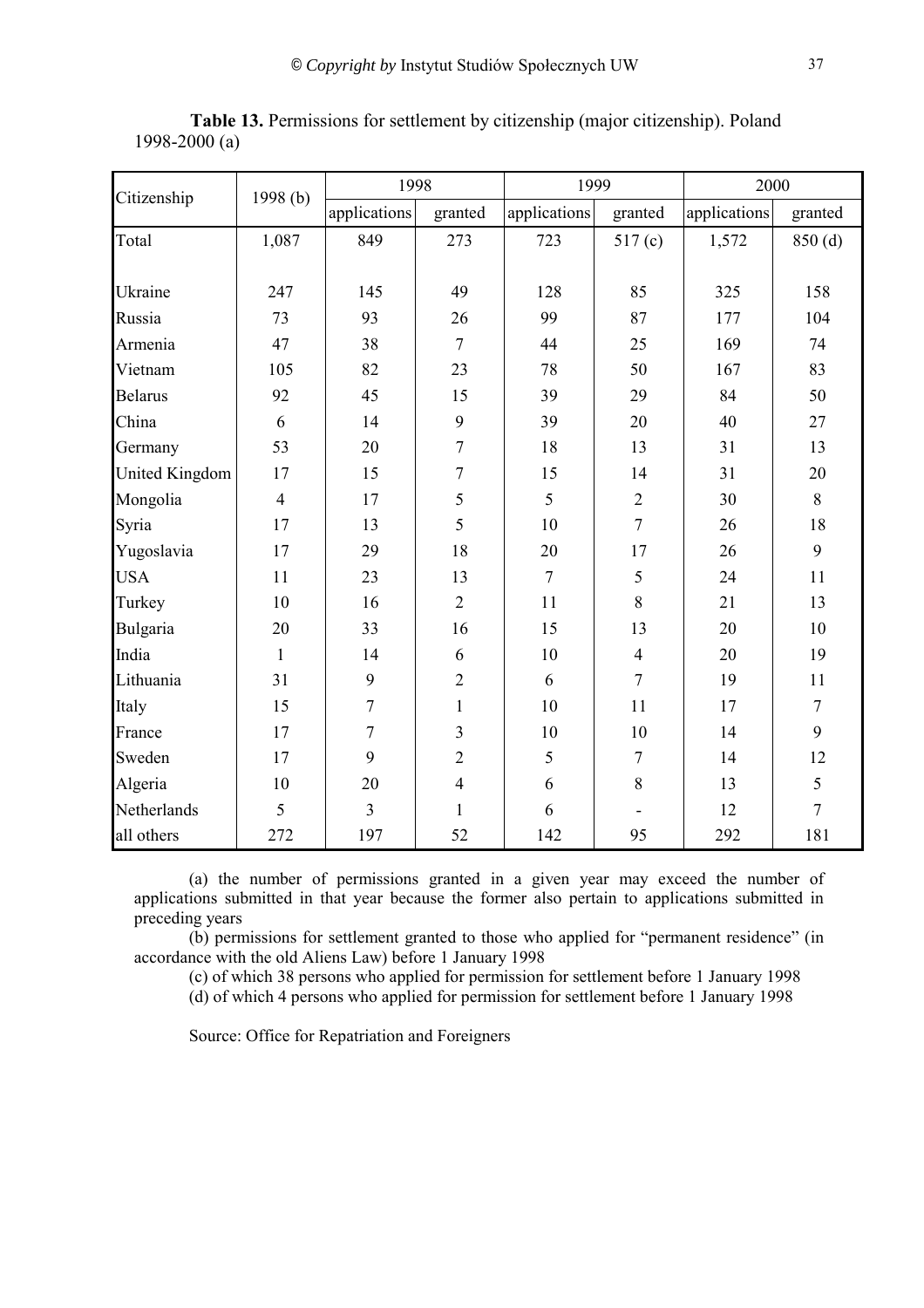| Country of<br>citizenship | Newly<br>Admitted<br>permanent<br>residents<br>$(1998 - 2000)$ | <b>Students</b><br>(excluding<br>trainees) | Work permit<br>holders<br>(excluding<br>permanent<br>residents) | Refugees<br>(applications)<br>processed) | Foreigners<br>expelled |
|---------------------------|----------------------------------------------------------------|--------------------------------------------|-----------------------------------------------------------------|------------------------------------------|------------------------|
| Total                     | 1,616                                                          | 6,563                                      | 17,802                                                          | 4,629                                    | 9,226                  |
| Afghanistan               | 3                                                              | 5                                          |                                                                 | 301                                      | 338                    |
| Armenia                   | 106                                                            | 26                                         | 289                                                             | 835                                      | 571                    |
| Austria                   | 15                                                             | 8                                          | 298                                                             |                                          | $\mathbf{1}$           |
| Bangladesh                | $\overline{4}$                                                 | $\overline{2}$                             | 18                                                              | 13                                       | 17                     |
| <b>Belarus</b>            | 94                                                             | 909                                        | 796                                                             | 62                                       | 601                    |
| Bulgaria                  | 39                                                             | 136                                        | 773                                                             | 340                                      | 1,081                  |
| Canada                    | 6                                                              | 101                                        | 155                                                             |                                          |                        |
| China                     | 54                                                             | 34                                         | 517                                                             | 26                                       | 31                     |
| Czech Republic            | 9                                                              | 229                                        | 336                                                             | 1                                        | 35                     |
| France                    | 22                                                             | 28                                         | 1,217                                                           |                                          | $\mathbf{1}$           |
| Germany                   | 32                                                             | 154                                        | 1,336                                                           |                                          | 12                     |
| Georgia                   | 22                                                             |                                            | 46                                                              | 73                                       | 115                    |
| India                     | 29                                                             | 22                                         | 370                                                             | 13                                       | 11                     |
| Iraq                      | $\overline{2}$                                                 | 6                                          | 6                                                               | 30                                       | 44                     |
| Italy                     | 19                                                             | 18                                         | 402                                                             |                                          | $\mathfrak{Z}$         |
| Kazakhstan                | $\overline{7}$                                                 | 409                                        | 88                                                              | 30                                       | 42                     |
| Libya                     | $\overline{4}$                                                 | 31                                         | $\overline{2}$                                                  | $\overline{4}$                           | $\overline{4}$         |
| Lithuania                 | 19                                                             | 634                                        | 156                                                             | $\overline{7}$                           | 59                     |
| Moldova                   | 5                                                              | $\overline{\phantom{a}}$                   | 88                                                              | 9                                        | 673                    |
| Mongolia                  | 15                                                             | 44                                         | 170                                                             | 188                                      | 233                    |
| Netherlands               | 8                                                              | 9                                          | 341                                                             |                                          | $\overline{2}$         |
| Norway                    |                                                                | 343                                        | 44                                                              |                                          | $\overline{2}$         |
| Pakistan                  | $\overline{4}$                                                 | 21                                         | 28                                                              | 30                                       | 34                     |
| Romania                   | $\overline{4}$                                                 | $\qquad \qquad \blacksquare$               | 45                                                              | 907                                      | 904                    |
| Russia                    | 207                                                            | 289                                        | 756                                                             | 1,168                                    | 520                    |
| Slovakia                  | 12                                                             | 73                                         | 96                                                              |                                          | 11                     |
| Sri Lanka                 | $\mathbf{1}$                                                   | $\overline{2}$                             | $\overline{4}$                                                  | 44                                       | 40                     |
| Sweden                    | 21                                                             | 92                                         | 331                                                             |                                          | $\overline{2}$         |
| Syria                     | 30                                                             | 59                                         | 57                                                              | $\overline{7}$                           | $\overline{3}$         |
| Ukraine                   | 281                                                            | 1,272                                      | 2,927                                                           | 70                                       | 3,095                  |
| United Kingdom            | 41                                                             | 21                                         | 1,218                                                           |                                          | $\overline{2}$         |
| <b>USA</b>                | 29                                                             | 339                                        | 634                                                             |                                          |                        |
| Vietnam                   | 150                                                            | 156                                        | 1,230                                                           | 161                                      | 314                    |
| Yugoslavia                | 43                                                             | 33                                         | 142                                                             | 10                                       | 23                     |

**Table 14.** Stocks of foreigners (selected components) by major citizenships. Poland: 2000 (unless indicated otherwise)

Source: Central Statistical Office, Ministry of the Interior and Administration, Ministry of National Education, National Labour Office, Border Guard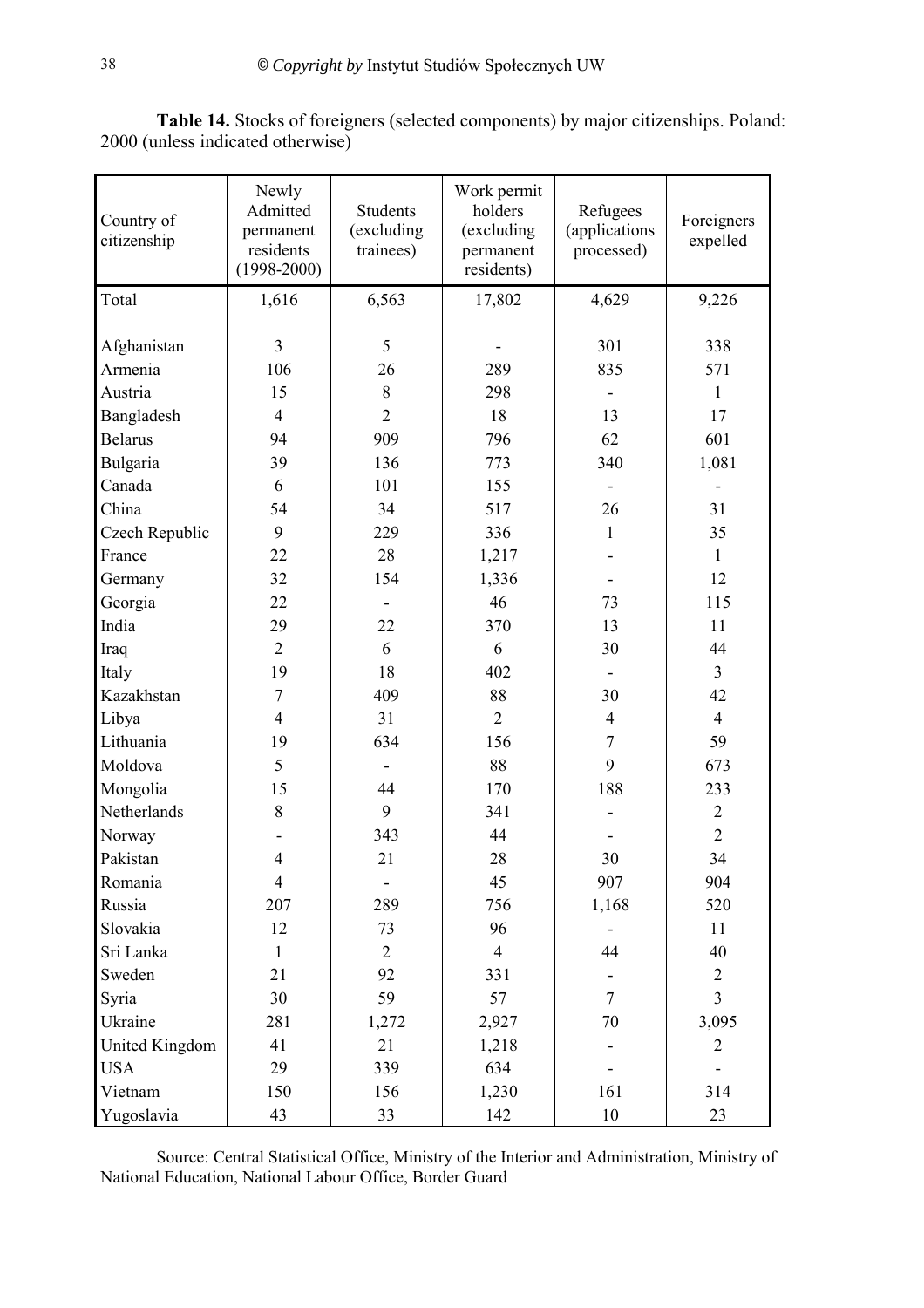| Age       |        | Total  |         |        | Urban areas |         |        | Rural areas |                |  |
|-----------|--------|--------|---------|--------|-------------|---------|--------|-------------|----------------|--|
|           | Total  | Males  | Females | Total  | Males       | Females | Total  | Males       | Females        |  |
| Total     | 43,623 | 24,430 | 19,193  | 32,435 | 17,845      | 14,590  | 11,188 | 6,585       | 4,603          |  |
| $0 - 4$   | 815    | 447    | 368     | 656    | 356         | 300     | 159    | 91          | 68             |  |
| $5-9$     | 975    | 535    | 440     | 784    | 437         | 347     | 191    | 98          | 93             |  |
| $10 - 14$ | 940    | 490    | 450     | 769    | 403         | 366     | 171    | 87          | 84             |  |
| $15-19$   | 2,118  | 947    | 1,171   | 1,686  | 743         | 943     | 432    | 204         | 228            |  |
| 20-24     | 6,227  | 3,082  | 3,145   | 4,446  | 2,051       | 2,395   | 1,781  | 1,031       | 750            |  |
| 25-29     | 7,077  | 3,977  | 3,100   | 5,068  | 2,754       | 2,314   | 2,009  | 1,223       | 786            |  |
| 30-34     | 6,506  | 3,990  | 2,516   | 4,821  | 2,947       | 1,874   | 1,685  | 1,043       | 642            |  |
| 35-39     | 5,555  | 3,306  | 2,249   | 4,053  | 2,409       | 1,644   | 1,502  | 897         | 605            |  |
| 40-44     | 5,004  | 2,992  | 2,012   | 3,611  | 2,122       | 1,489   | 1,393  | 870         | 523            |  |
| 45-49     | 3,380  | 1,913  | 1,467   | 2,527  | 1,434       | 1,093   | 853    | 479         | 374            |  |
| 50-54     | 2,149  | 1,228  | 921     | 1,691  | 964         | 727     | 458    | 264         | 194            |  |
| 55-59     | 1,173  | 666    | 507     | 943    | 534         | 409     | 230    | 132         | 98             |  |
| 60-64     | 777    | 390    | 387     | 626    | 320         | 306     | 151    | 70          | 81             |  |
| 65-69     | 405    | 223    | 182     | 327    | 183         | 144     | 78     | 40          | 38             |  |
| 70-74     | 248    | 113    | 135     | 203    | 88          | 115     | 45     | 25          | 20             |  |
| 75-79     | 139    | 78     | 61      | 111    | 57          | 54      | 28     | 21          | $\overline{7}$ |  |
| $80 +$    | 135    | 53     | 82      | 113    | 43          | 70      | 22     | 10          | 12             |  |

**Table 15.** Persons arrived from abroad registered for temporary stay above two months by sex and age (as of December 31, 2000)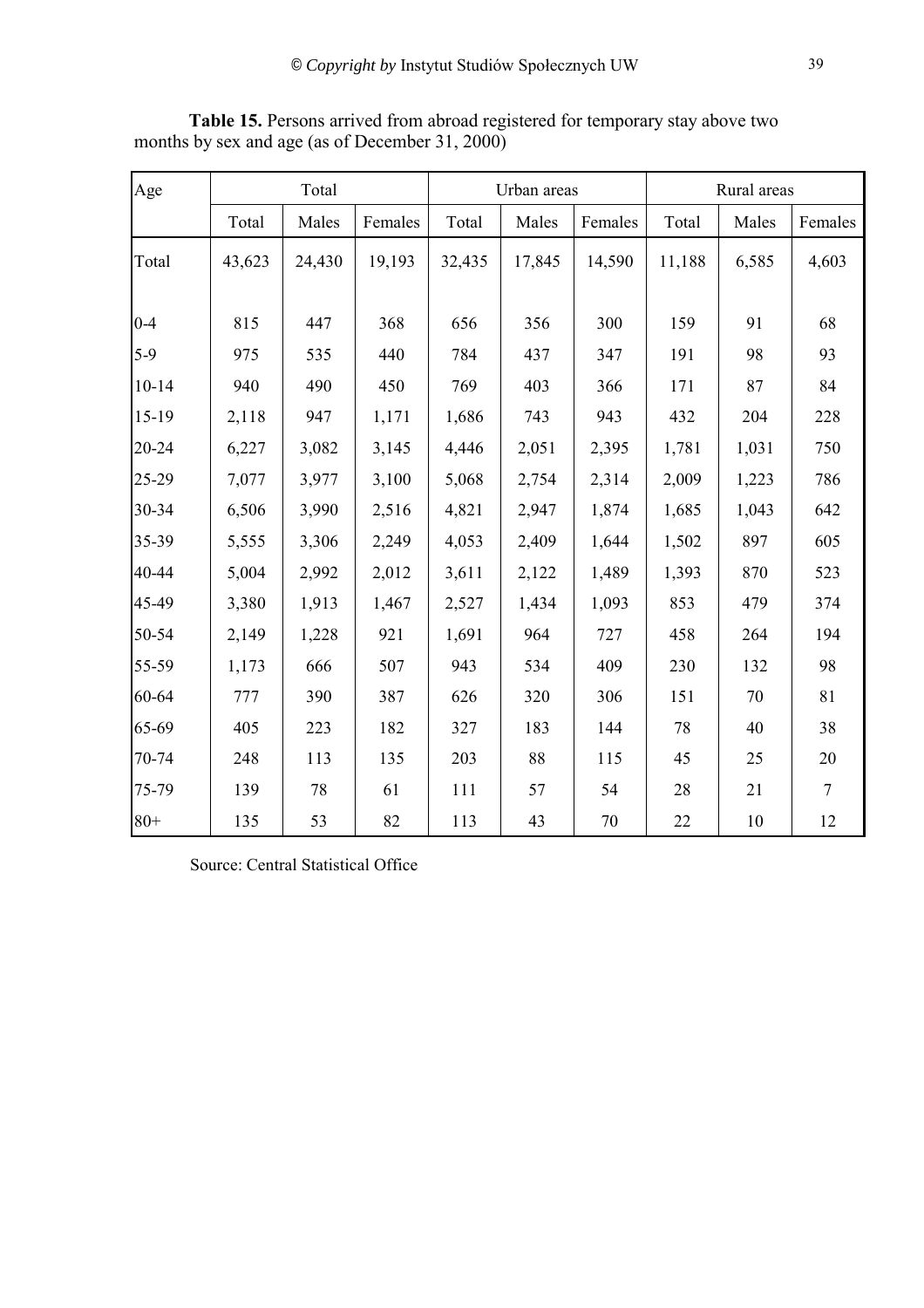|                              | Total  |        |         |        | Urban areas |         |                | Rural areas    |                |  |
|------------------------------|--------|--------|---------|--------|-------------|---------|----------------|----------------|----------------|--|
| Countries                    | total  | males  | females | total  | males       | females | total          | males          | females        |  |
| Total                        | 43,623 | 24,430 | 19,193  | 32,435 | 17,845      | 14,590  | 11,188         | 6,585          | 4,603          |  |
| Europe                       | 36,529 | 19,688 | 16,841  | 26,265 | 13,775      | 12,490  | 10,264         | 5,913          | 4,351          |  |
| Armenia                      | 878    | 562    | 316     | 720    | 470         | 250     | 158            | 92             | 66             |  |
| <b>Belarus</b>               | 2,157  | 861    | 1,296   | 1,717  | 676         | 1,041   | 440            | 185            | 255            |  |
| Bulgaria                     | 700    | 403    | 297     | 502    | 293         | 209     | 198            | 110            | 88             |  |
| France                       | 1,525  | 1,018  | 507     | 1,463  | 965         | 498     | 62             | 53             | 9              |  |
| Germany                      | 2,002  | 1,381  | 621     | 1,609  | 1,110       | 499     | 393            | 271            | 122            |  |
| Russia                       | 1,863  | 721    | 1,142   | 1,552  | 603         | 949     | 311            | 118            | 193            |  |
| Ukraine                      | 20,888 | 10,469 | 10,419  | 13,144 | 6,039       | 7,105   | 7,744          | 4,430          | 3,314          |  |
| UK                           | 1,083  | 789    | 294     | 1,025  | 752         | 273     | 58             | 37             | 21             |  |
| other                        | 5,433  | 3,484  | 1,949   | 4,533  | 2,867       | 1,666   | 900            | 617            | 283            |  |
| Asia                         | 4,456  | 3,003  | 1,453   | 3,727  | 2,456       | 1,271   | 729            | 547            | 182            |  |
| Africa                       | 789    | 592    | 197     | 715    | 542         | 173     | 74             | 50             | 24             |  |
| America North<br>and Central | 1,323  | 840    | 483     | 1,225  | 782         | 443     | 98             | 58             | 40             |  |
| South America                | 261    | 146    | 115     | 253    | 141         | 112     | 8              | 5              | $\overline{3}$ |  |
| Australia                    | 148    | 92     | 56      | 136    | 82          | 54      | 12             | 10             | $\overline{2}$ |  |
| Unknown                      | 117    | 69     | 48      | 114    | 67          | 47      | $\overline{3}$ | $\overline{2}$ | $\mathbf{1}$   |  |

**Table 16.** Persons arrived from abroad registered for temporary stay above two months by sex and previous country of residence (as of December 31, 2000)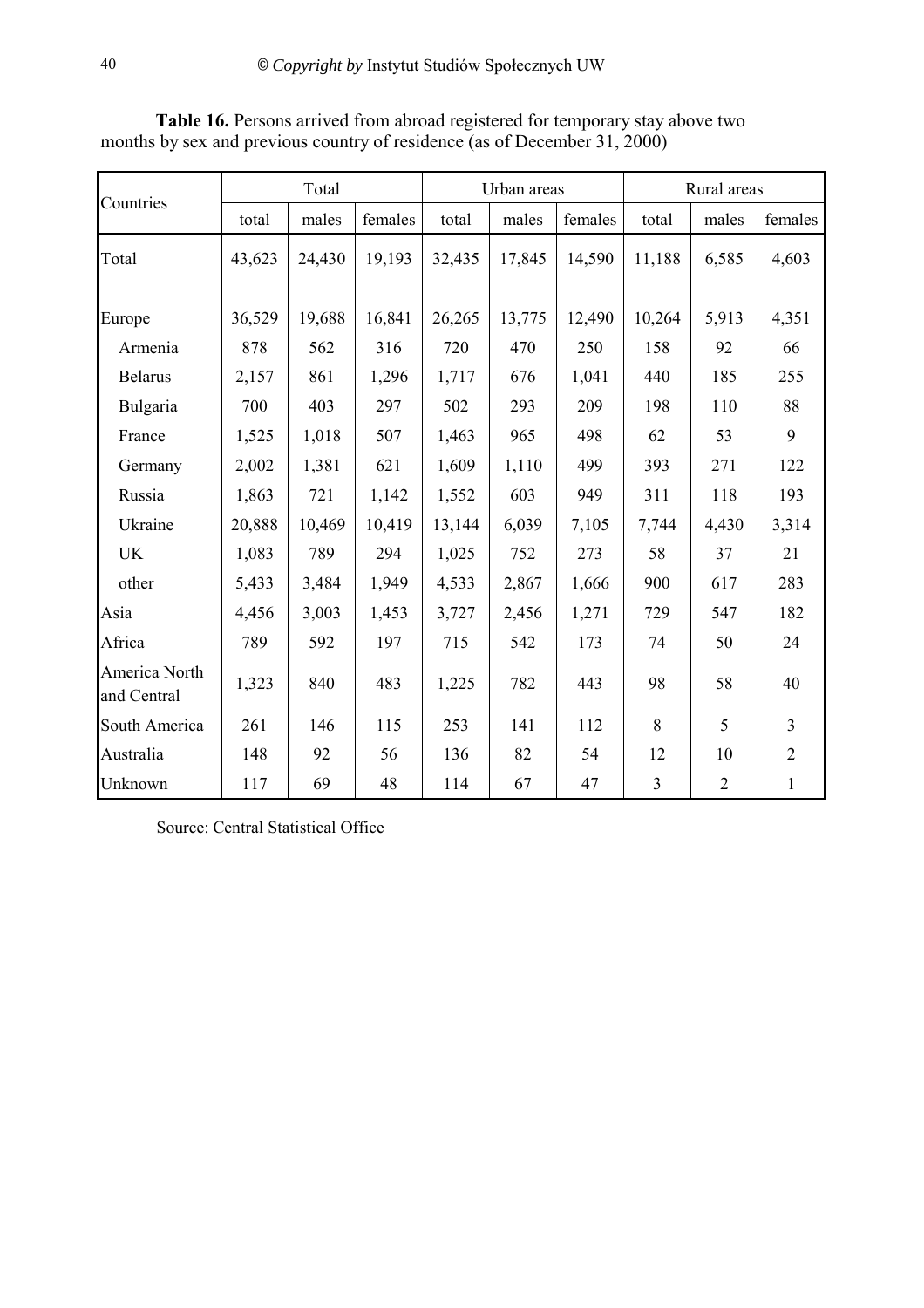|      | Total                   | Both spouses | Both spouses   |                    | Mixed marriages |
|------|-------------------------|--------------|----------------|--------------------|-----------------|
| Year | marriages<br>contracted | national     | foreigners (a) | foreign<br>husband | foreign<br>wife |
| 1990 | 255,369                 | 251,129      |                | 3,329              | 911             |
| 1991 | 233,206                 | 229,277      |                | 3,124              | 911             |
| 1992 | 217,240                 | 213,876      |                | 2,588              | 776             |
| 1993 | 207,674                 | 204,597      |                | 2,323              | 754             |
| 1994 | 207,689                 | 204,392      |                | 2,366              | 931             |
| 1995 | 207,081                 | 203,775      |                | 2,353              | 953             |
| 1996 | 203,641                 | 200,411      | 38             | 2,177              | 977             |
| 1997 | 204,850                 | 201,441      | 37             | 2,206              | 1,166           |
| 1998 | 209,378                 | 205,374      | 35             | 2,428              | 1,541           |
| 1999 | 219,398                 | 215,718      | 41             | 2,318              | 1,321           |
| 2000 | 211,189                 | 207,613      | 39             | 2,178              | 1,359           |

**Table 17.** Total marriages contracted according to the spouses' nationality. Poland: 1990-2000

(a) except for 1996-2000 included in other categories (total number of cases is probably below 40 on annual scale)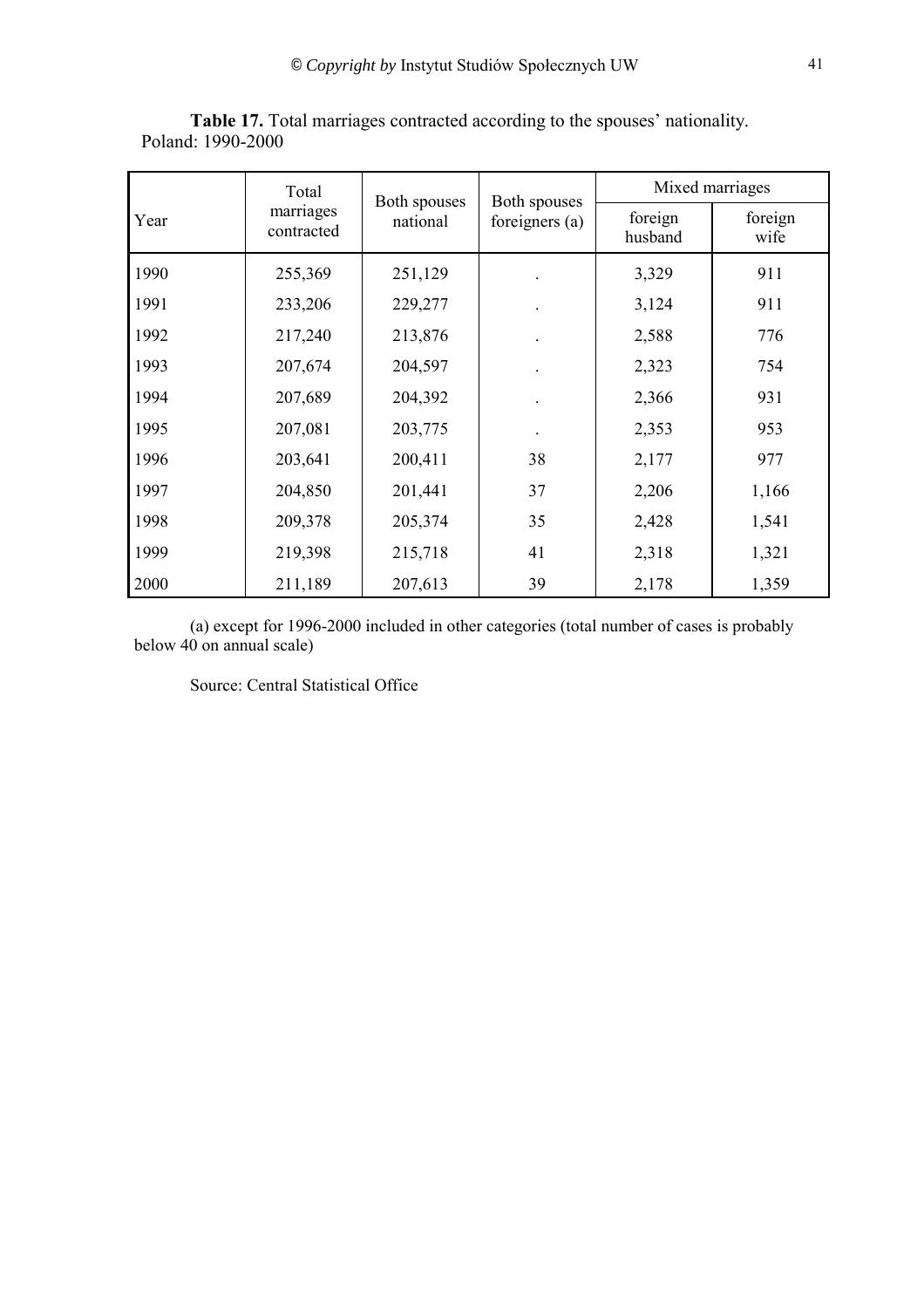| Nationality of  | 1993           | 1995  | 1996  | 1997  | 1998  | 1999  |       | 2000           |
|-----------------|----------------|-------|-------|-------|-------|-------|-------|----------------|
| foreign husband |                |       |       |       |       |       | total | bachelor       |
| Germany         | 876            | 748   | 698   | 649   | 632   | 621   | 629   | 378            |
| Ukraine         | 67             | 89    | 108   | 106   | 119   | 160   | 152   | 103            |
| United Kingdom  | 74             | 100   | 92    | 98    | 124   | 122   | 136   | 103            |
| Italy           | 85             | 102   | 86    | 104   | 108   | 111   | 116   | 101            |
| <b>USA</b>      | 204            | 185   | 138   | 126   | 99    | 115   | 111   | 90             |
| Netherlands     | 101            | 120   | 111   | 78    | 102   | 96    | 104   | 63             |
| Armenia         | 17             | 44    | 64    | 75    | 140   | 126   | 79    | 63             |
| France          | 62             | 63    | 76    | 61    | 71    | 79    | 74    | 59             |
| Canada          | 69             | 46    | 43    | 30    | 46    | 67    | 54    | 41             |
| Vietnam         | 60             | 45    | 79    | 152   | 251   | 54    | 48    | 39             |
| Austria         | 41             | 23    | 37    | 30    | 32    | 42    | (a)   | (a)            |
| Sweden          | 72             | 48    | 46    | 37    | 26    | 40    | 38    | 24             |
| Russia          | 48             | 51    | 38    | 38    | 46    | 42    | 33    | 24             |
| Belgium         | 31             | 41    | 41    | 41    | 28    | 33    | 33    | 15             |
| Norway          | 23             | 20    | 27    | 23    | 20    | 32    | 23    | 11             |
| Greece          | 49             | 39    | 22    | 31    | 24    | 30    | 24    | 18             |
| Australia       | 29             | 29    | 20    | 18    | 44    | 21    | 22    | 16             |
| Czech Republic  | 13             | 17    | 11    | 13    | 17    | 24    | (a)   | (a)            |
| <b>Belarus</b>  | 16             | 18    | 21    | 26    | 35    | 23    | 21    | 19             |
| Denmark         | 14             | 15    | 13    | 12    | 16    | 18    | 21    | (a)            |
| Bulgaria        | 19             | 20    | 21    | 29    | 30    | 23    | 20    | 17             |
| Turkey          | 17             | 17    | 18    | 24    | 21    | 16    | 20    | (a)            |
| Romania         | 10             | 11    | 14    | 17    | 18    | 21    | 17    | (a)            |
| Spain           | 9              | 11    | 10    | 9     | 13    | 21    | 17    | (a)            |
| Nigeria         |                | 9     | 9     | 9     | 13    | 18    | (a)   | (a)            |
| Tunisia         | $\overline{4}$ | 10    | 10    | 12    | 15    | 18    | (a)   | (a)            |
| Algeria         | 9              | 30    | 26    | 31    | 27    | 13    | 16    | 13             |
| Yugoslavia      | 5              | 27    | 12    | 9     | 18    | 13    | 15    | 10             |
| Lithuania       | 13             | $8\,$ | 15    | 15    | 15    | 15    | 13    | 11             |
| Syria           | 32             | 25    | 16    | 16    | 17    | 16    | 12    | 11             |
| Jordania        | 10             | 12    | 9     | 11    | 15    | 10    | 5     | $\overline{4}$ |
| Switzerland     | 12             | 9     | 9     | 12    | 10    | 10    | (a)   | (a)            |
| Total           | 2,323          | 2,320 | 2,177 | 2,206 | 2,428 | 2,318 | 2,178 | 1,554          |

**Table 18.** Mixed marriages; Polish wife, foreign husband – by nationality of husband. Poland: 1993-2000 (selected years)

(a) data not available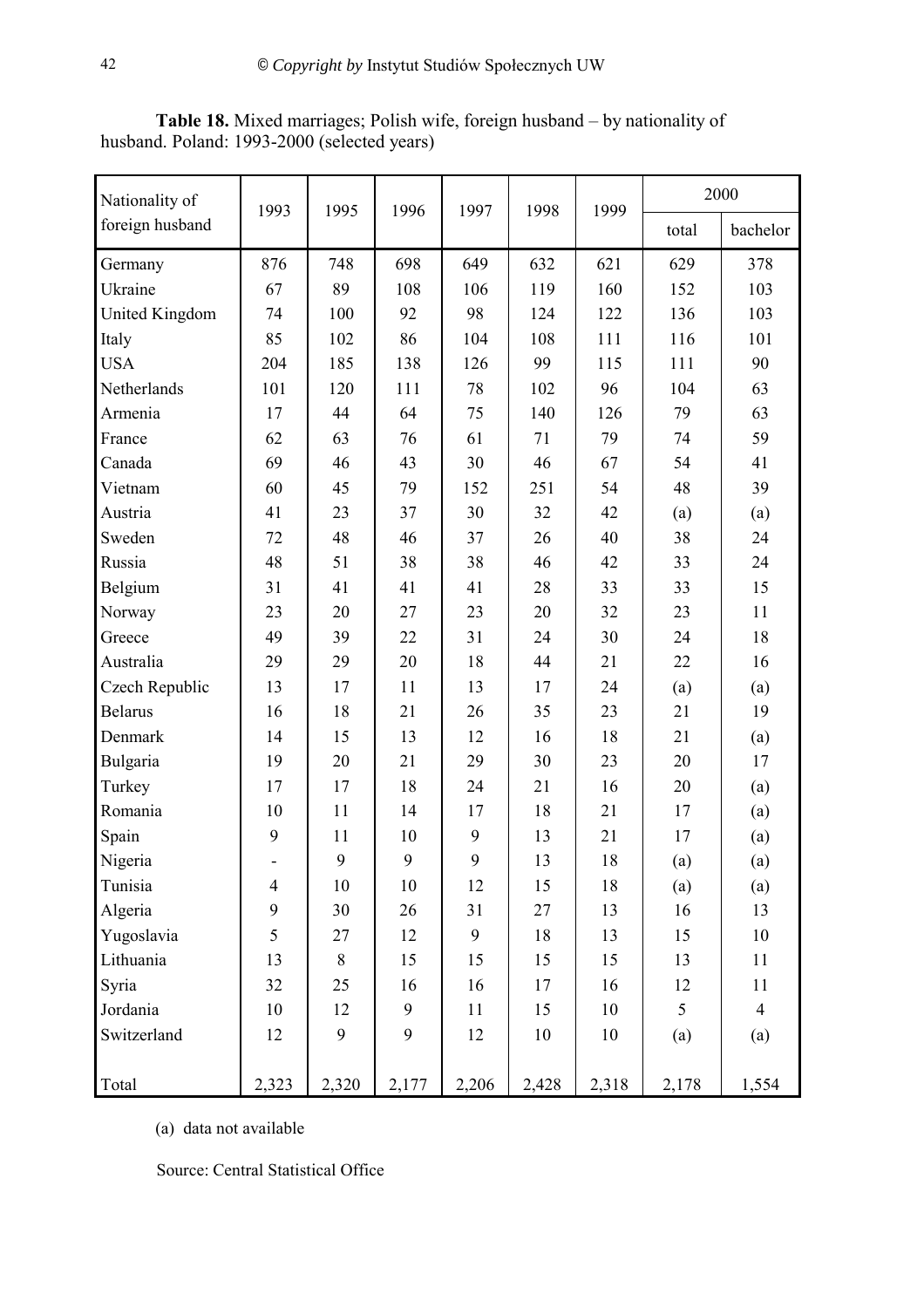| Nationality of | 1993           | 1995           | 1996           | 1997   | 1998  | 1999  | 2000  |                |
|----------------|----------------|----------------|----------------|--------|-------|-------|-------|----------------|
| foreign wife   |                |                |                |        |       |       | total | spinster       |
| Ukraine        | 189            | 331            | 340            | 456    | 537   | 640   | 675   | 315            |
| <b>Belarus</b> | 54             | 95             | 104            | 122    | 124   | 125   | 152   | 98             |
| Russia         | 139            | 119            | 151            | 127    | 142   | 121   | 111   | 63             |
| Germany        | 85             | 61             | 63             | 53     | 74    | 68    | 82    | 56             |
| Armenia        | $\overline{7}$ | 27             | 28             | 42     | 53    | 71    | 39    | 21             |
| Lithuania      | 23             | 41             | 40             | 33     | 41    | 21    | 28    | 18             |
| <b>USA</b>     | 63             | 46             | 33             | 39     | 22    | 29    | 20    | 15             |
| Vietnam        | 15             | 15             | 42             | 110    | 310   | 23    | 18    | 13             |
| Canada         | 20             | 17             | 15             | $\tau$ | 15    | 15    | 18    | 17             |
| Kazakhstan     | $\overline{2}$ | 13             | 11             | 10     | 23    | 15    | 17    | 14             |
| Bulgaria       | $\overline{4}$ | $\overline{7}$ | $\overline{7}$ | 8      | 10    | 22    | 16    | 13             |
| Moldova        | 6              | 10             | 5              | 9      | 10    | 14    | 12    | (a)            |
| Mongolia       | $\mathbf{1}$   | 3              | $\overline{2}$ | 6      | 6     | 10    | 11    | (a)            |
| Czech Republic | 16             | 8              | 10             | 13     | 14    | 15    | 10    | 9              |
| Austria        | 5              | 8              | 9              | 3      | 6     | 12    | (a)   | (a)            |
| Latvia         | $\overline{2}$ | 6              | 10             | 9      | 10    | 10    | 10    | $\overline{7}$ |
|                |                |                |                |        |       |       |       |                |
| Total          | 754            | 920            | 977            | 1,166  | 1,541 | 1,321 | 1,359 | 787            |

**Table 19.** Mixed marriages; Polish husband, foreign wife – by nationality of wife. Poland: 1993-2000 (selected years)

(a) data not available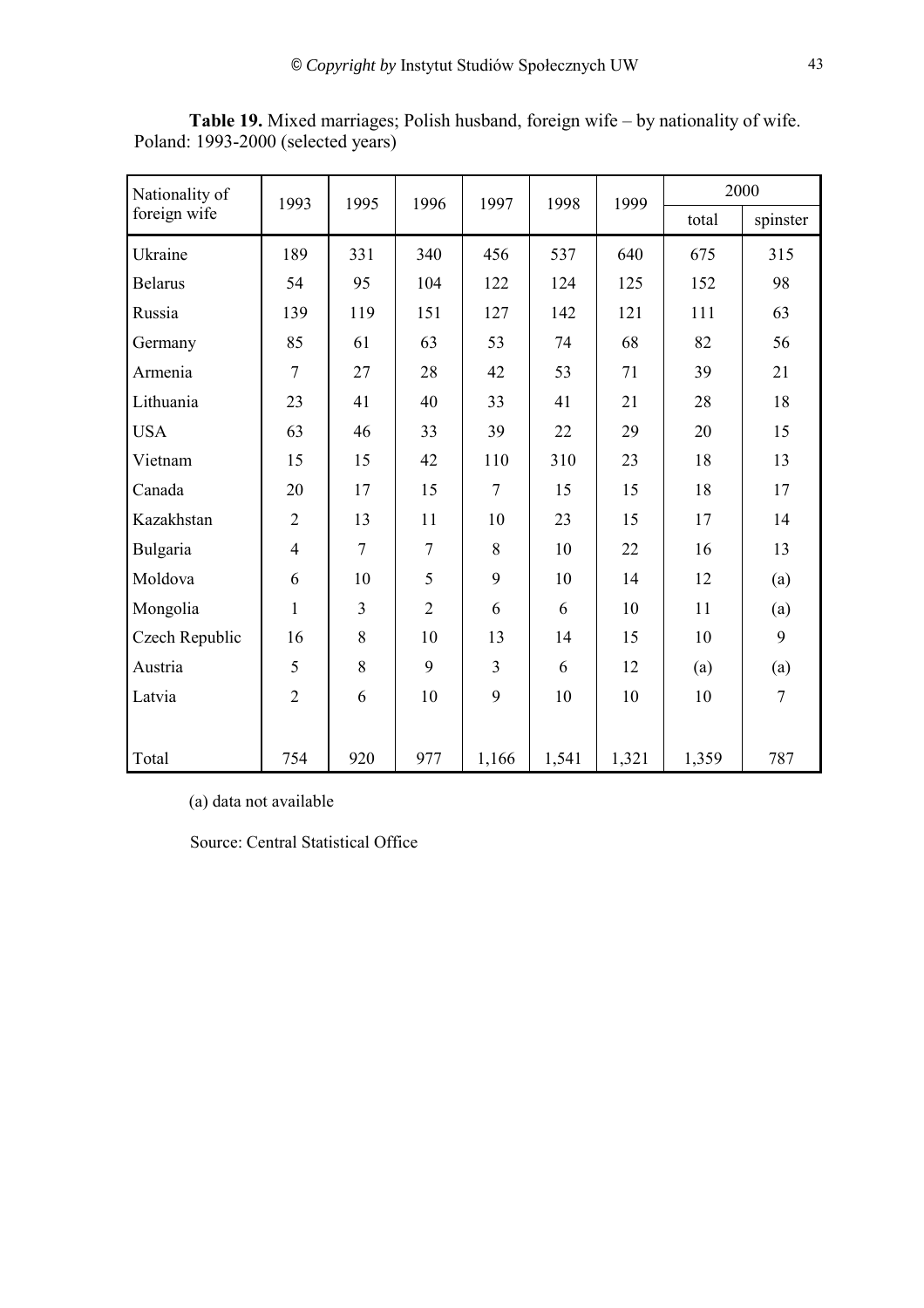|              |       |              |         |          | Duration of stay abroad | Of which:                |                 |  |
|--------------|-------|--------------|---------|----------|-------------------------|--------------------------|-----------------|--|
| Date of LFS  |       | All migrants |         |          | (in months)             |                          | migrant workers |  |
|              | Total | males        | females | $2 - 11$ | $12+$                   | actual                   | per cent of     |  |
|              |       |              |         |          |                         | numbers                  | total           |  |
| 1993         |       |              |         |          |                         |                          |                 |  |
| May          | 186   | 110          | 76      | 72       | 114                     |                          |                 |  |
| August       | 199   | 121          | 78      | 88       | 111                     |                          |                 |  |
| November     | 174   | 106          | 68      | 73       | 101                     |                          |                 |  |
| 1994         | (196) | (117)        | (79)    | (83)     | (113)                   |                          |                 |  |
| February     | 167   | 97           | 70      | 71       | 96                      |                          |                 |  |
| May          | 207   | 121          | 86      | 78       | 129                     | 144                      | 69.5            |  |
| August       | 209   | 131          | 78      | 88       | 121                     | 150                      | 71.7            |  |
| November     | 200   | 119          | 81      | 95       | 105                     | 139                      | 69.5            |  |
| 1995         | (183) | (110)        | (73)    | (89)     | (94)                    |                          |                 |  |
| February     | 179   | 103          | 76      | 91       | 89                      | 126                      | 70.3            |  |
| May          | 178   | 104          | 74      | 83       | 95                      | 130                      | 73.0            |  |
| August       | 188   | 116          | 72      | 91       | 97                      | 139                      | 73.9            |  |
| November     | 186   | 116          | 70      | 90       | 96                      | 138                      | 74.1            |  |
| 1996         | (162) | (92)         | (70)    | (72)     | (90)                    |                          |                 |  |
| February     | 155   | 86           | 69      | 62       | 93                      | 109                      | 70.3            |  |
| May          | 168   | 97           | 71      | 79       | 89                      | 119                      | 70.8            |  |
| August       | 165   | 94           | 71      | 79       | 86                      | 112                      | 67.8            |  |
| November     | 160   | 92           | 68      | 69       | 91                      | 108                      | 67.5            |  |
| 1997         | (144) | (83)         | (61)    | (62)     | (82)                    |                          |                 |  |
| February     | 148   | 85           | 63      | 62       | 86                      | 105                      | 70.9            |  |
| May          | 137   | 78           | 59      | 55       | 82                      | 94                       | 68.6            |  |
| August       | 148   | 85           | 64      | 67       | 81                      | 101                      | 68.2            |  |
| November     | 142   | 82           | 60      | 66       | 77                      | 102                      | 71.8            |  |
| 1998         | (133) | (76)         | (57)    | (60)     | (73)                    | $\overline{\phantom{a}}$ |                 |  |
| February     | 130   | 73           | 57      | 62       | 68                      | 96                       | 73.8            |  |
| May          | 137   | 76           | 61      | 62       | 75                      | 100                      | 72.9            |  |
| August       | 141   | 83           | 58      | 63       | 79                      | 104                      | 73.7            |  |
| November     | 125   | 73           | 52      | 55       | 70                      | 93                       | 74.4            |  |
| 1999         |       |              |         |          |                         |                          |                 |  |
| February (b) | 112   | 63           | 49      | 50       | 61                      | 89                       | 79.5            |  |
| 4th quarter  | 136   | 80           | 56      | 62       | 74                      | 94                       |                 |  |
| 2000         | (132) | (75)         | (57)    | (69)     | (63)                    |                          |                 |  |
| 1st quarter  | 127   | 75           | 52      | 62       | 65                      | 94                       | 74.0            |  |
| 2nd quarter  | 137   | 78           | 59      | 70       | 67                      | 106                      | 77.4            |  |
| 3rd quarter  | 124   | 65           | 59      | 65       | 59                      | 95                       | 76.6            |  |
| 4th quarter  | 142   | 82           | 60      | 80       | 61                      | 108                      | 76.0            |  |
| 2001         |       |              |         |          |                         |                          |                 |  |
| 1st quarter  | 166   | 97           | 69      | 98       | 67                      | 131                      | 78.9            |  |
| 2nd quarter  | 169   | 99           | 70      | 104      | 64                      | 134                      | 79.3            |  |

**Table 20.** Polish citizens staying abroad for longer than two months who at the time of each Labour Force Survey (LFS) were the members of households in Poland by sex, duration of stay abroad and main activity abroad (in thousand). Poland: 1993-2001 (a)

(a) numbers in brackets denote annual averages based on four surveys

(b) LFS was temporarily discontinued after February 1999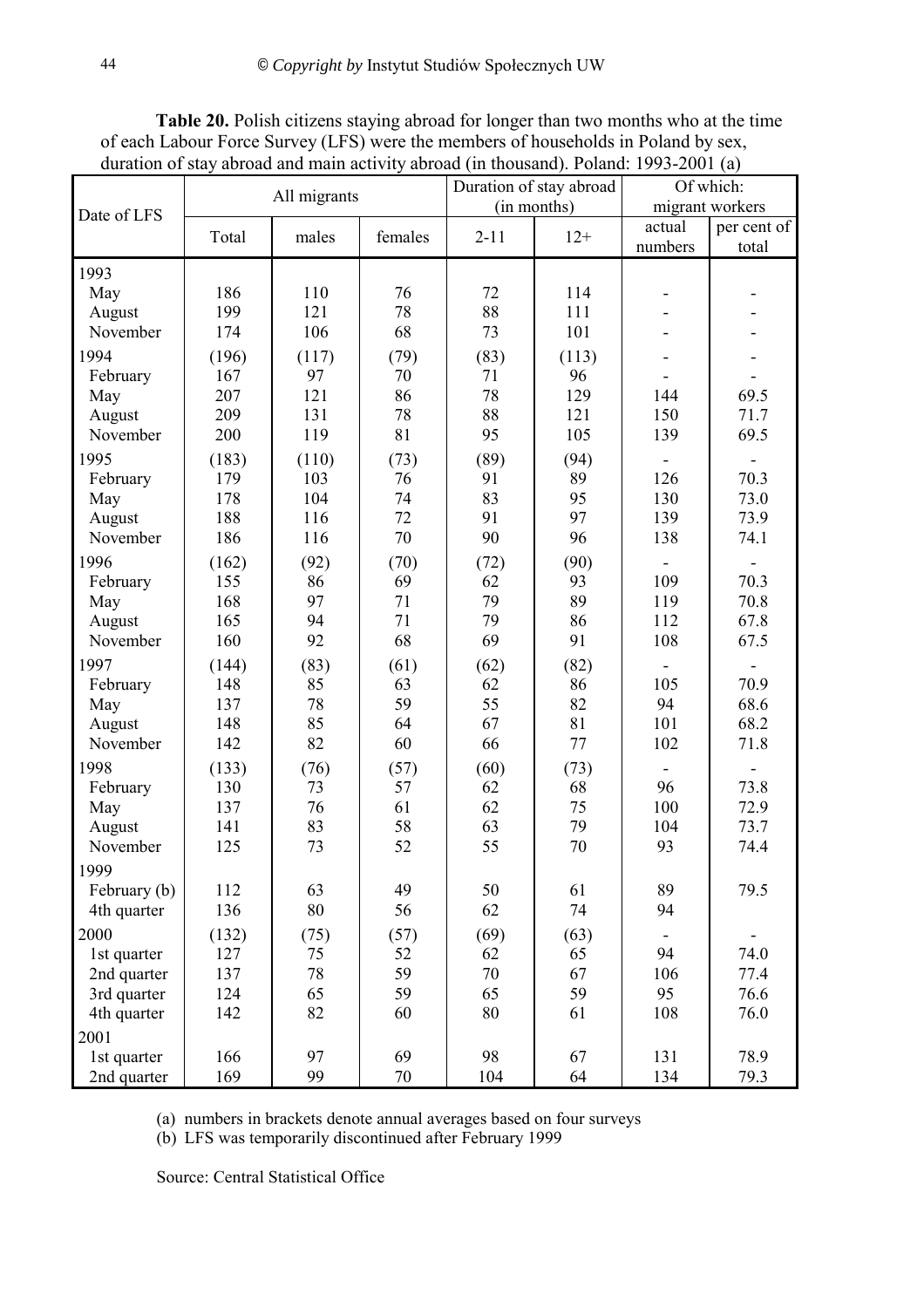**Table 21.** Polish citizens staying abroad for longer than two months who at the time of inquiry were the members of households in Poland by sex, age and duration of stay abroad (in thousands; rounded). Poland: May 1997, May 1998, second quarter 2000 and second quarter 2001

|          |                                     | Males                                                |                                     | Females                                              |
|----------|-------------------------------------|------------------------------------------------------|-------------------------------------|------------------------------------------------------|
| Age      | duration of more<br>than two months | of which: duration<br>of stay more than<br>12 months | duration of more<br>than two months | of which: duration<br>of stay more than<br>12 months |
| 1997     |                                     |                                                      |                                     |                                                      |
| Total    | 78                                  | 48                                                   | 59                                  | 34                                                   |
| $0 - 17$ | $\overline{4}$                      | $\sqrt{2}$                                           | $\overline{2}$                      | $\sqrt{2}$                                           |
| 18-24    | 11                                  | $\overline{7}$                                       | 16                                  | $\boldsymbol{7}$                                     |
| 25-34    | 24                                  | 17                                                   | 15                                  | 9                                                    |
| 35-44    | 18                                  | $\,$ 8 $\,$                                          | 10                                  | $\boldsymbol{7}$                                     |
| 45-54    | 14                                  | 9                                                    | $\sqrt{ }$                          | $\overline{4}$                                       |
| 55-64    | $\overline{4}$                      | $\mathfrak{Z}$                                       | 5                                   | $\overline{\mathbf{3}}$                              |
| $65+$    | $\overline{2}$                      | $\overline{2}$                                       | $\overline{4}$                      | $\overline{2}$                                       |
| 1998     |                                     |                                                      |                                     |                                                      |
| Total    | 76                                  | 44                                                   | 61                                  | 31                                                   |
| $0 - 17$ | $\overline{3}$                      |                                                      | $\mathfrak{Z}$                      | $\sqrt{2}$                                           |
| 18-24    | 14                                  | $\overline{7}$                                       | 21                                  | 5                                                    |
| 25-34    | 21                                  | 12                                                   | 16                                  | 8                                                    |
| 35-44    | 21                                  | 12                                                   | $\,8\,$                             | $\overline{7}$                                       |
| 45-54    | 11                                  | $\,8\,$                                              | $\overline{7}$                      | $\overline{4}$                                       |
| 55-64    | $\overline{4}$                      | $\overline{\mathbf{3}}$                              | $\overline{4}$                      | $\overline{\mathbf{3}}$                              |
| $65+$    | $\mathbf{1}$                        | $\mathbf{1}$                                         | $\overline{2}$                      | $\mathbf{1}$                                         |
| 2000     |                                     |                                                      |                                     |                                                      |
| Total    | 39                                  | 39                                                   | 31                                  | 29                                                   |
| $0 - 17$ |                                     |                                                      | $\overline{2}$                      | $\overline{\phantom{a}}$                             |
| 18-24    | $\overline{7}$                      | $\overline{3}$                                       | 10                                  | $\overline{7}$                                       |
| 25-34    | 16                                  | 14                                                   | 6                                   | 10                                                   |
| 35-44    | 7                                   | 9                                                    | $\overline{4}$                      | $\boldsymbol{7}$                                     |
| 45-54    | $\overline{7}$                      | $\boldsymbol{9}$                                     | $\Lambda$                           | $\overline{c}$                                       |
| 55-64    | 1                                   | $\overline{3}$                                       | $\overline{4}$                      | $\mathbf{1}$                                         |
| $65+$    |                                     | 1                                                    | $\mathbf{1}$                        | $\mathbf{1}$                                         |
| 2001     |                                     |                                                      |                                     |                                                      |
| Total    | 63                                  | 36                                                   | 41                                  | 29                                                   |
| $0 - 17$ | $\mathbf{1}$                        |                                                      | $\mathbf{1}$                        |                                                      |
| 18-24    | 14                                  | 6                                                    | 16                                  | 5                                                    |
| 25-34    | 24                                  | 12                                                   | 13                                  | 13                                                   |
| 35-44    | 13                                  | $\boldsymbol{7}$                                     | $\boldsymbol{7}$                    | $\overline{\mathbf{3}}$                              |
| 45-54    | 9                                   | $\sqrt{6}$                                           | 1                                   | $\sqrt{6}$                                           |
| 55-64    | $\overline{2}$                      | $\mathfrak{Z}$                                       | $\mathbf{1}$                        | $\overline{2}$                                       |
| $65+$    |                                     | $\mathbf{1}$                                         | 1                                   |                                                      |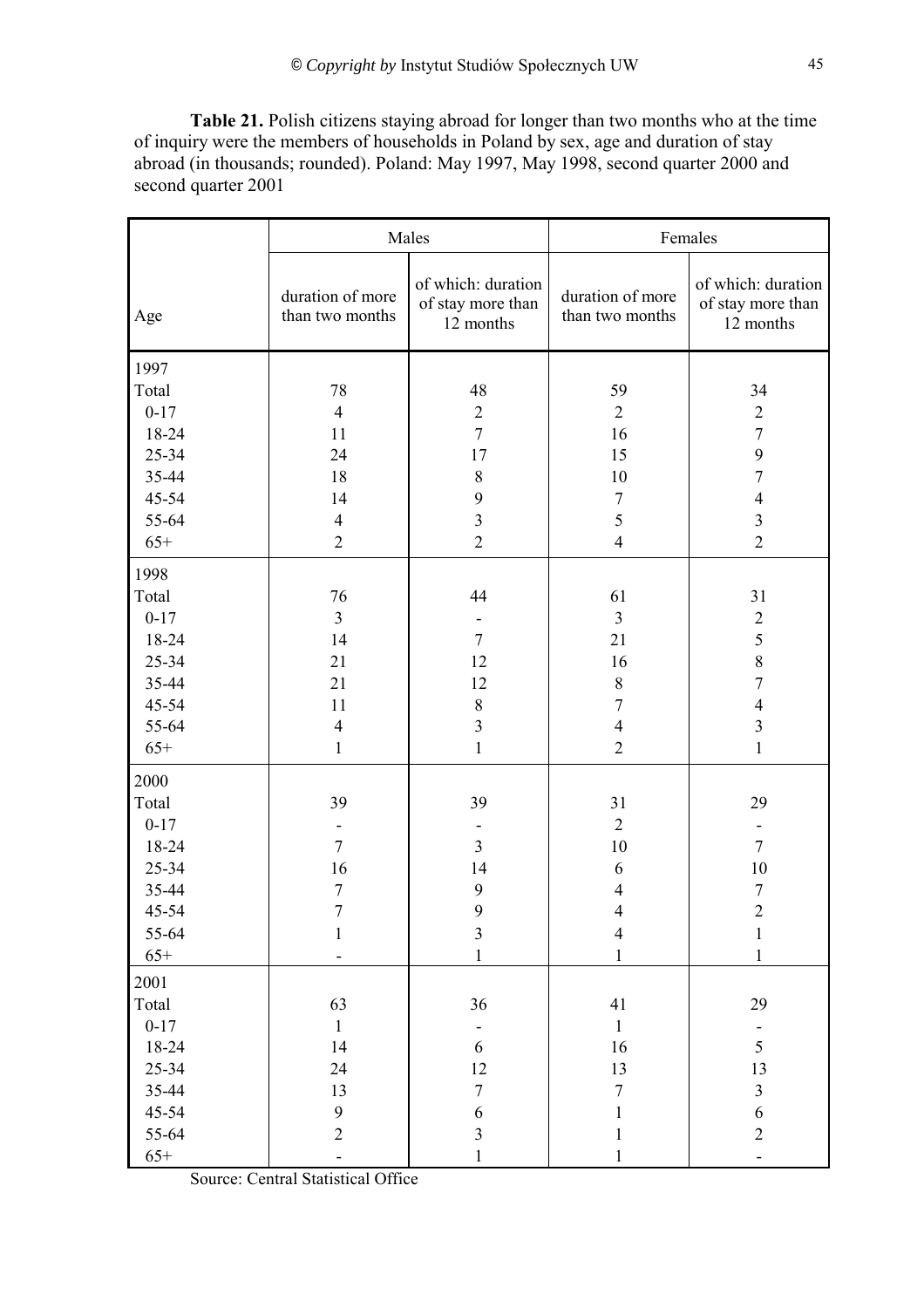**Table 22.** Members of households located in Poland who stayed abroad for more than two months at the time of inquiry (of which: migrant workers) by country of destination (in thousand). Poland: May 1998, February 1999, second quarter 2000 and second quarter 2001

|                     |              | Duration of stay abroad (in months) |                        |                |                        |                        |          |                        |                        |                           |                        |                        |  |
|---------------------|--------------|-------------------------------------|------------------------|----------------|------------------------|------------------------|----------|------------------------|------------------------|---------------------------|------------------------|------------------------|--|
|                     | all migrants |                                     |                        |                |                        |                        |          |                        |                        | of which: migrant workers |                        |                        |  |
| Country             |              | $2 - 11$                            |                        |                | $12+$                  |                        |          | $2 - 11$               |                        |                           | $12+$                  |                        |  |
|                     | Feb 1999     | 2nd<br>quarter<br>2000              | 2nd<br>quarter<br>2001 | Feb 1999       | 2nd<br>quarter<br>2000 | 2nd<br>quarter<br>2001 | Feb 1999 | 2nd<br>quarter<br>2000 | 2nd<br>quarter<br>2001 | Feb 1999                  | 2nd<br>quarter<br>2000 | 2nd<br>quarter<br>2001 |  |
| Total               | 50           | 70                                  | 104                    | 61             | 67                     | 64                     | 39       | 52                     | 83                     | 50                        | 54                     | 51                     |  |
| Germany             | 15           | 26<br>7                             | 42<br>14               | 12             | 22                     | 20                     | 11       | 21                     | 39                     | 9<br>20                   | 17                     | 15<br>21               |  |
| <b>USA</b><br>Italy | 11<br>11     | 4                                   | 11                     | 25<br>9        | 19<br>4                | 25<br>3                | 8<br>10  | 5<br>4                 | 5<br>10                |                           | 16<br>4                | 2                      |  |
| United Kingdom      |              | 5                                   | 6                      |                |                        |                        |          | 4                      | 5                      |                           |                        |                        |  |
| France              |              | $\overline{2}$                      | 5                      | $\overline{2}$ |                        | 4                      |          |                        | 3                      | $\overline{2}$            | 4                      |                        |  |
| Belgium             | (a)          | $\overline{2}$                      |                        | (a)            | $\overline{2}$         |                        | (a)      |                        | 4                      | (a)                       | ◠                      |                        |  |
| Netherlands         | (a)          |                                     | 4                      | (a)            | $\mathcal{D}$          | ↑                      | (a)      |                        | 3                      | (a)                       | C                      |                        |  |
| Austria             |              |                                     | 4                      |                | $\overline{2}$         |                        |          |                        | $\mathbf{3}$           |                           | $\gamma$               |                        |  |
| Spain               | (a)          | (a)                                 | $\overline{2}$         | (a)            | (a)                    | ↑                      | (a)      | (a)                    | $\overline{2}$         | (a)                       | (a)                    |                        |  |
| Other               | 10           | 17                                  | 11                     | 8              | 8                      |                        | 8        | 12                     | 9                      | 8                         |                        | 2                      |  |

(a) included in "other"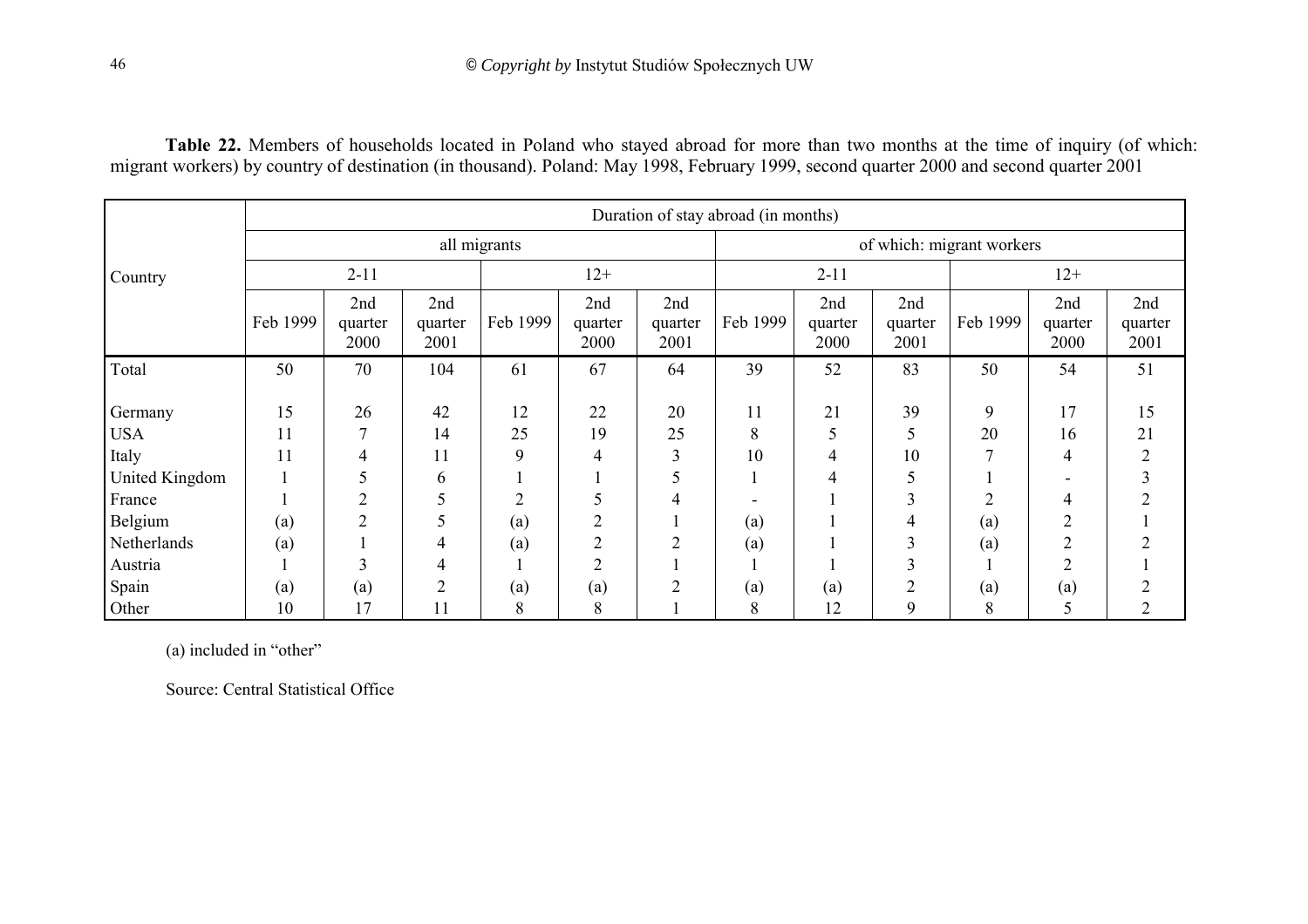| Section                                 |                              | Total       |                          |                              | Public sector            |                              |                          | Private sector |                          |
|-----------------------------------------|------------------------------|-------------|--------------------------|------------------------------|--------------------------|------------------------------|--------------------------|----------------|--------------------------|
|                                         | total                        | males       | females                  | total                        | males                    | females                      | total                    | males          | females                  |
| All Sections                            | 37,020                       | 34,921      | 2,099                    | 5,679                        | 4,365                    | 1,314                        | 31,341                   | 30,556         | 785                      |
| Agriculture                             | 336                          | 329         | $\overline{7}$           | X                            | X                        | $\qquad \qquad \blacksquare$ | 335                      | $\mathbf X$    | $\mathbf{X}$             |
| Fishing                                 | 11                           | 11          |                          | X                            | X                        | $\overline{\phantom{a}}$     | 10                       | 10             |                          |
| Mining                                  | 11                           | $\mathbf X$ | $\mathbf X$              | 11                           | $\mathbf{X}$             | X                            |                          |                | $\blacksquare$           |
| Manufacturing                           | 4,932                        | 4,725       | 207                      | 284                          | 277                      | 7                            | 4,648                    | 4,448          | 200                      |
| Electricity, water<br>and gas supply    | $\qquad \qquad \blacksquare$ | ۰           | $\overline{\phantom{a}}$ | $\qquad \qquad \blacksquare$ | $\overline{\phantom{a}}$ | $\overline{\phantom{a}}$     | $\overline{\phantom{a}}$ |                | $\overline{\phantom{a}}$ |
| Construction                            | 25,249                       | 24,919      | 330                      | 1,346                        | 1,338                    | 8                            | 23,903                   | 23,581         | 322                      |
| Trade                                   | 1,845                        | 1,716       | 129                      | 1,095                        | 1,072                    | 23                           | 750                      | 644            | 106                      |
| Hotels and<br>restaurants               | 49                           | 20          | 29                       | 27                           | 10                       | 17                           | 22                       | 10             | 12                       |
| Transport and<br>communication          | 398                          | 275         | 123                      | 166                          | 108                      | 58                           | 232                      | 167            | 65                       |
| Financial<br>intermediation             | 27                           | 20          | $\tau$                   | $\mathbf X$                  | $\mathbf X$              | $\mathbf X$                  | 24                       | 18             | 6                        |
| Real estates and<br>business activities | 1,069                        | 1,031       | 38                       | 219                          | 197                      | 22                           | 850                      | 834            | 16                       |
| Public<br>administration                | 2,430                        | 1,304       | 1,126                    | 2,427                        | 1,303                    | 1,124                        | $\mathbf X$              | $\mathbf X$    | $\mathbf{X}$             |
| Education                               | 106                          | 44          | 62                       | 57                           | 21                       | 36                           | 49                       | 23             | 26                       |
| Health and social<br>work               | 16                           | 5           | 11                       | 15                           | $\overline{4}$           | 11                           | $\mathbf X$              | $\mathbf X$    | $\blacksquare$           |
| Other service<br>activities             | 541                          | 513         | 28                       | 27                           | 22                       | 5                            | 514                      | 491            | 23                       |

**Table 23.** Foreign employment of Polish workers by Polish employers on 30 September 1999 (in companies in which the number of employed exceeds 5 persons)

Source: Central Statistical Office, Employment in National Economy in 1999, Warsaw 2000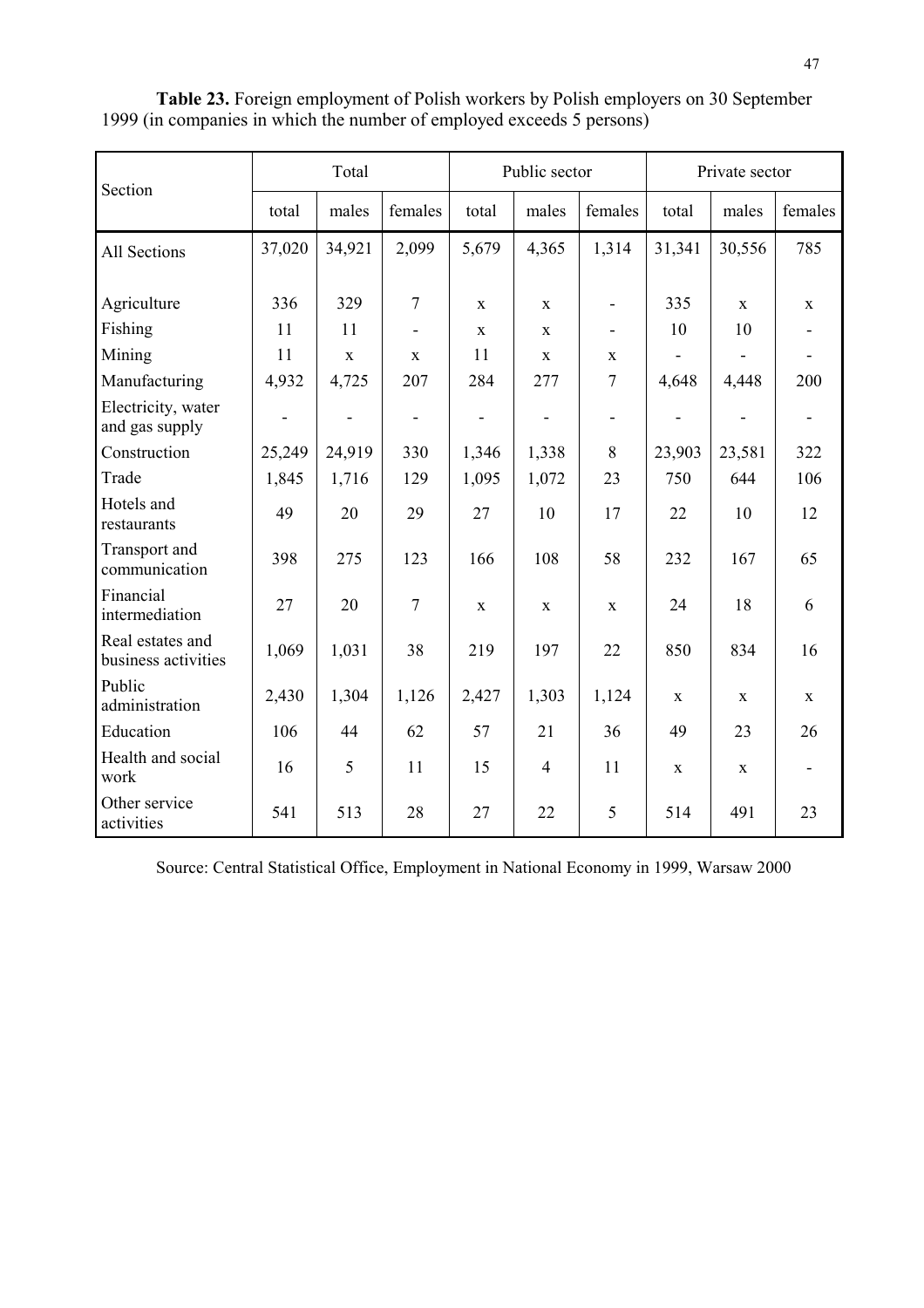| Section                                 | Total                    |                          |                          | Public sector                |                |                              |                          | Private sector               |                          |
|-----------------------------------------|--------------------------|--------------------------|--------------------------|------------------------------|----------------|------------------------------|--------------------------|------------------------------|--------------------------|
|                                         | total                    | males                    | females                  | total                        | males          | females                      | total                    | males                        | females                  |
| All Sections                            | 30,549                   | 28,633                   | 1,916                    | 4,658                        | 3,332          | 1,326                        | 25,891                   | 25,301                       | 590                      |
| Agriculture                             | 307                      | 299                      | 8                        | $\overline{2}$               | $\overline{2}$ | $\qquad \qquad \blacksquare$ | 305                      | 297                          | 8                        |
| Fishing                                 |                          |                          |                          |                              |                |                              |                          |                              |                          |
| Mining                                  | 1                        | $\mathbf{1}$             |                          |                              |                | $\blacksquare$               | 1                        | 1                            |                          |
| Manufacturing                           | 5,223                    | 4,957                    | 266                      | 208                          | 204            | $\overline{4}$               | 5,015                    | 4,753                        | 262                      |
| Electricity, water<br>and gas supply    | $\overline{a}$           | ÷,                       | $\blacksquare$           | $\overline{a}$               | L,             | $\blacksquare$               |                          | $\overline{\phantom{0}}$     | $\overline{\phantom{0}}$ |
| Construction                            | 19,494                   | 19,336                   | 158                      | 900                          | 888            | 12                           | 18,594                   | 18,448                       | 146                      |
| Trade                                   | 1,342                    | 1,293                    | 49                       | 565                          | 552            | 13                           | 777                      | 741                          | 36                       |
| Hotels and<br>restaurants               | $\overline{\phantom{a}}$ | $\overline{\phantom{0}}$ | $\overline{\phantom{a}}$ | $\qquad \qquad \blacksquare$ |                | $\blacksquare$               | $\overline{\phantom{0}}$ | $\qquad \qquad \blacksquare$ | $\blacksquare$           |
| Transport and<br>communication          | 320                      | 220                      | 100                      | 150                          | 99             | 51                           | 170                      | 121                          | 49                       |
| Financial<br>intermediation             | 66                       | 15                       | 51                       | $\mathbf{1}$                 | 1              | $\overline{\phantom{m}}$     | 65                       | 14                           | 51                       |
| Real estates and<br>business activities | 1,026                    | 992                      | 34                       | 246                          | 225            | 21                           | 780                      | 767                          | 13                       |
| Public<br>administration                | 2,486                    | 1,306                    | 1,180                    | 2,486                        | 1,306          | 1,180                        | $\overline{\phantom{a}}$ | $\overline{\phantom{a}}$     | $\blacksquare$           |
| Education                               | 46                       | 25                       | 21                       | 45                           | 24             | 21                           | 1                        | $\mathbf{1}$                 |                          |
| Health and social<br>work               | 22                       | $\overline{2}$           | 20                       | 22                           | $\overline{2}$ | 20                           | ÷,                       |                              |                          |
| Other service<br>activities             | 216                      | 187                      | 29                       | 33                           | 29             | $\overline{4}$               | 183                      | 158                          | 25                       |

**Table 24.** Foreign employment of Polish workers by Polish employers on 31 December 2000 (in companies in which the number of employed exceeds 5 persons)

Source: Central Statistical Office, Employment in National Economy in 2000, Warsaw 2001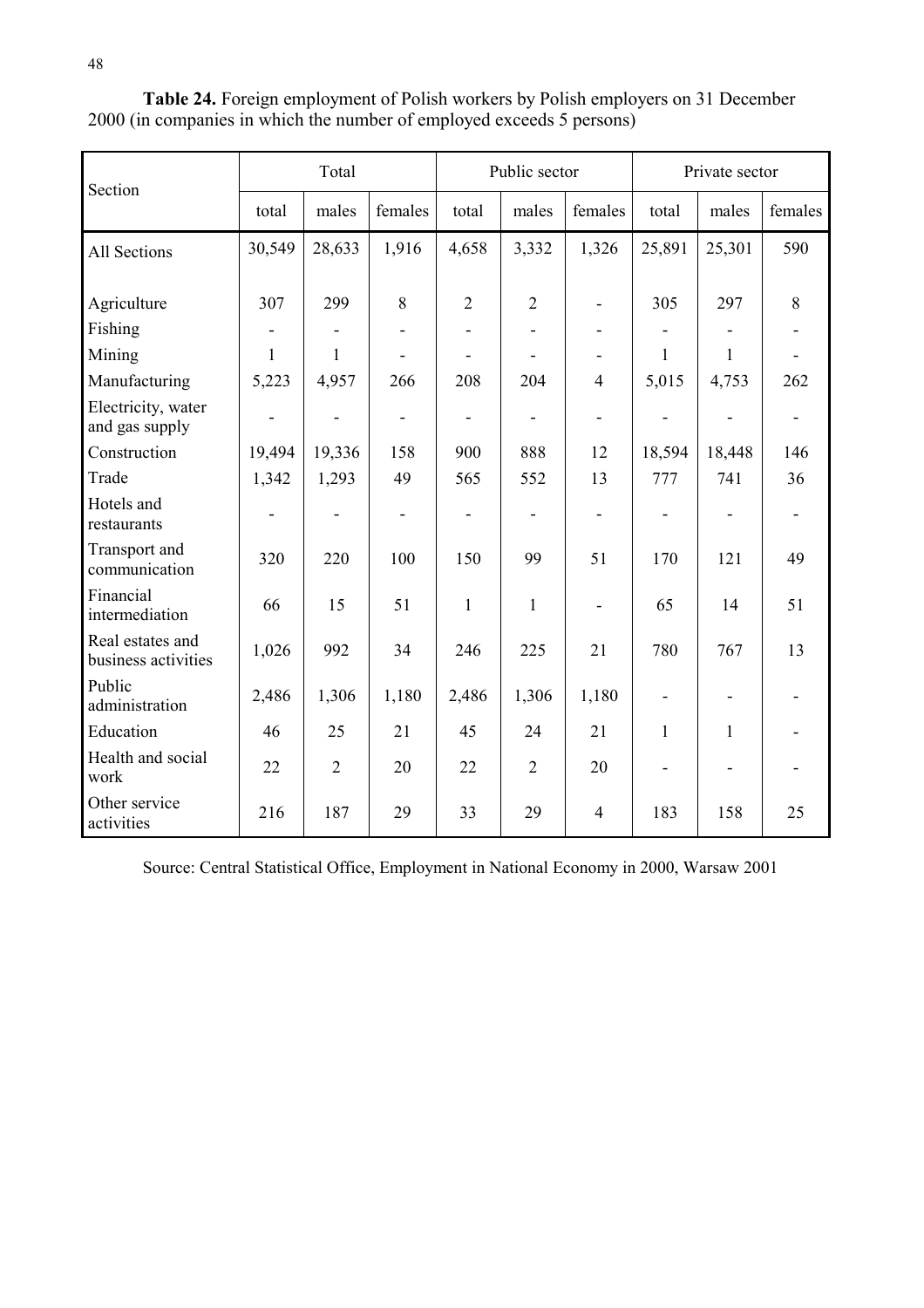| District     | Total   | Agriculture | Viticulture | Exhibitions | Hotel | Other |
|--------------|---------|-------------|-------------|-------------|-------|-------|
| 1999         |         |             |             |             |       |       |
| Total        | 218,403 | 205,043     | 2,030       | 5,069       | 3,397 | 2,864 |
|              |         |             |             |             |       |       |
| Kielce       | 14,385  | 13,808      | 160         | 149         | 107   | 161   |
| Wroclaw      | 11,624  | 10,991      | 102         | 170         | 102   | 259   |
| Konin        | 10,107  | 9,482       | 55          | 272         | 71    | 227   |
| Jelenia Gora | 9,486   | 8,762       | 194         | 181         | 244   | 105   |
| Walbrzych    | 8,427   | 7,900       | 86          | 219         | 113   | 109   |
| Opole        | 8,311   | 7,982       | 74          | 86          | 87    | 82    |
| Katowice     | 7,278   | 6,779       | 73          | 138         | 179   | 109   |
| Legnica      | 6,922   | 6,556       | 41          | 125         | 137   | 63    |
| Olsztyn      | 6,639   | 6,134       | 34          | 237         | 173   | 61    |
| Zamosc       | 6,453   | 6,123       | 134         | 75          | 57    | 64    |
| Other        | 128,771 | 120,526     | 1,077       | 3,417       | 2,127 | 1,624 |
| 2000         |         |             |             |             |       |       |
| Total        | 238,160 | 226,172     | (a)         | 5,578       | 5,208 | 1,202 |
|              |         |             |             |             |       |       |
| Kielce       | 16,287  | 15,882      | (a)         | 157         | 180   | 68    |
| Wroclaw      | 12,093  | 11,540      | (a)         | 166         | 327   | 60    |
| Konin        | 11,388  | 10,943      | (a)         | 258         | 82    | 105   |
| Jelenia Gora | 10,152  | 9,631       | (a)         | 180         | 287   | 54    |
| Opole        | 9,506   | 9,209       | (a)         | 101         | 148   | 48    |
| Walbrzych    | 8,934   | 8,416       | (a)         | 248         | 233   | 37    |
| Zamosc       | 7,698   | 7,472       | (a)         | 117         | 79    | 30    |
| Katowice     | 7,291   | 6,770       | (a)         | 213         | 262   | 46    |
| Legnica      | 7,270   | 6,939       | (a)         | 117         | 180   | 34    |
| Kraków       | 6,743   | 6,438       | (a)         | 74          | 193   | 38    |
| Other        | 140,798 | 132,932     | (a)         | 3,947       | 3,237 | 682   |

**Table 25.** Contracts for seasonal work in Germany by industry of employment in Germany and district of origin. Poland: 1999 and 2000

(a) only 4 persons in 2000 - included in agriculture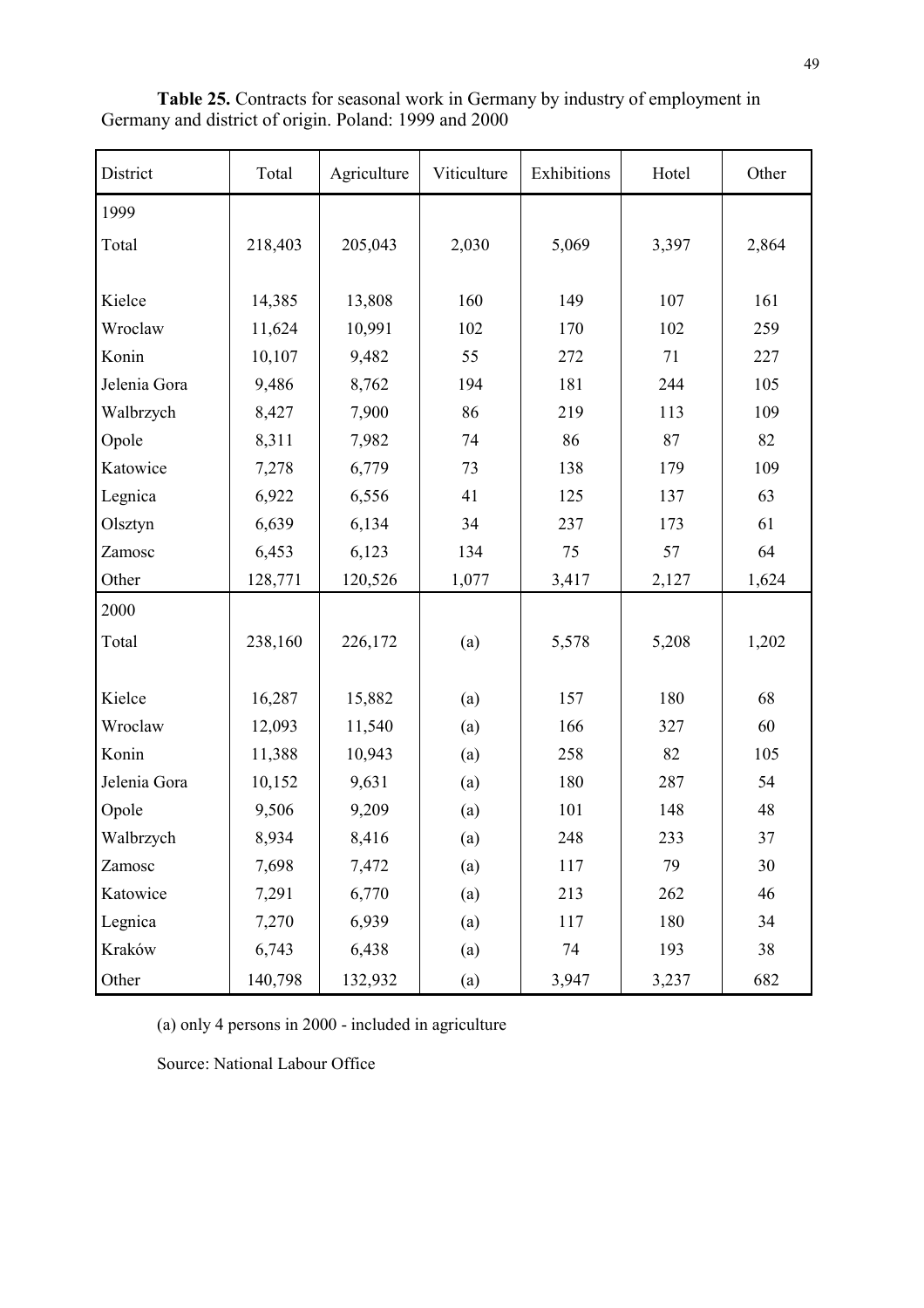| Section                                 |       | Total       |             |                | Public sector  |                          |       | Private sector |              |  |
|-----------------------------------------|-------|-------------|-------------|----------------|----------------|--------------------------|-------|----------------|--------------|--|
|                                         | total | males       | females     | total          | males          | females                  | total | males          | females      |  |
| All Sections                            | 7,472 | 5,700       | 1,772       | 2,394          | 1,438          | 956                      | 5,078 | 4,262          | 816          |  |
|                                         |       |             |             |                |                |                          |       |                |              |  |
| Agriculture                             | 69    | 59          | 10          | $\mathbf X$    | $\mathbf{X}$   | $\mathbf X$              | 63    | 55             | 8            |  |
| Fishing                                 | 6     | 6           |             | 6              | 6              |                          |       |                |              |  |
| Mining                                  | 18    | $\mathbf X$ | $\mathbf X$ | 6              | 6              | $\overline{\phantom{a}}$ | 12    | 12             |              |  |
| Manufacturing                           | 1,802 | 1,546       | 256         | 51             | 45             | 6                        | 1,751 | 1,501          | 250          |  |
| Electricity, water<br>and gas supply    | 36    | $\mathbf X$ | $\mathbf X$ | 17             | $\mathbf X$    | $\mathbf X$              | 19    | $\mathbf X$    | $\mathbf X$  |  |
| Construction                            | 341   | 315         | 26          | $\overline{7}$ | $\overline{7}$ | $\overline{\phantom{a}}$ | 334   | 308            | 26           |  |
| Trade                                   | 1,249 | 1,055       | 194         | $\mathbf X$    | $\mathbf X$    |                          | 1,247 | 1,053          | 194          |  |
| Hotels and<br>restaurants               | 320   | 276         | 44          | $\overline{7}$ | $\overline{7}$ |                          | 313   | 269            | 44           |  |
| Transport and<br>communication          | 176   | 145         | 31          | 29             | 19             | 10                       | 147   | 126            | 21           |  |
| Financial<br>intermediation             | 220   | 191         | 29          | $\overline{7}$ | $\mathbf{X}$   | $\mathbf X$              | 213   | 185            | 28           |  |
| Real estates and<br>business activities | 728   | 586         | 142         | 93             | 69             | 24                       | 635   | 517            | 118          |  |
| Public<br>administration                | 29    | 21          | 8           | 16             | 11             | 5                        | 13    | X              | $\mathbf{X}$ |  |
| Education                               | 1,987 | 1,106       | 881         | 1,755          | 975            | 780                      | 232   | 131            | 101          |  |
| Health and social<br>work               | 220   | 174         | 46          | 198            | 157            | 41                       | 22    | 17             | 5            |  |
| Other service<br>activities             | 271   | 170         | 101         | 194            | 109            | 85                       | 77    | 61             | 16           |  |

**Table 26.** Foreigners employed in Poland on 30 September 1999 (in companies in which the number of employed exceeds 5 persons)

Source: Central Statistical Office, Employment in National Economy in 1999, Warsaw 2000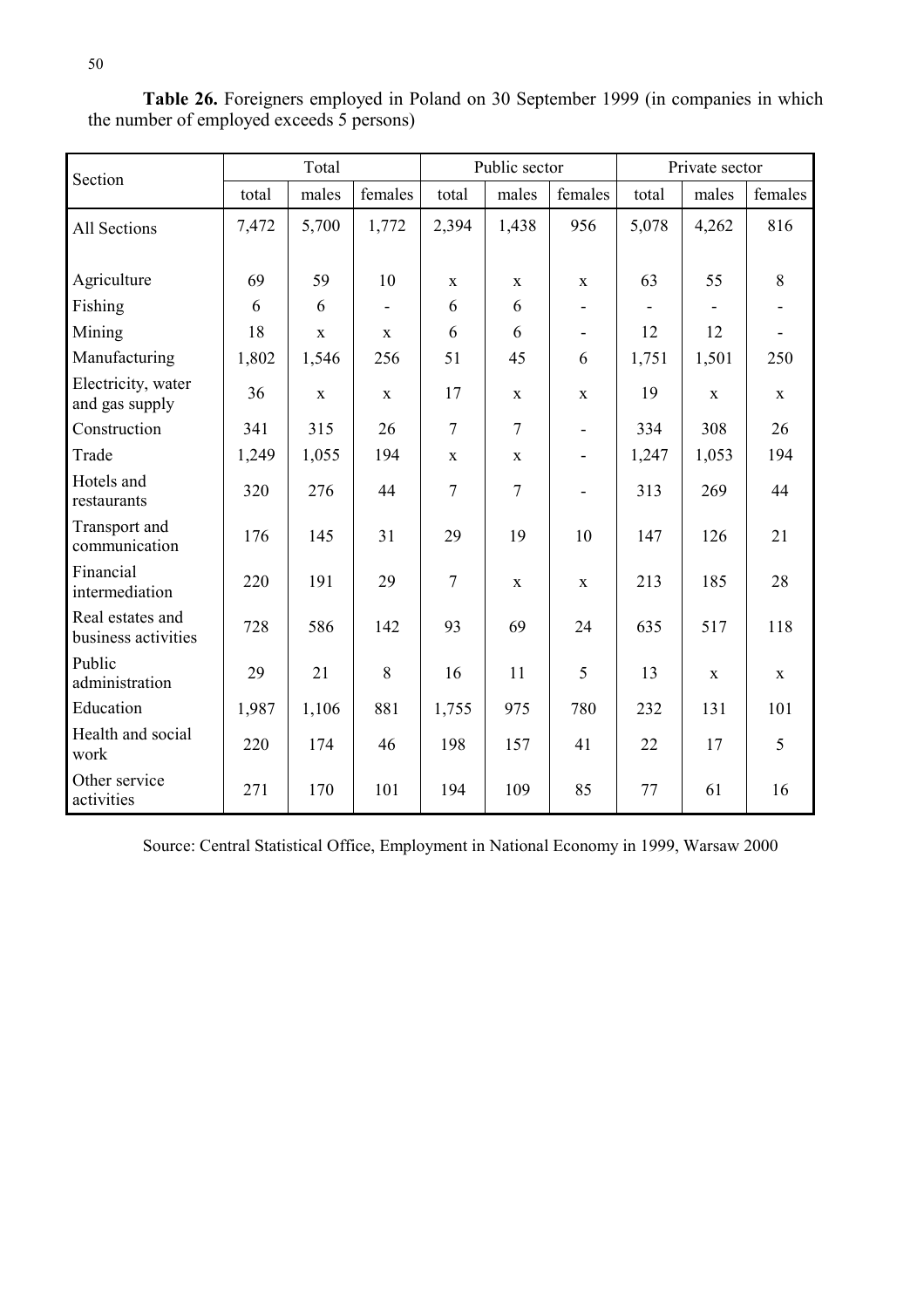| Section                                 |       | Total                        |                |                | Public sector  |                              | Private sector |        |              |
|-----------------------------------------|-------|------------------------------|----------------|----------------|----------------|------------------------------|----------------|--------|--------------|
|                                         | total | males                        | females        | total          | males          | females                      | total          | males  | females      |
| All Sections                            | 7,038 | 5,192                        | 1,846          | 2,581          | 1,433          | 1,148                        | 4,457          | 3,759  | 698          |
|                                         |       |                              |                |                |                |                              |                |        |              |
| Agriculture                             | 56    | 48                           | 8              | 3              | $\overline{3}$ | $\blacksquare$               | 53             | 45     | 8            |
| Fishing                                 |       | $\qquad \qquad \blacksquare$ |                |                |                | $\qquad \qquad \blacksquare$ |                |        |              |
| Mining                                  | 10    | 9                            | 1              | $\overline{2}$ | $\overline{2}$ | $\qquad \qquad \blacksquare$ | $8\,$          | $\tau$ | $\mathbf{1}$ |
| Manufacturing                           | 1,607 | 1,418                        | 189            | 30             | 24             | 6                            | 1,577          | 1,394  | 183          |
| Electricity, water<br>and gas supply    | 39    | 35                           | $\overline{4}$ | 18             | 15             | $\overline{3}$               | 21             | 20     | $\mathbf{1}$ |
| Construction                            | 285   | 271                          | 14             | 5              | $\overline{4}$ | $\mathbf{1}$                 | 280            | 267    | 13           |
| Trade                                   | 964   | 823                          | 141            | 3              | $\overline{2}$ | $\mathbf{1}$                 | 961            | 821    | 140          |
| Hotels and<br>restaurants               | 231   | 195                          | 36             | 6              | 5              | $\mathbf{1}$                 | 225            | 190    | 35           |
| Transport and<br>communication          | 144   | 122                          | 22             | 22             | 12             | 10                           | 122            | 110    | 12           |
| Financial<br>intermediation             | 255   | 207                          | 48             | 5              | $\overline{4}$ | $\mathbf{1}$                 | 250            | 203    | 47           |
| Real estates and<br>business activities | 630   | 510                          | 120            | 90             | 66             | 24                           | 540            | 444    | 96           |
| Public<br>administration                | 26    | 14                           | 12             | 26             | 14             | 12                           |                |        |              |
| Education                               | 2,231 | 1,184                        | 1,047          | 1,958          | 1,020          | 938                          | 273            | 164    | 109          |
| Health and social<br>work               | 201   | 146                          | 55             | 175            | 130            | 45                           | 26             | 16     | 10           |
| Other service<br>activities             | 359   | 210                          | 149            | 238            | 132            | 106                          | 121            | 78     | 43           |

**Table 27.** Foreigners employed in Poland on 31 December 2000 (in companies in which the number of employed exceeds 5 persons)

Source: Central Statistical Office, Employment in National Economy in 1999, Warsaw 2000

 $\overline{a}$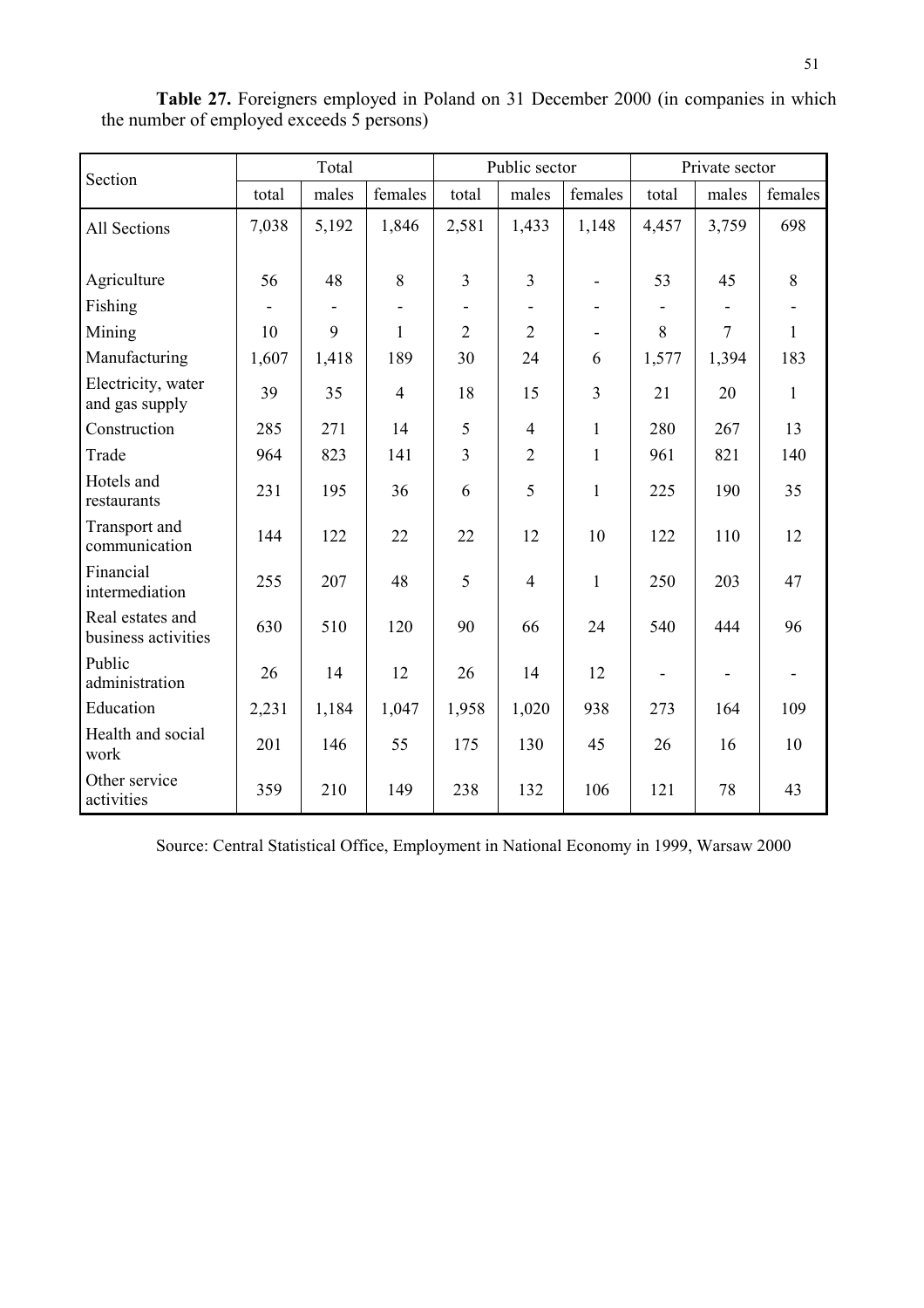| n sa<br>I<br>۰. |  |
|-----------------|--|

| Country        | <b>Educational attainment</b> |                |           |                |                |  |  |  |
|----------------|-------------------------------|----------------|-----------|----------------|----------------|--|--|--|
|                | total                         | post-secondary | secondary | vocational     | elementary     |  |  |  |
| Total          | 17,802                        | 10,031         | 5,569     | 1,202          | 1,000          |  |  |  |
| Ukraine        | 2,927                         | 1,588          | 1,070     | 205            | 64             |  |  |  |
| Germany        | 1,336                         | 904            | 300       | 129            | $\overline{3}$ |  |  |  |
| Vietnam        | 1,230                         | 361            | 631       | 223            | 15             |  |  |  |
| <b>UK</b>      | 1,218                         | 980            | 232       | $\overline{3}$ | $\overline{3}$ |  |  |  |
| France         | 1,217                         | 942            | 248       | 15             | 12             |  |  |  |
| <b>Belarus</b> | 796                           | 445            | 270       | 64             | 17             |  |  |  |
| Bulgaria       | 773                           | 33             | 183       | 114            | 443            |  |  |  |
| Russia         | 756                           | 420            | 300       | 16             | 20             |  |  |  |
| <b>USA</b>     | 634                           | 555            | 75        | $\overline{2}$ | $\overline{2}$ |  |  |  |
| Turkey         | 604                           | 143            | 268       | 50             | 143            |  |  |  |
| China          | 517                           | 252            | 180       | 62             | 23             |  |  |  |
| Italy          | 402                           | 216            | 166       | 15             | 5              |  |  |  |
| India          | 370                           | 133            | 179       | 23             | 35             |  |  |  |
| Netherlands    | 341                           | 258            | 72        | 9              | $\overline{2}$ |  |  |  |
| Czech Rep.     | 336                           | 96             | 72        | 31             | 137            |  |  |  |
| Sweden         | 331                           | 235            | 90        | $\overline{2}$ | $\overline{4}$ |  |  |  |
| Austria        | 298                           | 189            | 78        | 29             | $\overline{2}$ |  |  |  |
| South Korea    | 291                           | 270            | 19        | $\mathbf{2}$   |                |  |  |  |
| Armenia        | 289                           | 117            | 158       | $8\,$          | 6              |  |  |  |
| Denmark        | 243                           | 151            | 73        | 13             | 6              |  |  |  |
| Belgium        | 178                           | 137            | 32        | $8\,$          | 1              |  |  |  |
| Mongolia       | 170                           | 119            | 51        |                |                |  |  |  |
| Lithuania      | 156                           | 69             | 74        | $8\,$          | $\mathfrak{c}$ |  |  |  |
| Yugoslavia     | 142                           | 70             | 53        | 13             | 6              |  |  |  |
| Japan          | 132                           | 98             | 24        | 10             |                |  |  |  |
| Finland        | 119                           | 94             | 24        | $\mathbf{1}$   |                |  |  |  |
| Ireland        | 116                           | 104            | $8\,$     | $\overline{4}$ |                |  |  |  |
| all others     | 1,880                         | 1,052          | 639       | 143            | 46             |  |  |  |

**Table 28.** Work permits granted individually by education (top countries of origin). Poland 2000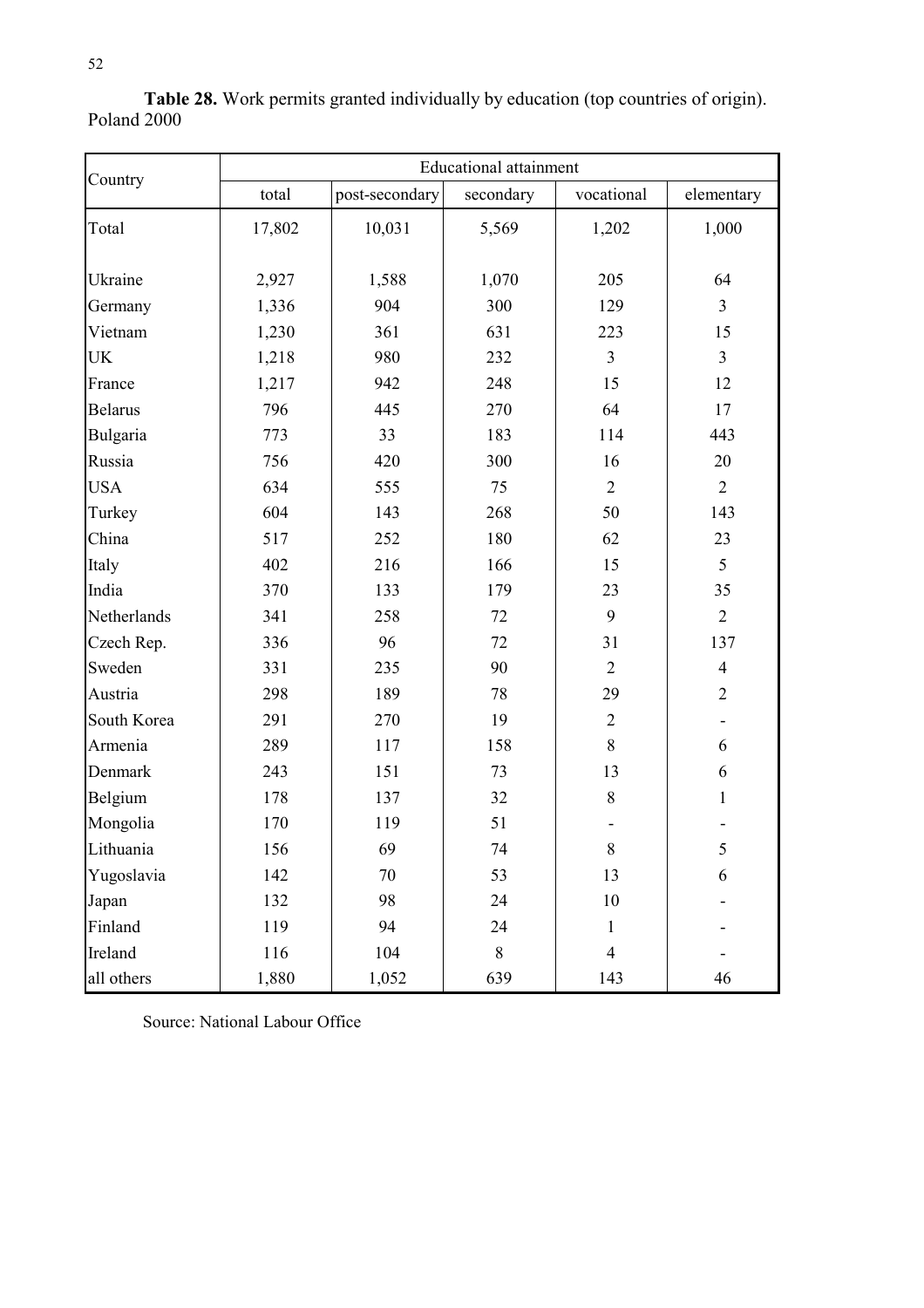|                                 |                | Branch of economic activity     |                   |                         |                   |                    |              |  |  |
|---------------------------------|----------------|---------------------------------|-------------------|-------------------------|-------------------|--------------------|--------------|--|--|
| Country                         | Total          | industry<br>transporta-<br>tion | constru-<br>ction | agriculture<br>forestry | trade<br>catering | education          | other        |  |  |
| 01.01-30.06.99                  |                |                                 |                   |                         |                   |                    |              |  |  |
| Total                           | 8,212          | 1,882                           | 409               | 80                      | 3,345             | 507                | 1,989        |  |  |
| Ukraine                         | 1,011          | 191                             | 40                | 41                      | 347               | 101                | 291          |  |  |
| Vietnam                         | 768            | 20                              |                   |                         | 708               | 17                 | 23           |  |  |
| Germany                         | 625            | 268                             | 42                | 8                       | 156               | 16                 | 135          |  |  |
| UK                              | 537            | 92                              | $\,8\,$           | $\mathbf{1}$            | 50                | 178                | 208          |  |  |
| France                          | 512            | 135                             | 74                | $\mathbf{1}$            | 207               | 13                 | 82           |  |  |
| Russia                          | 438            | 74                              | 24                | $\overline{\mathbf{4}}$ | 139               | 23                 | 174          |  |  |
| <b>USA</b>                      | 361            | 91                              | 9                 |                         | 49                | 63                 | 149          |  |  |
| <b>Belarus</b>                  | 350            | 72                              | 42                | $\overline{2}$          | 81                | 24                 | 129          |  |  |
| other                           | 3,610          | 939                             | 170               | 23                      | 1,608             | 72                 | 798          |  |  |
|                                 |                |                                 |                   |                         |                   |                    |              |  |  |
| 1.07-31.12.99                   |                |                                 |                   | 250                     |                   |                    |              |  |  |
| Total                           | 8,904          | 1,636                           | 508               |                         | 3,408             | 1,257              | 1,845        |  |  |
| Ukraine                         | 1,521          | 209                             | 63                | 201                     | 418               | 379                | 251          |  |  |
| Vietnam                         | 714            | 24                              |                   | $\mathbf{1}$            | 633               | $\blacksquare$     | 56           |  |  |
| UK                              | 699            | 67                              | 10                | $\mathbf{1}$            | 52                | 345                | 224          |  |  |
| Germany                         | 639            | 221                             | 58                | $8\,$                   | 152               | 50                 | 150          |  |  |
| France                          | 626            | 150                             | 65                | $\overline{c}$          | 259               | 17                 | 133          |  |  |
| <b>USA</b>                      | 423            | 67                              | 11                | $\mathbf{1}$            | 37                | 171                | 136          |  |  |
| Russia                          | 354            | 63                              | 14                | $\overline{7}$          | 127               | 53                 | 90           |  |  |
| <b>Belarus</b>                  | 310            | 61                              | 36                | $\overline{2}$          | 76                | 59                 | 76           |  |  |
| other                           | 3,618          | 774                             | 251               | $27\,$                  | 1,654             | 183                | 729          |  |  |
| 01.01-30.06.2000                |                |                                 |                   |                         |                   |                    |              |  |  |
| Total                           | 7,909          | 1,567                           | 415               | 109                     | 3,250             | 430                | 2,138        |  |  |
| Ukraine                         | 1,155          | 188                             | 42                | 42                      | 471               | 74                 | 338          |  |  |
| Germany                         | 617            | 244                             | 37                | $\boldsymbol{7}$        | 147               | 13                 | 169          |  |  |
| Vietnam                         | 523            | 13                              | $\blacksquare$    |                         | 496               |                    | 14           |  |  |
| UK                              | 438            | 71                              | 11                |                         | 44                | 156                | 156          |  |  |
| France                          | 524            | 127                             | 53                | $\mathbf{1}$            | 168               | 9                  | 166          |  |  |
| <b>Belarus</b>                  | 338            | 63                              | 34                | $\mathbf{1}$            | 92                | 18                 | 130          |  |  |
| Bulgaria<br>Russia              | 412<br>372     | $8\,$<br>43                     | 5<br>28           | 8                       | 389<br>$108\,$    | $\mathbf{1}$<br>24 | 9<br>161     |  |  |
| other                           | 3,530          | 810                             | 205               | 50                      | 1,335             | 135                | 995          |  |  |
|                                 |                |                                 |                   |                         |                   |                    |              |  |  |
| 01.07-31.12.2000                |                |                                 |                   |                         |                   |                    |              |  |  |
| Total<br>Ukraine                | 9,893<br>1,772 | 1,630<br>179                    | 544<br>40         | $72\,$<br>11            | 3,663<br>467      | 1,689<br>689       | 2,295<br>386 |  |  |
| Germany                         | 719            | 201                             | 113               | 5                       | 149               | 45                 | 206          |  |  |
| Vietnam                         | 707            | 12                              | $\blacksquare$    |                         | 685               | $\mathbf{1}$       | 9            |  |  |
| $\ensuremath{\text{UK}}\xspace$ | 780            | 72                              | 31                | 6                       | 43                | 385                | 243          |  |  |
| France                          | 693            | 172                             | 75                | $\overline{2}$          | 281               | 29                 | 134          |  |  |
| <b>Belarus</b>                  | 458            | 51                              | 17                |                         | 93                | 135                | 162          |  |  |
| Bulgaria                        | 361            | 6                               | $\blacksquare$    |                         | 342               | $\mathbf{1}$       | 12           |  |  |
| Russia                          | 384            | 47                              | 19                | 8                       | 129               | 38                 | 143          |  |  |
| Other                           | 4,019          | 890                             | 249               | 40                      | 1,474             | 366                | 1,000        |  |  |

**Table 29.** Work permits granted individually by branch of economic activity (eight top countries of origin). Poland: between 1 January 1999 and 31 December 2000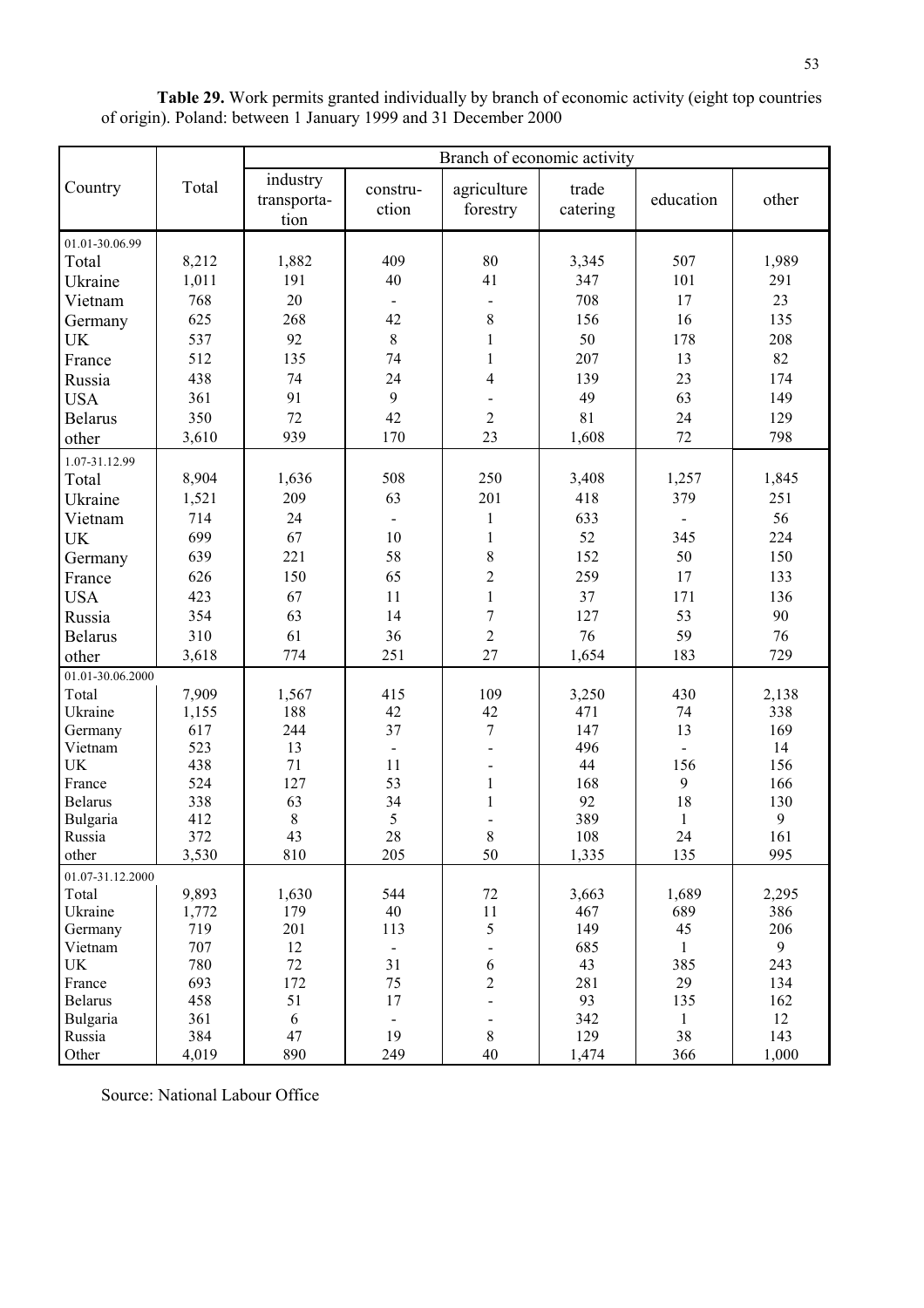|                  |       | Ownership of enterprise |                |                 |               |                |  |  |
|------------------|-------|-------------------------|----------------|-----------------|---------------|----------------|--|--|
| Country          | Total |                         | private;       | private;        | Private;      |                |  |  |
|                  |       | state                   | Polish capital | foreign capital | mixed capital | other          |  |  |
| 01.01-30.06.99   |       |                         |                |                 |               |                |  |  |
| Total            | 8,212 | 291                     | 1,681          | 4,689           | 1,282         | 269            |  |  |
| Ukraine          | 1,011 | 99                      | 491            | 297             | 81            | 43             |  |  |
| Vietnam          | 768   | $\overline{2}$          | 85             | 653             | 28            |                |  |  |
| Germany          | 625   | 9                       | 38             | 405             | 168           | 5              |  |  |
| <b>UK</b>        | 537   | 18                      | 130            | 255             | 115           | 19             |  |  |
| France           | 512   | 16                      | 37             | 366             | 85            | 8              |  |  |
| Russia           | 438   | 22                      | 183            | 137             | 80            | 16             |  |  |
| <b>USA</b>       | 361   | 13                      | 52             | 204             | 65            | 27             |  |  |
| <b>Belarus</b>   | 350   | 39                      | 144            | 117             | 28            | 22             |  |  |
| other            | 3,610 | 73                      | 521            | 2,255           | 632           | 129            |  |  |
| 1.07-31.12.99    |       |                         |                |                 |               |                |  |  |
| Total            | 8,904 | 602                     | 2,000          | 4,622           | 1,356         | 324            |  |  |
| Ukraine          | 1,521 | 277                     | 648            | 397             | 76            | 123            |  |  |
| Vietnam          | 699   | $8\,$                   | 97             | 569             | 23            | $\overline{2}$ |  |  |
| UK               | 699   | 36                      | 232            | 290             | 122           | 19             |  |  |
| Germany          | 639   | 39                      | 64             | 367             | 163           | 6              |  |  |
| France           | 626   | 15                      | 40             | 410             | 144           | 17             |  |  |
| <b>USA</b>       | 423   | 25                      | 99             | 175             | 71            | 53             |  |  |
| Russia           | 354   | 46                      | 107            | 133             | 49            | 19             |  |  |
| <b>Belarus</b>   | 310   | 55                      | 100            | 99              | 25            | 31             |  |  |
| other            | 3,633 | 101                     | 613            | 2,182           | 683           | 54             |  |  |
| 01.01-30.06.2000 |       |                         |                |                 |               |                |  |  |
| Total            | 7,909 | 271                     | 2,019          | 4,288           | 1,331         | (a)            |  |  |
| Ukraine          | 1,155 | 118                     | 504            | 440             | 93            | (a)            |  |  |
| Germany          | 617   | $\mathfrak{Z}$          | 61             | 397             | 156           | (a)            |  |  |
| Vietnam          | 523   | $\overline{2}$          | 89             | 409             | 23            | (a)            |  |  |
| <b>UK</b>        | 438   | 13                      | 133            | 219             | 73            | (a)            |  |  |
| France           | 524   | $\mathfrak{Z}$          | 45             | 333             | 143           | (a)            |  |  |
| <b>Belarus</b>   | 338   | 42                      | 165            | 78              | 53            | (a)            |  |  |
| Bulgaria         | 412   | $\overline{2}$          | 28             | 373             | 9             | (a)            |  |  |
| Russia           | 372   | 26                      | 174            | 107             | 65            | (a)            |  |  |
| other            | 3,530 | 62                      | 820            | 1,932           | 716           | (a)            |  |  |
| 01.07-31.12.2000 |       |                         |                |                 |               |                |  |  |
| Total            | 9,893 | 1,064                   | 2,404          | 5,008           | 1,417         | (a)            |  |  |
| Ukraine          | 1,772 | 631                     | 640            | 418             | 83            | (a)            |  |  |
| Germany          | 719   | 17                      | 90             | 432             | 180           | (a)            |  |  |
| Vietnam          | 707   | $\mathfrak{Z}$          | 112            | 557             | 35            | (a)            |  |  |
| UK               | 780   | 53                      | 284            | 326             | 117           | (a)            |  |  |
| France           | 693   | 18                      | 80             | 481             | 114           | (a)            |  |  |
| Belarus          | 458   | 142                     | 165            | 108             | 43            | (a)            |  |  |
| Bulgaria         | 361   | 5                       | 11             | 327             | 18            | (a)            |  |  |
| Russia           | 384   | 45                      | 157            | 120             | 62            | (a)            |  |  |
| other            | 4,019 | 150                     | 865            | 2,239           | 765           | (a)            |  |  |

**Table 30.** Work permits granted individually by ownership of enterprise (eight top countries of origin). Poland: between 1 January 1999 and 31 December 2000

(a) since 2000 non-existent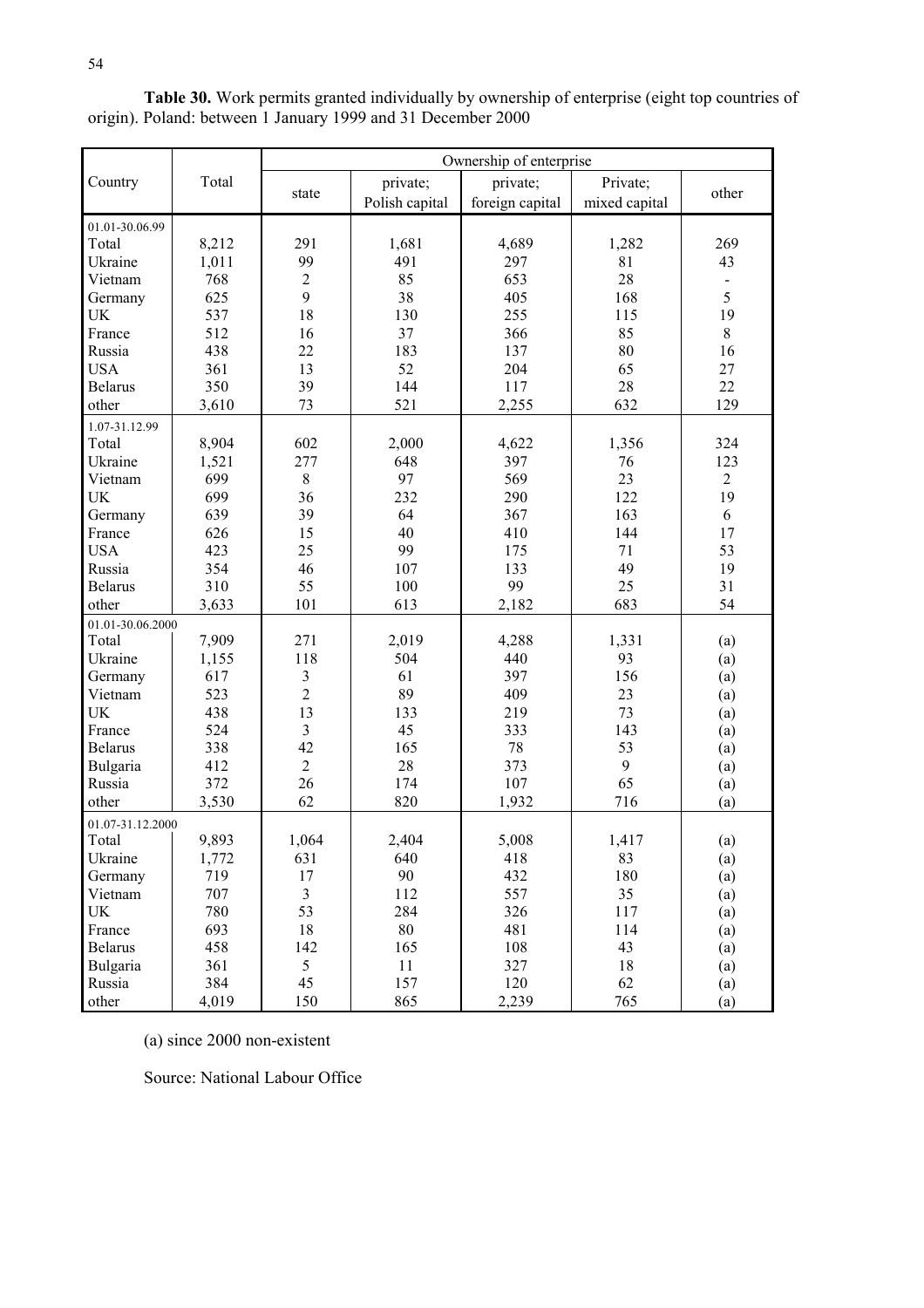|                |        |         |       |                       | Occupation                     |                   |                     |                |
|----------------|--------|---------|-------|-----------------------|--------------------------------|-------------------|---------------------|----------------|
| Country        | Total  | manager | owner | expert,<br>consultant | non-<br>manual<br>worker $(a)$ | skilled<br>worker | unskilled<br>worker | other          |
| 1999           |        |         |       |                       |                                |                   |                     |                |
| Total          | 17,116 | 4,184   | 4,154 | 2,510                 | 1,890                          | 1,479             | 385                 | 2,514          |
| Ukraine        | 2,532  | 117     | 411   | 379                   | 495                            | 383               | 289                 | 458            |
| Vietnam        | 1,467  | 208     | 820   | 42                    | $\overline{2}$                 | 337               | $\mathfrak{Z}$      | 55             |
| <b>UK</b>      | 1,236  | 325     | 144   | 88                    | 519                            | $\mathbf{1}$      |                     | 159            |
| Germany        | 1,264  | 510     | 277   | 283                   | 66                             | 28                |                     | 100            |
| France         | 1,138  | 585     | 131   | 192                   | 55                             | 17                | $\mathbf{1}$        | 157            |
| Russia         | 792    | 110     | 155   | 173                   | 100                            | 41                | 12                  | 201            |
| <b>USA</b>     | 784    | 234     | 119   | 72                    | 234                            | 3                 |                     | 122            |
| China          | 685    | 80      | 334   | 57                    | 5                              | 151               | 24                  | 34             |
| <b>Belarus</b> | 660    | 38      | 99    | 108                   | 100                            | 119               | 13                  | 183            |
| India          | 505    | 164     | 159   | 77                    | $\,8\,$                        | 17                | $\overline{3}$      | 77             |
| Turkey         | 485    | 135     | 147   | 121                   |                                | 42                | $\mathbf{1}$        | 39             |
| Bulgaria       | 443    | 29      | 335   | 18                    | 5                              | 30                | 5                   | 21             |
| Korea South    | 408    | 193     | 43    | 45                    | $\overline{3}$                 | 5                 |                     | 119            |
| Italy          | 379    | 162     | 74    | 85                    | 9                              | 15                | $\mathbf{1}$        | 33             |
| Netherlands    | 312    | 133     | 66    | 84                    | 6                              |                   |                     | 23             |
| Sweden         | 289    | 119     | 77    | 48                    | $\overline{4}$                 | $\overline{4}$    |                     | 37             |
| Armenia        | 266    | 41      | 142   | 38                    | $\overline{7}$                 | 20                | $\overline{4}$      | 14             |
| Other          | 3,471  | 1,001   | 621   | 600                   | 272                            | 266               | 29                  | 682            |
| 2000           |        |         |       |                       |                                |                   |                     |                |
| Total          | 17,802 | 3,557   | 4,302 | 4,305                 | 2,117                          | 2,375             | 661                 | 485            |
| Ukraine        | 2,927  | 122     | 624   | 951                   | 405                            | 582               | 117                 | 126            |
| Germany        | 1,336  | 490     | 289   | 296                   | 127                            | 72                | 9                   | 53             |
| Vietnam        | 1,230  | 78      | 647   | 53                    | 23                             | 364               | 54                  | 11             |
| <b>UK</b>      | 1,218  | 289     | 130   | 498                   | 198                            | 24                | 9                   | 70             |
| France         | 1,217  | 519     | 141   | 272                   | 214                            | 30                | $8\,$               | 33             |
| <b>Belarus</b> | 796    | 39      | 98    | 265                   | 152                            | 195               | 22                  | 25             |
| Russia         | 756    | 83      | 129   | 270                   | 111                            | 117               | 19                  | 27             |
| <b>USA</b>     | 634    | 162     | 100   | 262                   | 61                             | 9                 | $\overline{4}$      | 36             |
| Turkey         | 604    | 87      | 216   | 72                    | 89                             | 115               | 23                  | $\overline{2}$ |
| China          | 517    | 35      | 217   | 61                    | 51                             | 108               | 29                  | 16             |
| India          | 370    | 95      | 93    | 48                    | 66                             | 47                | 16                  | 5              |
| Canada         | 155    | 33      | 24    | 55                    | 31                             | 8                 |                     | $\overline{4}$ |
| Other          | 6,042  | 1,525   | 1,594 | 1,202                 | 589                            | 704               | 351                 | 77             |

**Table 31.** Work permits granted individually by occupation. Poland: 1999 (top countries of origin) and 2000 (selected countries)

(a) in 1999 only teachers included whereas in 2000 also other categories (except manager, owner and expert/consultant)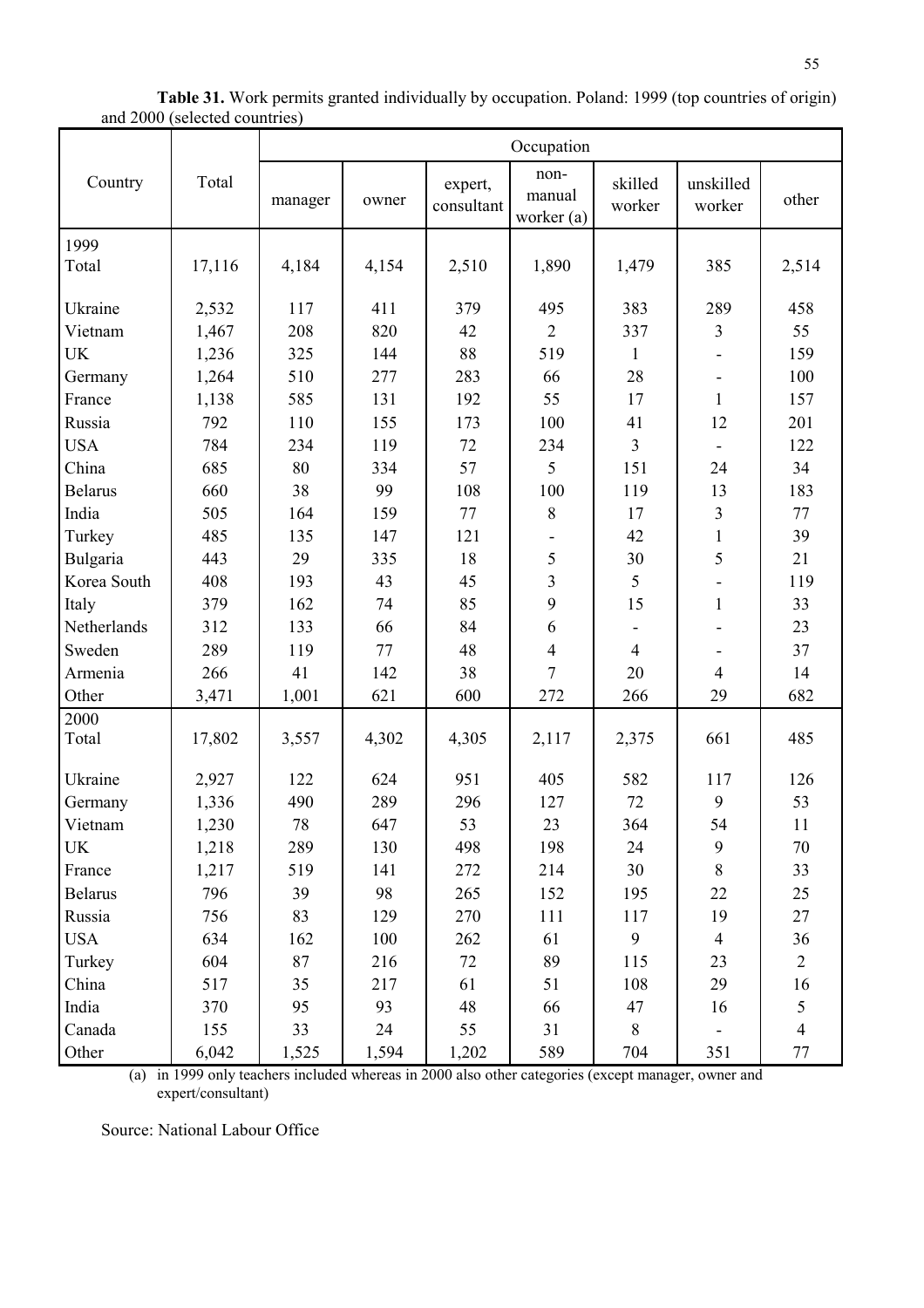| Table 32. Repatriation to Poland in 1997-2000 |  |  |
|-----------------------------------------------|--|--|
|-----------------------------------------------|--|--|

| Category                                                                                                          | 1997 | 1998 | 1999  | <b>2000</b> |
|-------------------------------------------------------------------------------------------------------------------|------|------|-------|-------------|
| Applications concerning repatriation                                                                              | 671  | 898  | 1,014 | 1,026       |
| Applications for a repatriation visa                                                                              |      | 808  | 937   | 929         |
| Applications of members of families having<br>nationality other than Polish for temporary<br>residence permission |      | 90   | 77    | 97          |
| Repatriation visas issued                                                                                         | 316  | 281  | 278   | 662         |
| Persons who arrived within repatriation                                                                           | 267  | 399  | 362   | 944         |

Source: Ministry of the Interior and Administration (after CSO)

**Table 33.** Repatriation visas to Poland issued in 1997-2000 by countries of previous residence of repatriates

| Countries of previous residence | 1997                     | 1998           | 1999           | 2000 |
|---------------------------------|--------------------------|----------------|----------------|------|
| Total                           | 316                      | 281            | 278            | 662  |
|                                 |                          |                |                |      |
| <b>Belarus</b>                  | $\overline{\phantom{0}}$ | 10             | 15             | 45   |
| Kazakhstan                      | 316                      | 245            | 172            | 361  |
| Lithuania                       | $\blacksquare$           |                | 11             | 16   |
| Latvia                          | -                        | 1              | 1              | 10   |
| Moldova                         | $\overline{\phantom{0}}$ | $\mathbf{1}$   | $\overline{2}$ | 10   |
| Russia                          | -                        | $\overline{7}$ | 8              | 10   |
| Ukraine                         | $\overline{\phantom{a}}$ | 15             | 69             | 210  |
| Uzbekistan                      |                          | $\overline{2}$ |                |      |

Source: Ministry of the Interior and Administration (after CSO)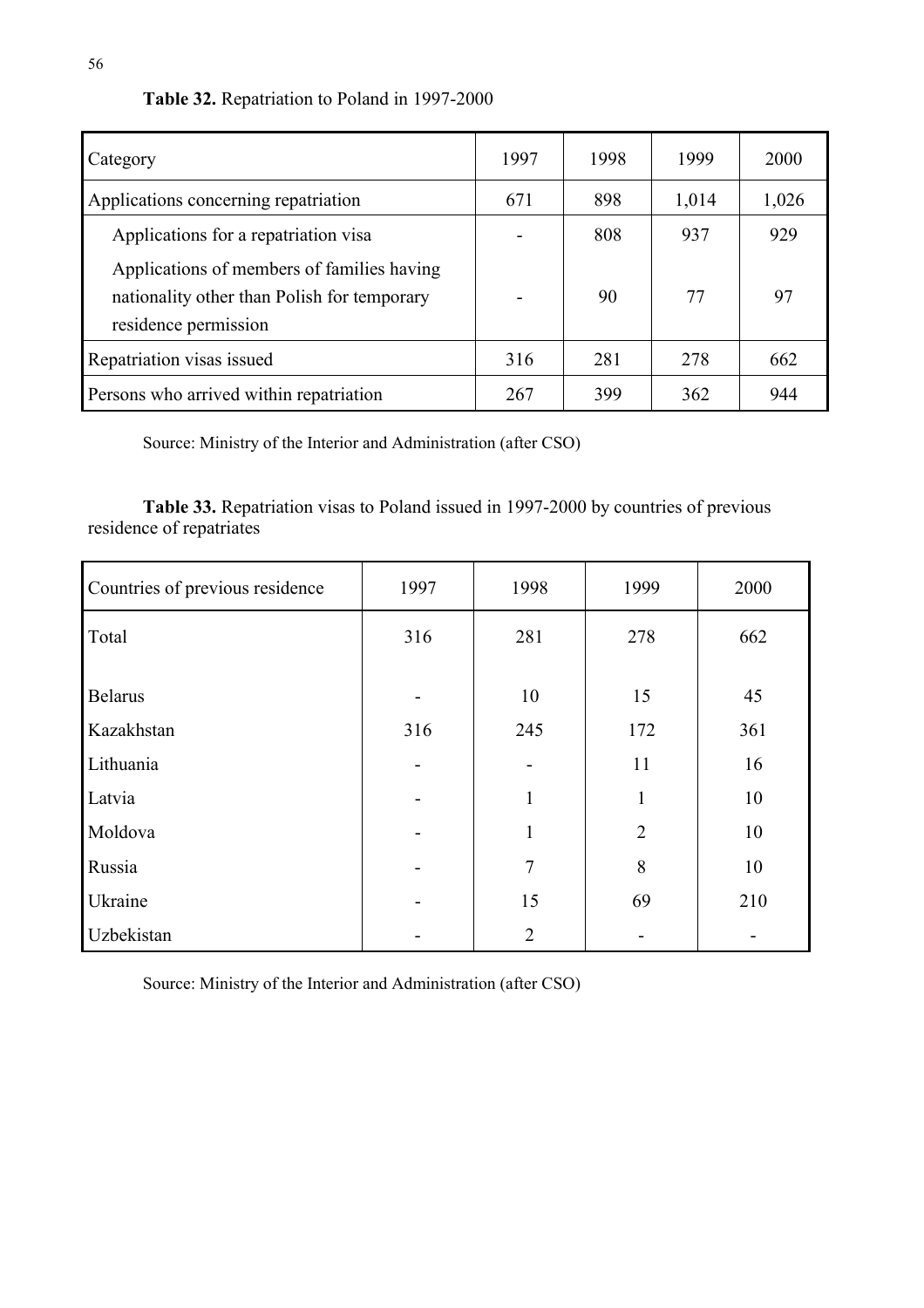| Country of<br>origin | 1995                         | 1996           | 1997           | 1998  | 1999  | 2000                     | (b)  | 1995-2000 |
|----------------------|------------------------------|----------------|----------------|-------|-------|--------------------------|------|-----------|
| Total                | 843                          | 3,212          | 3,544          | 3,398 | 2,955 | 4,629                    | (83) | 18,581    |
|                      |                              |                |                |       |       |                          |      |           |
| Afghanistan          | 73                           | 489            | 636            | 334   | 555   | 301                      | (1)  | 2,388     |
| Algeria              | 35                           | 31             | 41             | 21    | 19    | 15                       | (0)  | 162       |
| Armenia              | 151                          | 354            | 469            | 992   | 868   | 835                      | (1)  | 3,669     |
| Azerbaijan           | 5                            | 33             | 37             | 16    | 45    | 144                      | (0)  | 280       |
| Bangladesh           | 6                            | 203            | 229            | 136   | 32    | 13                       | (0)  | 619       |
| <b>Belarus</b>       | 5                            | 33             | 31             | 23    | 43    | 62                       | (6)  | 197       |
| <b>Bulgaria</b>      | 3                            | $\mathbf{1}$   | 37             | 33    | 185   | 340                      | (0)  | 599       |
| Georgia              | 23                           | 25             | 25             | 20    | 37    | 73                       | (4)  | 203       |
| India                | 110                          | 230            | 160            | 94    | 25    | 13                       | (0)  | 632       |
| Iraq                 | 57                           | 359            | 198            | 130   | 47    | 30                       | (0)  | 821       |
| Kazakhstan           | $\overline{2}$               | $\mathbf{1}$   | 5              | 9     | 10    | 30                       | (0)  | 57        |
| Lithuania            |                              | $\overline{2}$ | $\overline{2}$ |       | 62    | $\overline{\mathcal{L}}$ | (0)  | 73        |
| Mongolia             | $\qquad \qquad \blacksquare$ |                | 3              | 12    | 161   | 188                      | (0)  | 364       |
| Pakistan             | 34                           | 173            | 349            | 180   | 52    | 30                       | (0)  | 818       |
| Romania              | 11                           | 13             | 26             | 12    | 211   | 907                      | (0)  | 1,180     |
| Russia               | 83                           | 63             | 50             | 47    | 109   | 1,168                    | (26) | 1,520     |
| Somalia              | 73                           | 188            | 69             | 49    | 9     | 8                        | (11) | 396       |
| Sri Lanka            | 60                           | 630            | 864            | 642   | 88    | 44                       | (2)  | 2,328     |
| Ukraine              | 11                           | 20             | 29             | 29    | 29    | 70                       | (0)  | 188       |
| Vietnam              |                              | $\mathbf{1}$   | 3              | 10    | 26    | 161                      | (0)  | 201       |
| Yugoslavia           | 9                            | 20             | 27             | 422   | 140   | 10                       | (5)  | 628       |
| CIS(c)               | $\overline{7}$               | 24             | 28             | 32    | 43    | 30                       | (0)  | 137       |
| all other            | 87                           | 320            | 231            | 164   | 169   | 150                      | (27) | 1,121     |

**Table 34.** Asylum seekers (a) by country of origin. Poland 1995-2000

(a) refugee applications submitted (including accompanying family members)

(b) positive decisions issued in 2000

(c) except nationals of Armenia, Azerbaijan**,** Belarus, Georgia, Kazakhstan, Lithuania, Russia and Ukraine

Source: Ministry of the Interior and Administration